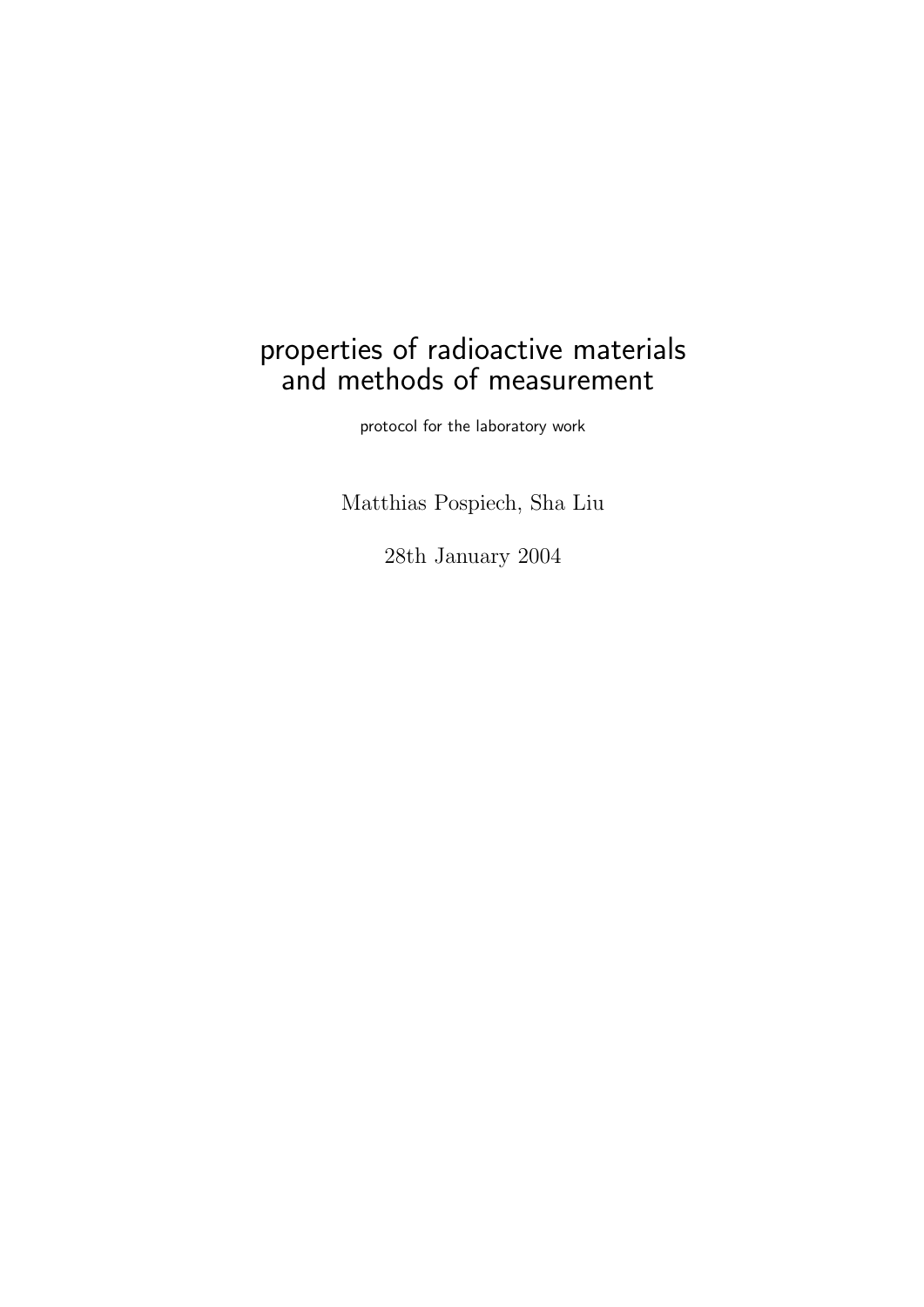## **Contents**

|    | 1. theory |               | $\overline{4}$                                                                                              |
|----|-----------|---------------|-------------------------------------------------------------------------------------------------------------|
|    |           |               | $\overline{4}$                                                                                              |
|    |           | 1.1.1.        | $\overline{4}$                                                                                              |
|    |           | 1.1.2.        | $\overline{4}$                                                                                              |
|    |           | 1.1.3.        | $\overline{4}$                                                                                              |
|    |           | 1.1.4.        | $\overline{5}$<br>beta decay $\ldots \ldots \ldots \ldots \ldots \ldots \ldots \ldots \ldots \ldots \ldots$ |
|    |           | 1.1.5.        | $\overline{5}$                                                                                              |
|    |           |               | $\boldsymbol{6}$                                                                                            |
|    |           | 1.2.1.        | $\boldsymbol{6}$                                                                                            |
|    |           | 1.2.2.        | 6                                                                                                           |
|    |           | 1.2.3.        | $\boldsymbol{6}$                                                                                            |
|    |           | 1.2.4.        | $\overline{7}$                                                                                              |
|    |           |               | $\overline{7}$                                                                                              |
|    |           |               | $\overline{7}$                                                                                              |
|    |           |               | 8                                                                                                           |
|    |           |               | 8                                                                                                           |
|    |           |               | 9                                                                                                           |
|    | 1.4.      |               | 10                                                                                                          |
|    |           |               | 10                                                                                                          |
|    |           | 2. dose rates | 11                                                                                                          |
|    |           |               | 2.1. ambient dose rate, annual dose rate $\dots \dots \dots \dots \dots \dots \dots \dots \dots$<br>11      |
|    |           |               | 2.2. dose power of selected natural radioactive materials<br>11                                             |
|    |           |               | 12                                                                                                          |
| 3. |           |               | 13<br>Geiger Mueller Counting tube                                                                          |
|    |           |               | 13<br>3.1. properties of Geiger Mueller Counting tube                                                       |
|    |           |               | 13                                                                                                          |
|    |           | 3.1.2.        | 13                                                                                                          |
|    |           | 3.1.3.        | 13<br>dead-time $\ldots \ldots \ldots \ldots \ldots \ldots \ldots \ldots \ldots \ldots \ldots \ldots$       |
|    |           | 3.1.4.        | 14                                                                                                          |
|    |           | 3.1.5.        | 15                                                                                                          |
|    |           | 3.1.6.        | <b>16</b>                                                                                                   |
|    | 3.2.      |               | radiation properties<br><b>16</b>                                                                           |
|    |           | 3.2.1.        | 16                                                                                                          |
|    |           | 3.2.2.        | 18                                                                                                          |
|    |           | 3.2.3.        | 18                                                                                                          |
|    | 3.3.      |               | 21                                                                                                          |
|    |           | 3.3.1.        | isotope generator $\ldots \ldots \ldots \ldots \ldots \ldots \ldots \ldots \ldots \ldots$<br>21             |
|    |           | 3.3.2.        | 22                                                                                                          |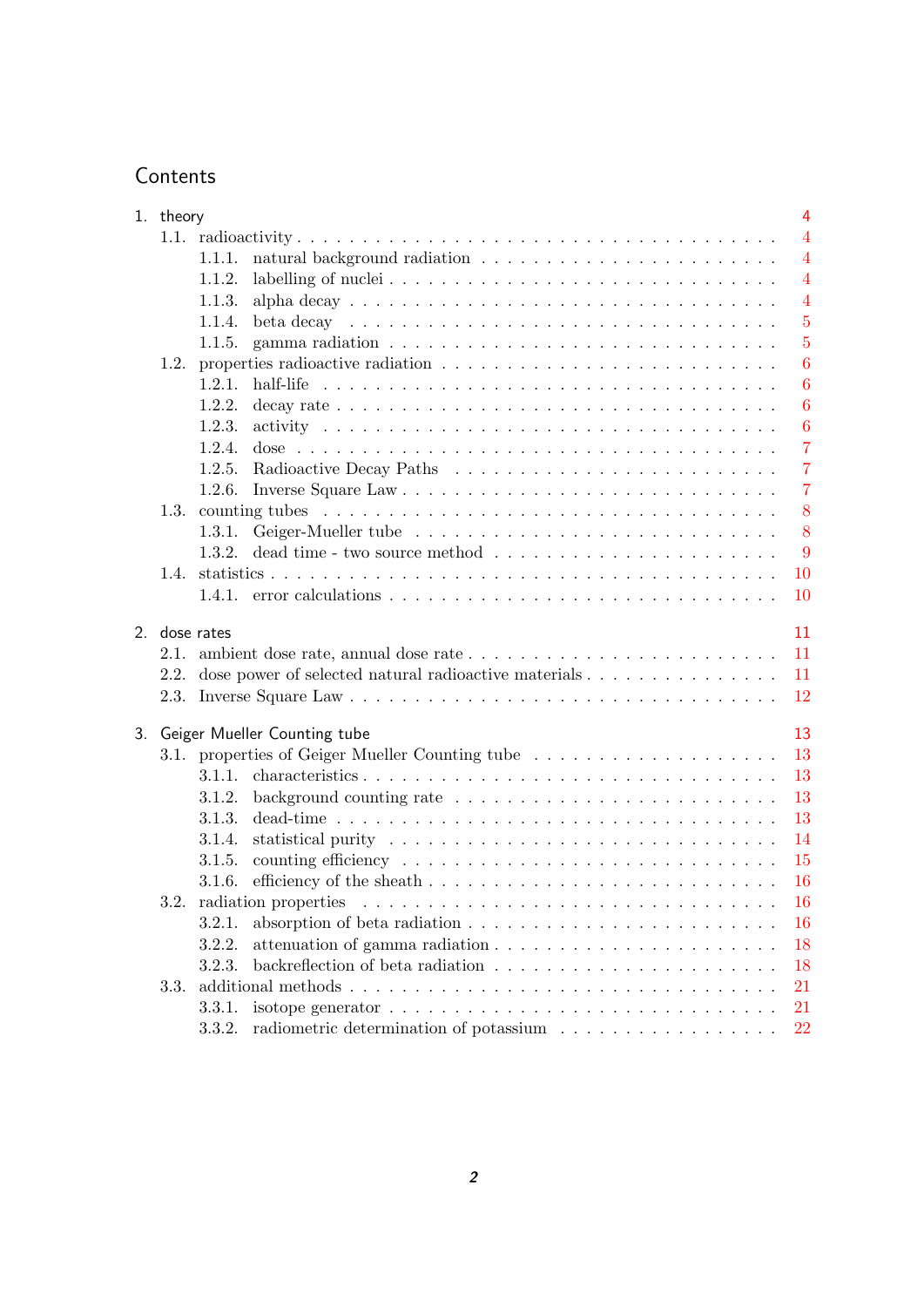| 4. Neutron sources                                         | 24 |
|------------------------------------------------------------|----|
|                                                            |    |
|                                                            |    |
|                                                            |    |
|                                                            |    |
| 4.5. Activation and measurement of short half-lives 29     |    |
|                                                            |    |
| 5. proportional counter                                    | 33 |
| 6. Contamination monitor                                   | 35 |
|                                                            |    |
|                                                            |    |
| 6.3. measurement of contamination $\ldots$ , , , , , ,  38 |    |
| A. Appendix                                                | 39 |
|                                                            |    |
|                                                            |    |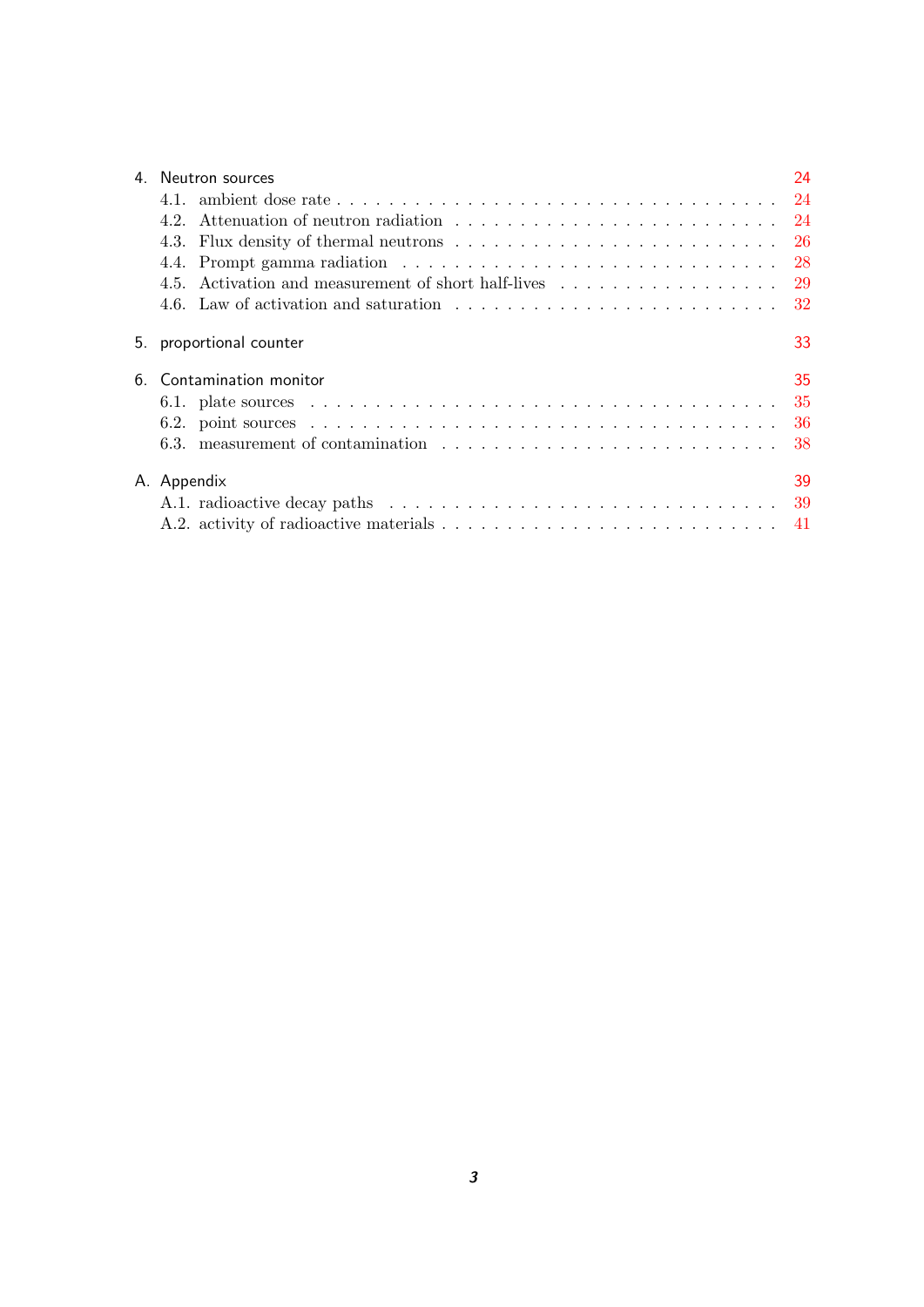## <span id="page-3-0"></span>1. theory

#### <span id="page-3-1"></span>1.1. radioactivity

Radioactivity refers to the particles which are emitted from nuclei as a result of nuclear instability. The most common types of radiation are called alpha, beta, and gamma radiation. Radiation from nuclear sources is distributed equally in all directions, obeying the inverse square law. [\[3\]](#page-43-0)

#### <span id="page-3-2"></span>1.1.1. natural background radiation

We are all exposed to ionizing radiation from natural sources at all times. This radiation is called natural background radiation, and its main sources are the following: [\[1\]](#page-43-1)

- Radioactive substances in the earth's crust
- Emission of radioactive gas from the earth
- Cosmic rays from outer space which bombard the earth
- Trace amounts of radioactivity in the body

#### <span id="page-3-3"></span>1.1.2. labelling of nuclei

Different nuclei's are labelled as  $^A_ZX$ . The numbers A and Z denote the corecharge Z (number of protons) and the mass counter  $A$  which is the sum of protons and neutrons. A nuclide is thus determined by its numbers A and Z.

#### <span id="page-3-4"></span>1.1.3. alpha decay

Composed of two protons and two neutrons, the alpha particle is a nucleus of the element helium. Because of its very large mass (more than 7000 times the mass of the beta particle) and its charge, it has a very short range. This radiation is characteristic for heavy radioactive elements. [\[3\]](#page-43-0)

$$
^A_ZX \to \ ^{A-4}_{Z-2}Y + \ ^{4}_{2}He
$$

<span id="page-3-5"></span>

**Figure 1:** example of alpha radiation process [\[1\]](#page-43-1)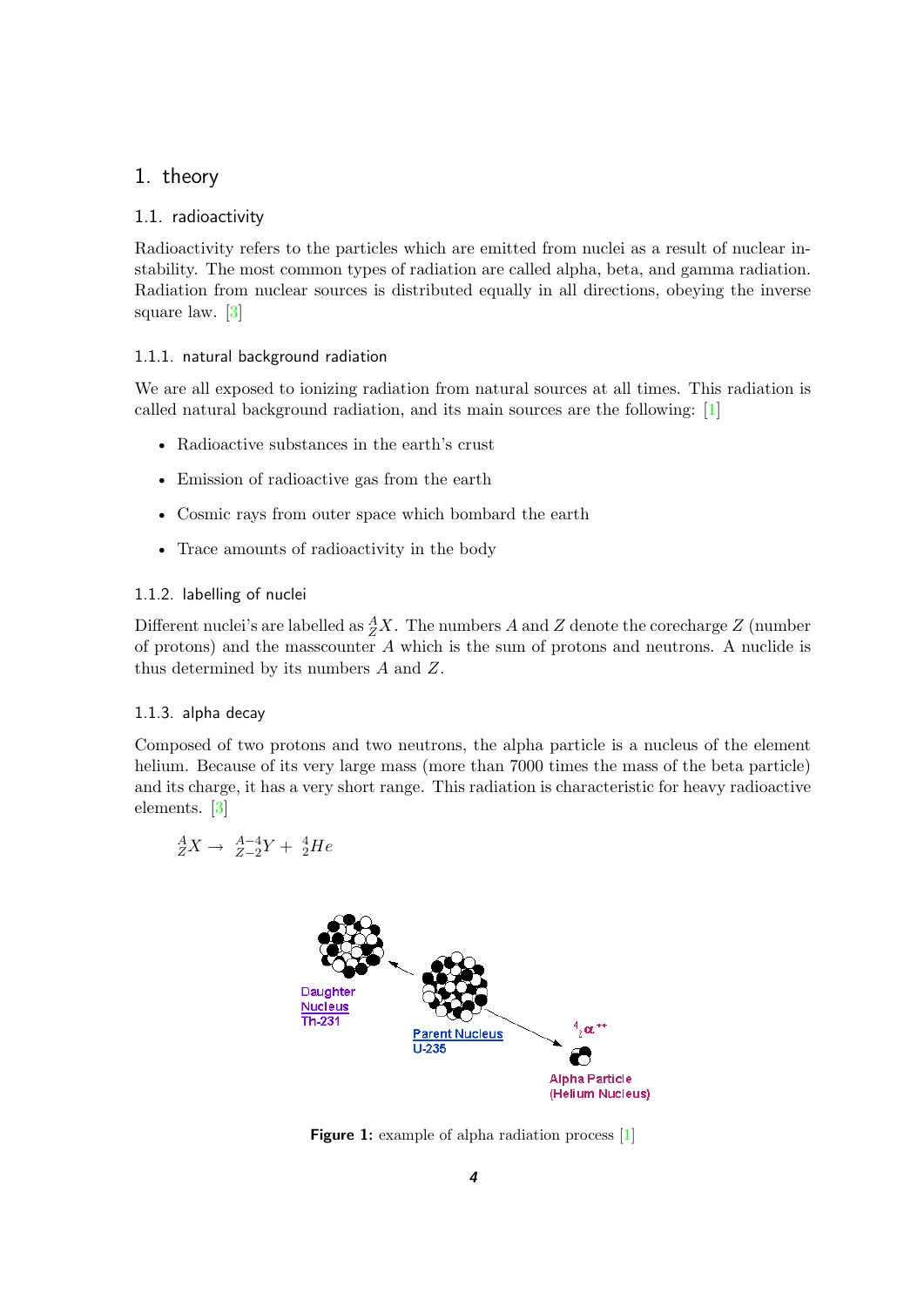#### <span id="page-4-0"></span>1.1.4. beta decay

Beta particles are electrons from the nucleus, the term "beta particle" being an historical term used in the early description of radioactivity. The high energy electrons have greater range of penetration than alpha particles, but still much less than gamma rays.

Beta emission is accompanied by the emission of an electron antineutrino which shares the momentum and energy of the decay. The emission of the electron's antiparticle, the positron, is also called beta decay. Beta decay can be seen as the decay of one of the neutrons to a proton via the weak interaction. [\[3\]](#page-43-0)

| $A$ | $A$ | $2 + 1$ | $1$ |
|-----|-----|---------|-----|
| $A$ | $2$ | $3$     |     |
| $1$ | $1$ |         |     |
| $1$ | $1$ |         |     |
| $1$ | $1$ |         |     |
| $1$ | $1$ |         |     |
| $1$ | $1$ |         |     |
| $1$ | $1$ |         |     |
| $1$ | $1$ |         |     |
| $1$ | $1$ |         |     |
| $1$ | $1$ |         |     |
| $1$ | $1$ |         |     |
| $1$ | $1$ |         |     |
| $1$ | $1$ |         |     |
| $1$ | $1$ |         |     |
| $1$ | $1$ |         |     |
| $1$ | $1$ |         |     |
| $1$ | $1$ |         |     |
| $1$ | $1$ |         |     |
| $1$ | $1$ |         |     |
| $1$ | $1$ |         |     |
| $1$ | $1$ |         |     |
| $1$ | $1$ |         |     |
| $1$ | $1$ |         |     |
| $1$ | $1$ |         |     |

<span id="page-4-2"></span>**Figure 2:** example of beta radiation process [\[1\]](#page-43-1)

#### <span id="page-4-1"></span>1.1.5. gamma radiation

Gamma radioactivity is composed of electromagnetic rays. It is distinguished from x-rays only by the fact that it comes from the nucleus. Most gamma rays are somewhat higher in energy than x-rays and therefore are very penetrating. It is the most dangerous type of radiation because of its ability to penetrate large thicknesses of material. [\[3\]](#page-43-0)

In gamma decay, the unstable nucleus shifts from a high energy state to a lower energy state. Since the number of protons in the nucleus has not changed, the decay product is the same element, but in a more stable form. [\[2\]](#page-43-2)



<span id="page-4-3"></span>**Figure 3:** example of gamma radiation process [\[1\]](#page-43-1)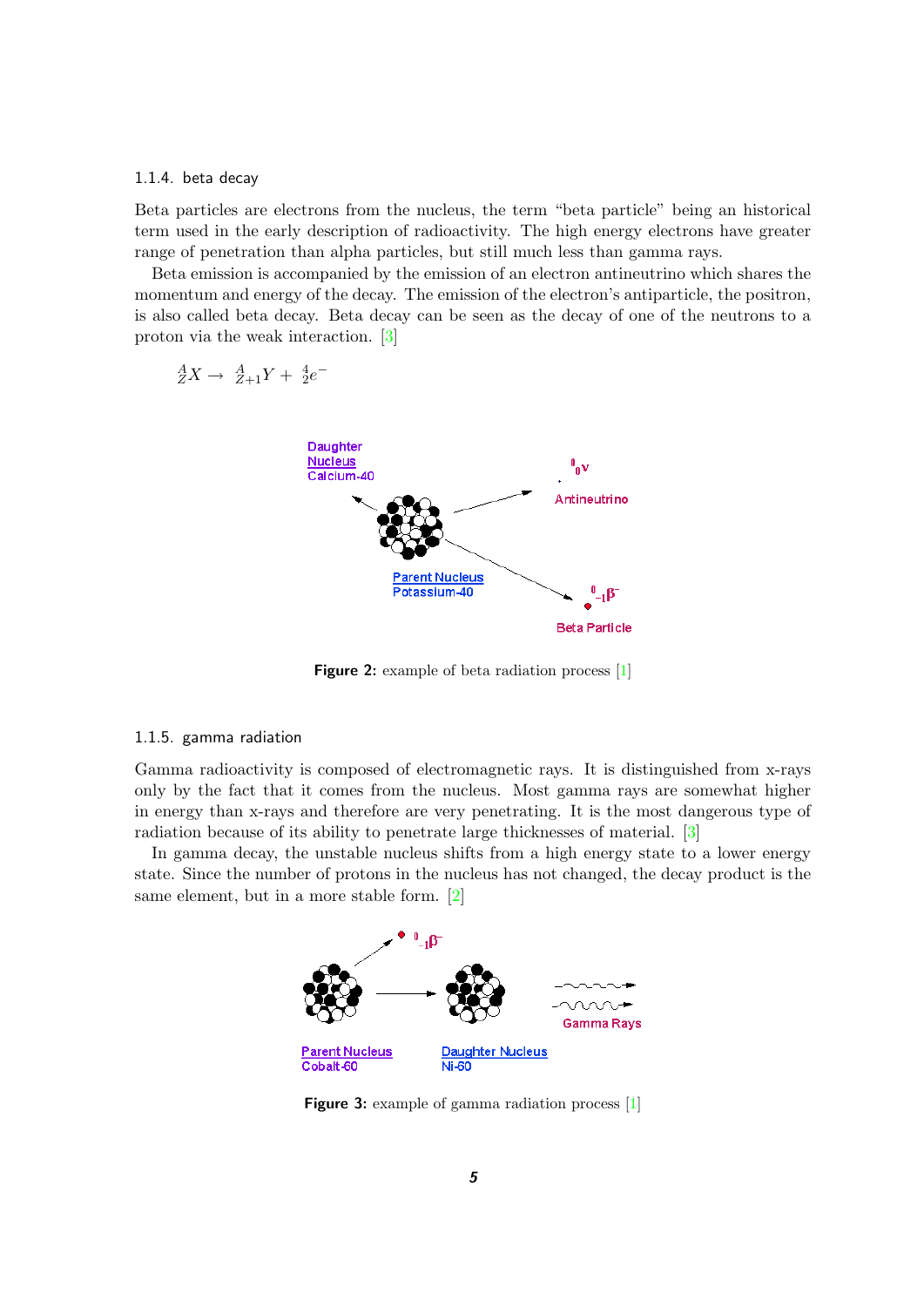#### <span id="page-5-0"></span>1.2. properties radioactive radiation

#### <span id="page-5-1"></span>1.2.1. half-life

Radioactive materials decay at exponential rates unique to each radioisotope. Half-life is the time required for a given amount of some radioactive material to be reduced to one-half of its original activity. [\[1\]](#page-43-1)

The radioactive decay law is

$$
N(t) = N_0 e^{-\lambda t}
$$

with N, the number of atoms remaining, in terms of the number of atoms  $N_0$  at time 0, and time t. The quantity  $\lambda$ , known as the "radioactive decay rate", depends on the particular radioactive substance. [\[6\]](#page-43-3)

From this we can deduce the half-life as

$$
T_{1/2} = \frac{\ln 2}{\lambda}
$$

Using this number we can rewrite the decay law in the form:

$$
N(t) = N_0 2^{-\frac{t}{T_{1/2}}}
$$

#### <span id="page-5-2"></span>1.2.2. decay rate

The different radioactive cores decay with different speeds, depending on their stability. The decay rate  $\lambda$  (as introduced in [1.2.1\)](#page-5-1) is the number of radiation events per time-unit.

#### <span id="page-5-3"></span>1.2.3. activity

We define the activity as  $A(t) = \lambda N(t)$ . For the case of exponential decay,

$$
A(t) = \lambda N(t) = -\frac{\partial N(t)}{\partial t}
$$

Thus activity represents the number of decays per unit time interval. [\[7\]](#page-43-4)

From the exponential radioactive decay law we obtain

$$
A(t) = A_0 e^{-\lambda t}
$$

Common units of activity are Becquerel (Bq) and Curie (Ci) though the latter is not a SI unit and should therefore not be used anymore.

- Becquerel  $(Bq) = 1$  dps (disintegration per second)
- Curie (Ci) =  $3.7 \times 10^{10}$  dps

Though the Curie unit is obsolete it is still used by the American Scientific Society. [\[1\]](#page-43-1)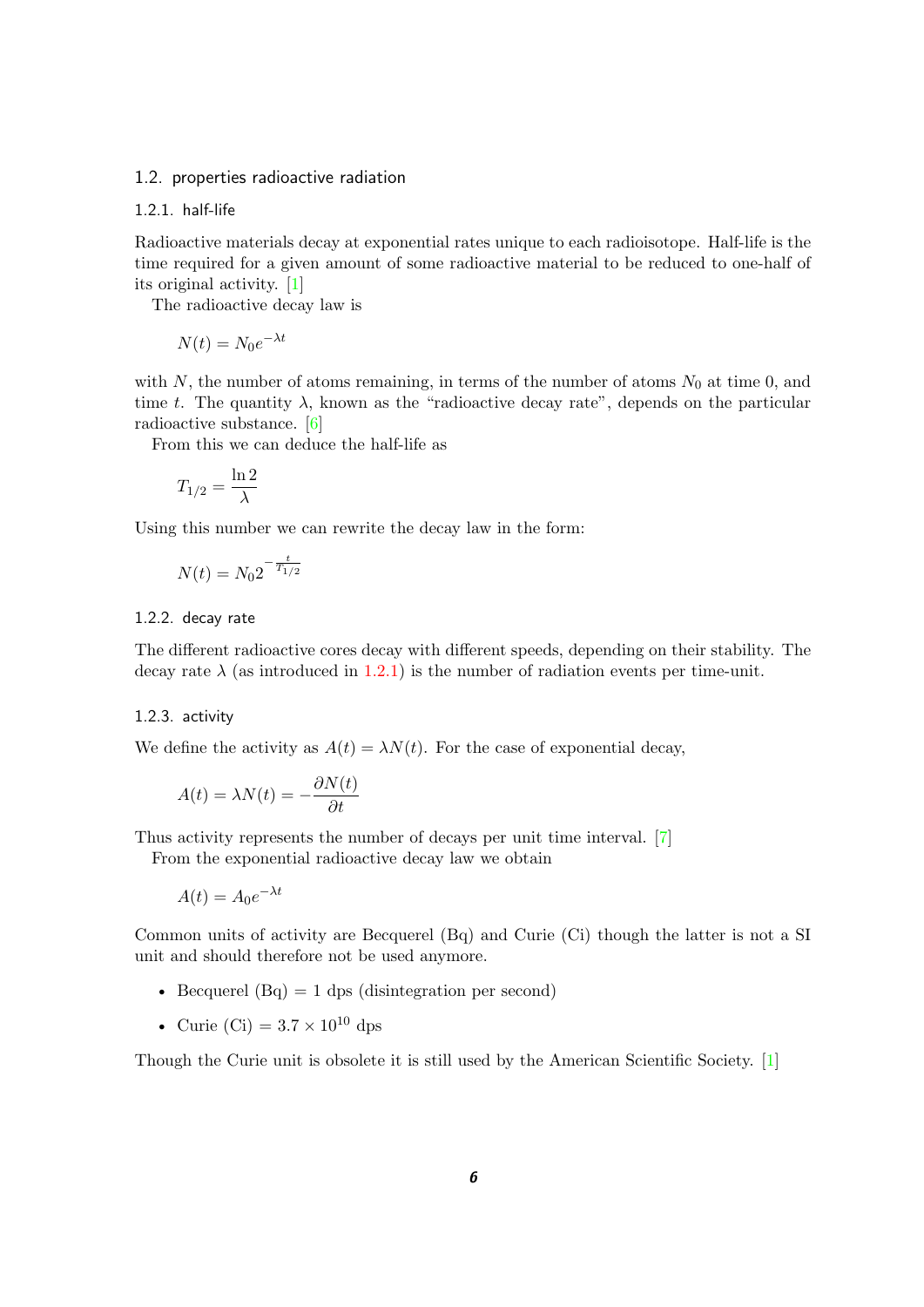#### <span id="page-6-0"></span>1.2.4. dose

For the purposes of radiation protection, it is not always useful to describe radioactive material in terms of its activity. It is often preferable to measure radiation by describing the effect of that radiation on the materials through which it passes. The three main quantities which describe radiation field intensity are shown in the following table: [\[1\]](#page-43-1)

| Quantity        | Unit         | What is Measured                                                                     |
|-----------------|--------------|--------------------------------------------------------------------------------------|
| Exposure        | Coulombs/kg  | amount of charge produced in 1 kg of air by x- or                                    |
| Energy Dose     | Gray (Gy)    | gamma rays<br>amount of energy absorbed in 1 gram of matter from<br>radiation        |
| Dose Equivalent | Sievert (Sv) | absorbed dose modified by the ability of the radiation<br>to cause biological damage |

<span id="page-6-3"></span>**Table 1:** quantities of doses

#### <span id="page-6-1"></span>1.2.5. Radioactive Decay Paths

Radioactivity involves the emission of particles from the nuclei. In the case of gamma emission, the nucleus remaining will be of the same chemical element, but for alpha, beta, and other radioactive processes, the nucleus will be transmuted into the nucleus of another chemical element. Each decay path will have a characteristic half-life, but some radioisotopes have more than one competing decay path. [\[3\]](#page-43-0)

#### <span id="page-6-2"></span>1.2.6. Inverse Square Law

In the absence of absorption, the alpha, beta, and gamma rays speed away from the sample uniformly in all directions. From simple geometric arguments follows, that the intensity of radiation follows the inverse square law, i.e., as distance from a point source increases, the intensity decreases proportionally to the square of the change in distance. The intensity of



<span id="page-6-4"></span>**Figure 4:** Illustration of the Inverse Square Law [\[3\]](#page-43-0)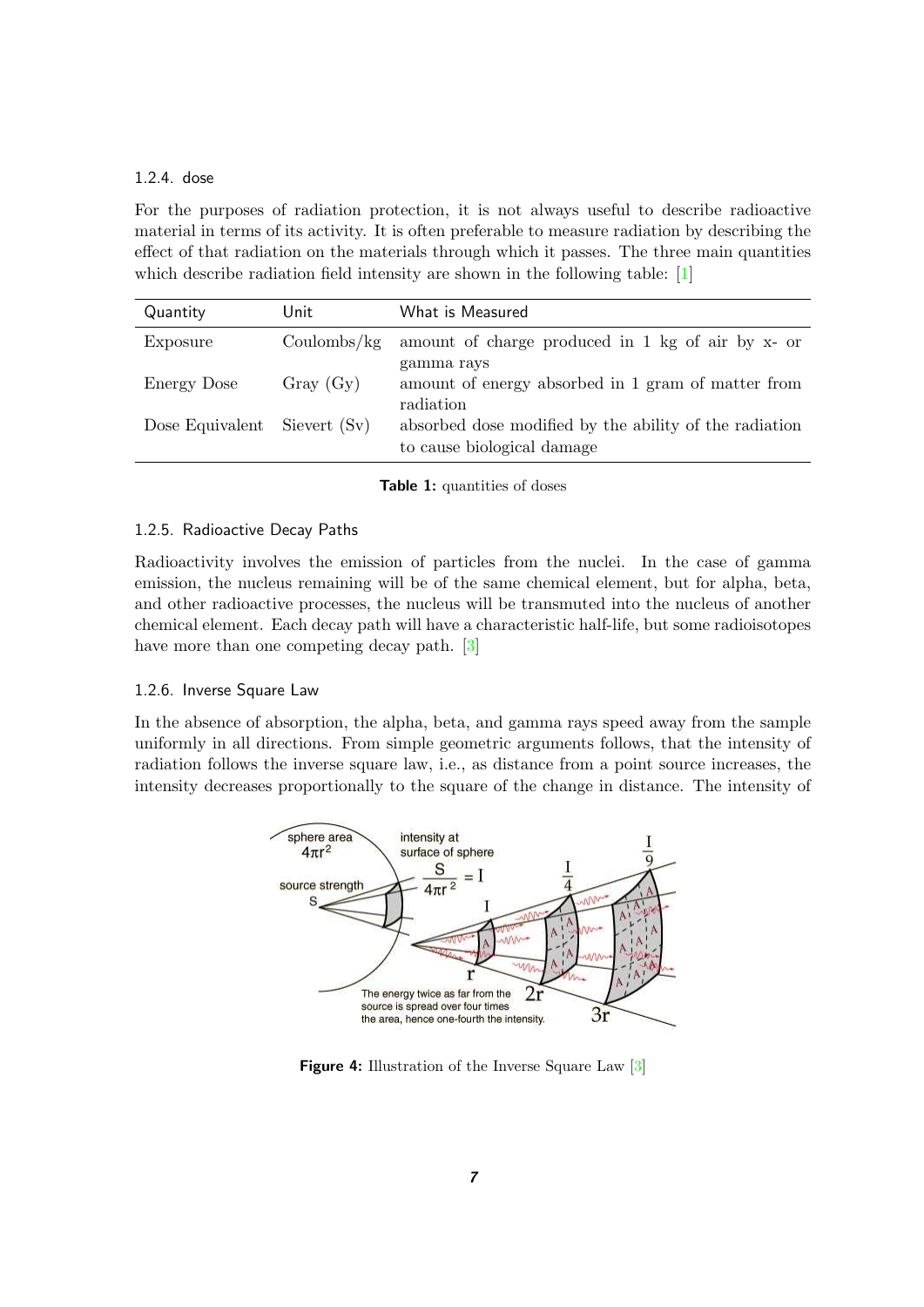radiation has thus the following dependence

$$
I = \frac{A}{r^2}
$$

with Activity  $A$  and distance from source  $r$ . Consequently mean small changes in distance near a source large changes in radiation exposure. [\[2\]](#page-43-2)

#### <span id="page-7-0"></span>1.3. counting tubes

#### <span id="page-7-1"></span>1.3.1. Geiger-Mueller tube

A Geiger Mueller (GM) tube is a gas-filled radiation detector. It commonly takes the form of a cylindrical outer shell (cathode) and the sealed gas-filled space with a thin central wire (the anode). The fill gas is generally argon at a pressure of less then 0.1 atm plus a small quantity of a quenching vapor (halogen). For detection of low energy beta rays the end window must be sufficient thin. Alpha rays do not pass the windows and can therefore not be detected with such a tube.

The tube and wire are held at a large potential difference (roughly 1000 volts). Normally, the potential difference is not enough for a spark to jump from the wire to the metal wall of the tube. If a gamma ray now interacts with the GM tube (primarily with the wall) it will produce an energetic electron that may pass through the interior of the tube. Ionization along the path of the electrons of the primary electron results in low energy electrons that will be accelerated towards the center wire by the strong electric field. Collisions with the filled gas produce excited states that decay with the emission of a UV photon and electron-ion pairs. The new electrons, plus the original are accelerated to produce a cascade of ionization called "gas multiplication" or a avalanche. Photons emitted can ionize gas liberating additional electrons that produce additional avalanches at sides displaced from the original.



<span id="page-7-2"></span>**Figure 5:** mechanism of avalanches in a Geiger-Mueller discharge [\[4\]](#page-43-5)

The significant slower massive positive ions could produce new electrons near the cathode starting the process of electron avalanches all over again. This is prevented by using the quenching vapor. In the interaction process with the vapor the energy of the ion is lost in nonradiative energy transfer. [\[4\]](#page-43-5)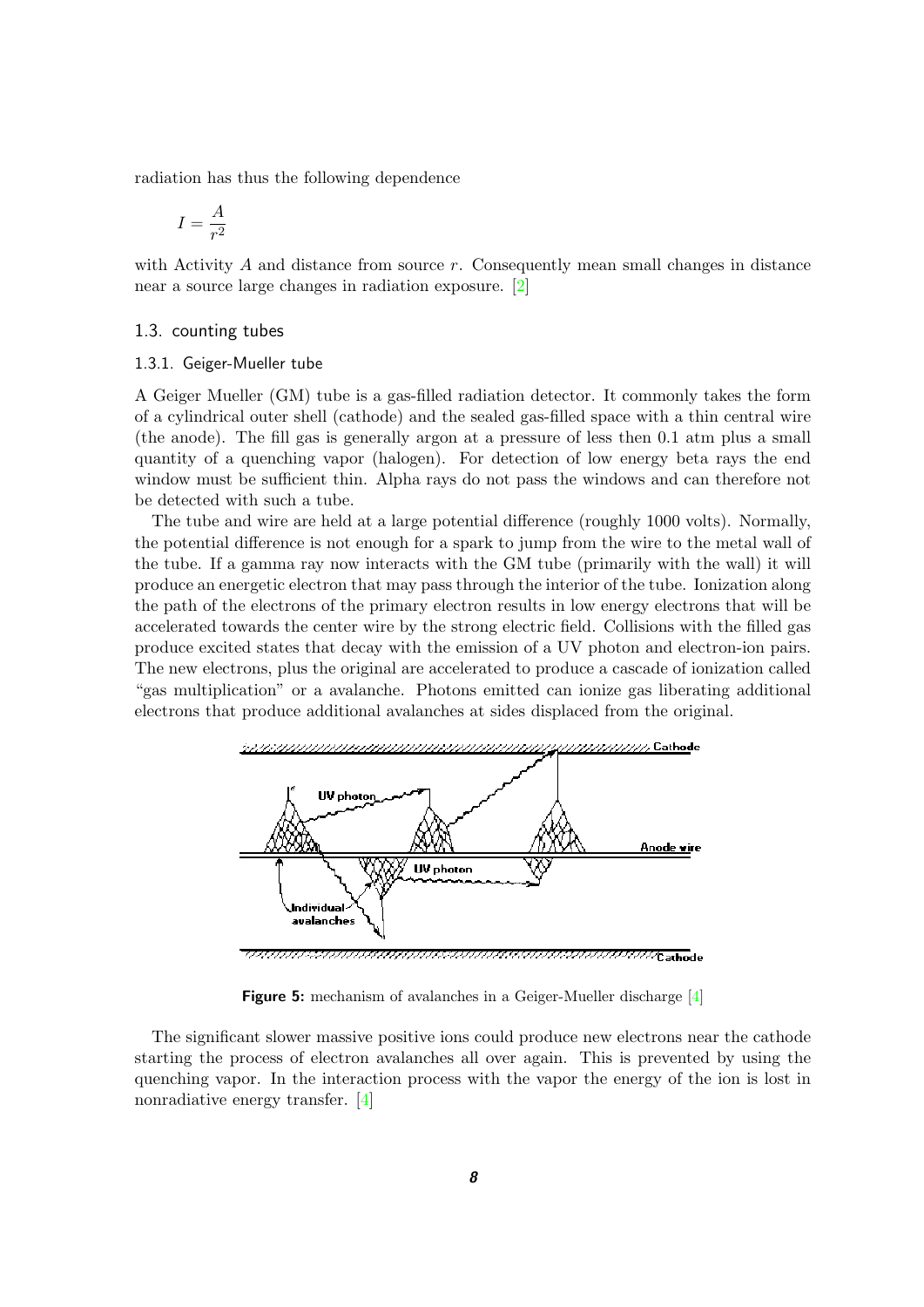The characteristic (current vs. voltage) of such a tube determined by its threshold voltage and the plateau. From the threshold voltage onwards the counting rate increases proportional with the voltage until the curve becomes flat. This is the plateau region which has two important characteristics: First, the number of electrons produced is independent of applied voltage and second, the number of electrons produced is independent of the number of electrons produced by the initial radiation. The working voltage is therefore chosen in this region. As one increases the voltage furthermore selfdischarges will increase the counting rate dramatically. This leads to a destruction of the tube and must therefore be prevented.  $\lceil 5 \rceil$ 

In contrast to other types of proportional counter tubes are pressure and voltage chosen in such a way that the electron avalanches propagate along the wire, with just one initial electron necessary. The Impulses of charge messured are thus independent of type and energy of the incidented radiation particle.

#### <span id="page-8-0"></span>1.3.2. dead time - two source method

The sheath of positive ions close to the anode (wire) reduces the intense electric field sufficiently that approaching electrons do not gain sufficient energy to start new avalanches. The detector is then inoperative (dead) for the time required for the ion sheath to migrate outward far enough for the field gradient to recover above the avalanche threshold. The time required for recovery to value high enough for a new pulse to be generated and counted is called the dead time. [\[4\]](#page-43-5)

The Geiger Mueller counter becomes dead for typically a few microseconds following the record of an event. The unusual length of the Geiger pulses limits the maximum counting rate and is thus an important disadvantage of the device.

An error in recorded counts arises when the counting has a finite dead-time  $(\tau)$ . A simple correction<sup>1</sup> can be made to the observed count rate  $(R)$  provided the dead time is known [\[5\]](#page-43-7)

$$
R' = \frac{R}{1 - R\tau} \qquad R' : \text{real counting rate}
$$

If deadtime corrections are not made then underestimation of count rate is possible.

To estimate the dead-time, we use in this experiment the 'two source method'. In this method the sum of two individual countingrates  $(R_1, R_2)$  is compared with the countingrate of both samples  $(R_{1,2})$  together. Due to the loss of counts is the sum of the individual measurements higher than the one with increased activity.

$$
R_1 + R_2 > R_{1,2}
$$

Under the estimation that dead-times for the individual measurements are neglectable we obtain the rate displaymath for the 'real' counting values  $(R_0:$  background)

$$
R_1' + R_2' = R_{1,2}' + R_0 \tag{1}
$$

$$
\frac{R_1}{1 - \tau R_1} + \frac{R_2}{1 - \tau R_2} = \frac{R_{1,2}}{1 - \tau R_{1,2}} + R_0
$$
\n<sup>(2)</sup>

<sup>&</sup>lt;sup>1</sup> for derivation see reference [\[5\]](#page-43-7)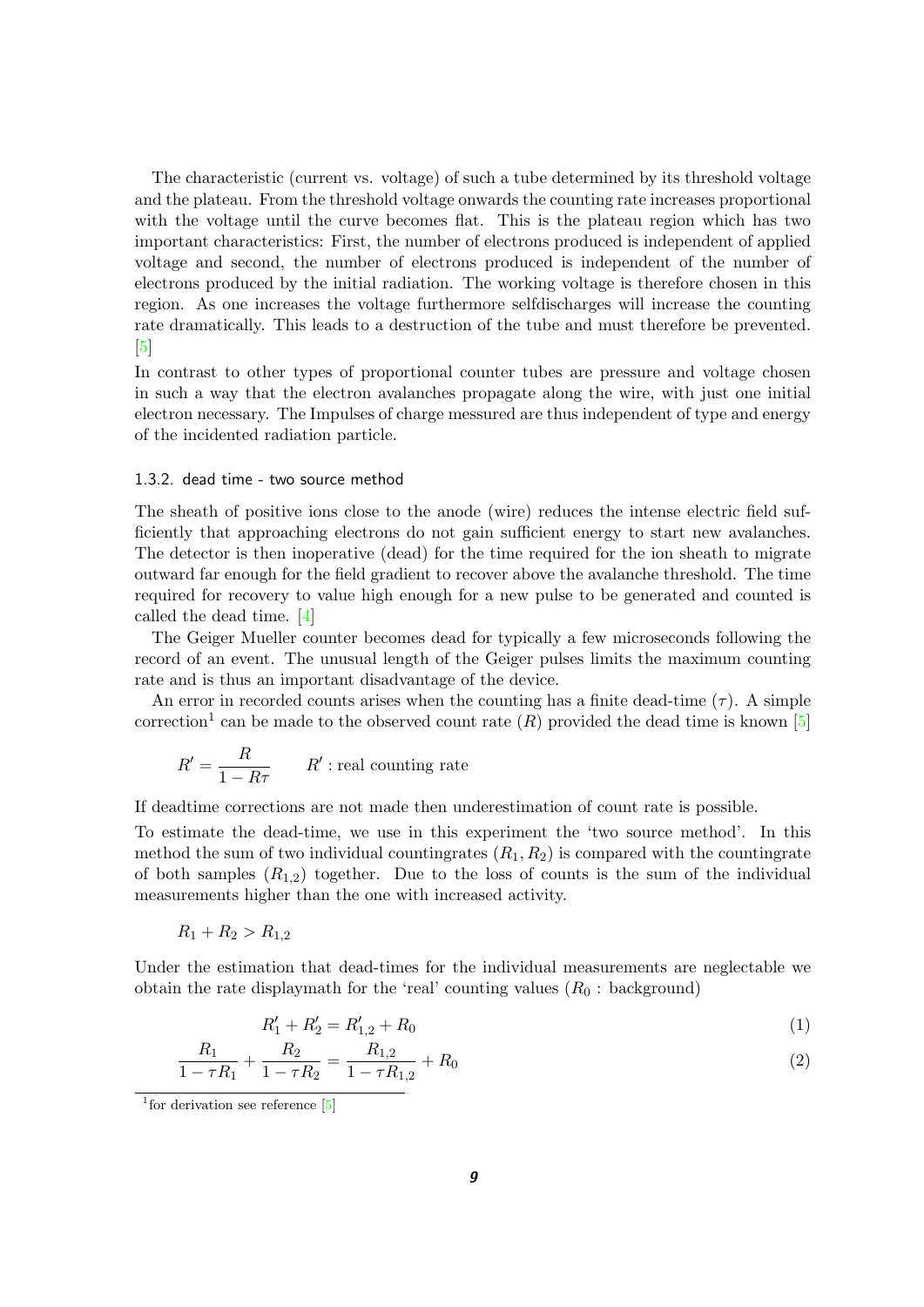With the approximation (for small values  $\tau R$ )  $\frac{1}{1-\tau R} \approx 1 + \tau R$  follows

$$
\tau = \frac{R_1 + R_2 - R_{1,2} - R_0}{R_{1,2}^2 - R_1^2 - R_2^2}
$$

#### <span id="page-9-0"></span>1.4. statistics

The decay of radioactive particle is an incident of pure statistical nature. In a repeated measurement under constant environmental conditions, of impulses over a time interval T one observes the distribution of decays over time. In the case of radiation this is the Poisson distribution [\[12\]](#page-43-8):

$$
P = \frac{\mu^n}{n!} e^{-\mu}
$$

The mean value is

$$
\langle n \rangle = \sum_{n} nP(n) = e^{-\mu} \sum_{n} \frac{n\mu^{n}}{n!} = \mu e^{-\mu} \sum_{n} \frac{\mu^{n-1}}{(n-1)!} = \mu
$$

and for the deviation yields with  $\langle n^2 \rangle = \mu^2 + \mu$  and  $\langle n \rangle^2 = \mu^2$ 

$$
\sigma^2 = \left\langle n^2 \right\rangle - \left\langle n \right\rangle^2 = \mu
$$

Thus the Poisson distribution is only dependent on the parameter  $\mu$ .

For high numbers n passes the Poisson distribution into the Gaussian Distribution.

In our measurements we deal with two kinds of data:

- In momentarily measurements we deal with a number of ten or more measurements under the same condition. Under the assumption that this data is normal we use the mean number as the resulting value and the deviation as the error.
- In impulse counting measurements we have measured a value of a poisson distributed process. We can not determine (with just one measurement) whether this number corresponds to the mean number  $(\mu = N)$ , but since this is the most probable we simply assume this. The error is then the deviation  $\sigma = \sqrt{\mu}$ .

#### <span id="page-9-1"></span>1.4.1. error calculations

We have defined the error of the number of counts as  $\Delta N = \sigma =$ √ N. The error of activity  $A = N/t$  is then with tiny error of time measurement  $\Delta t$ :

$$
\Delta A = \frac{\partial A}{\partial N} \Delta N + \frac{\partial A}{\partial t} \Delta t \approx \frac{1}{t} \Delta N = \frac{\sqrt{N}}{t} = \sqrt{\frac{A}{t}}
$$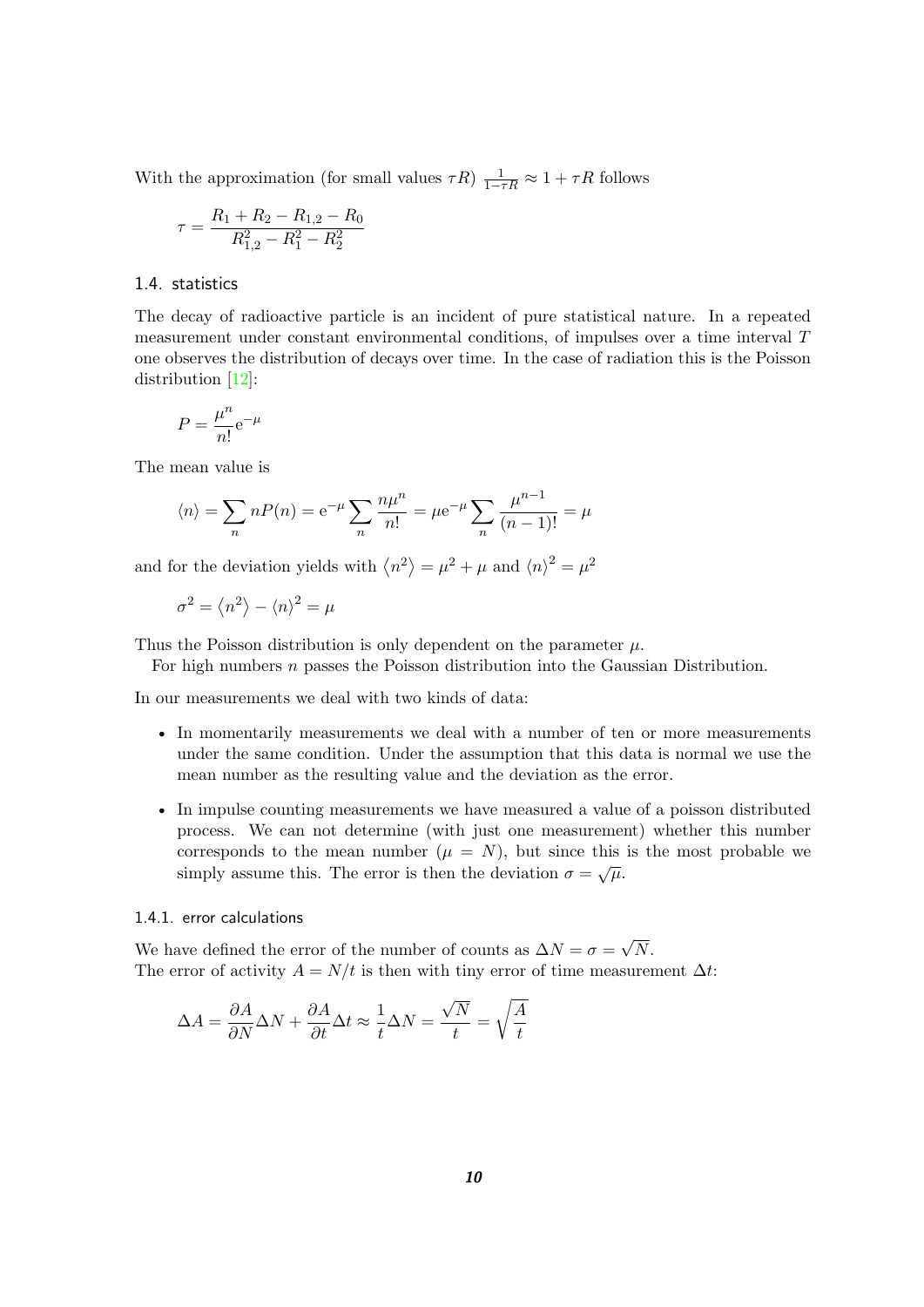## <span id="page-10-0"></span>2. dose rates

#### <span id="page-10-1"></span>2.1. ambient dose rate, annual dose rate

We have measured the ambient dose rate for 24 hours. There have been no special conditions for this measurement. The result of the measurement is  $1.3 \mu Sv$  per 24 hours.

The mean dose per hour is thus 54 nSV and the annual dose using the mean amount of days per year according to the Julian calendar<sup>2</sup> (a=365.25d)  $\approx 0.47$  mSv.

#### <span id="page-10-2"></span>2.2. dose power of selected natural radioactive materials

The dose rate of the radioactive materials has been taken in distances of 0, 5, and 10 cm from the measurement device. Since the indication of the measuring instrument fluctuates, we have taken series of so called momentarily-measurements and took the statistical results as our data. The background radiation for this place and device was observed as  $0.06\pm0.02$  mSv.

The following table presents the obtained data with corrections for the background. The magnitude of all doses power is in  $\mu Sv$  per hour.

| material                    | $0 \, cm$ | $-5$ cm | $10 \text{ cm}$ |
|-----------------------------|-----------|---------|-----------------|
| green glass (uranium doped) | 0.06      | 0.03    | 0.00            |
| 1g mud from Hundsbühl       | 0.05      | 0.01    | 0.00            |
| needle                      | 0.07      | 0.00    | 0.01            |
| gas-shell                   | 0.16      | 0.02    | 0.02            |
| italian ceramic (uranium)   | 0.62      | 0.29    | 0.14            |
| old clock $(^{226}$ Ra)     | 3.32      | 0.51    | 0.15            |
| CS <sub>137</sub>           | 4.49      | በ 59    | 0.20            |

<span id="page-10-4"></span>

One can see, that the doses in certain distances of most of the sources are not measurable since the radiation is strongly absorbed by the air. The ceramic and old clock nevertheless can penetrate the air by larger distances because they are beta and gamma radiators.

To judge the dose powers we have to compare the values to the maximal daily dose. We therefore calculate the exposure-time necessary to exceed the limit value of 0.2 mGy per hour. The relation between Sievat (Sv) and Gray (Gy) is a quality factor (Q) which takes the possible biological damage into account. We use here Q equal to one.

| material                                                            | dose / $\mu$ Sv |      | maximal exposure time $/ h$ annual dose $/ mSv$               |             |            |              |               |                 |                                     |
|---------------------------------------------------------------------|-----------------|------|---------------------------------------------------------------|-------------|------------|--------------|---------------|-----------------|-------------------------------------|
|                                                                     |                 |      | $0 \text{ cm}$ 5 cm $10 \text{ cm}$ 0 cm 5 cm $10 \text{ cm}$ |             |            |              |               |                 | $0 \text{ cm}$ 5 cm $10 \text{ cm}$ |
| italian ceramic (uranium) 0.62 0.29 0.14<br>old clock $(^{226}$ Ra) | 3.32            | 0.51 | 0.15                                                          | - 321<br>60 | 690<br>392 | 1429<br>1333 | 5.43<br>29.10 | 2.54<br>4.47    | 1.23<br>1.31                        |
| $CS_{137}$                                                          | 4.49 0.59       |      | 0.20                                                          | 45          | 339        | 1000         |               | 39.36 5.17 1.75 |                                     |

<span id="page-10-3"></span>**Table 3:** maximal exposure times and annual dose of natural radiators

 $^2$ see for example <http://www.geocities.com/CapeCanaveral/Lab/7671/julian.htm>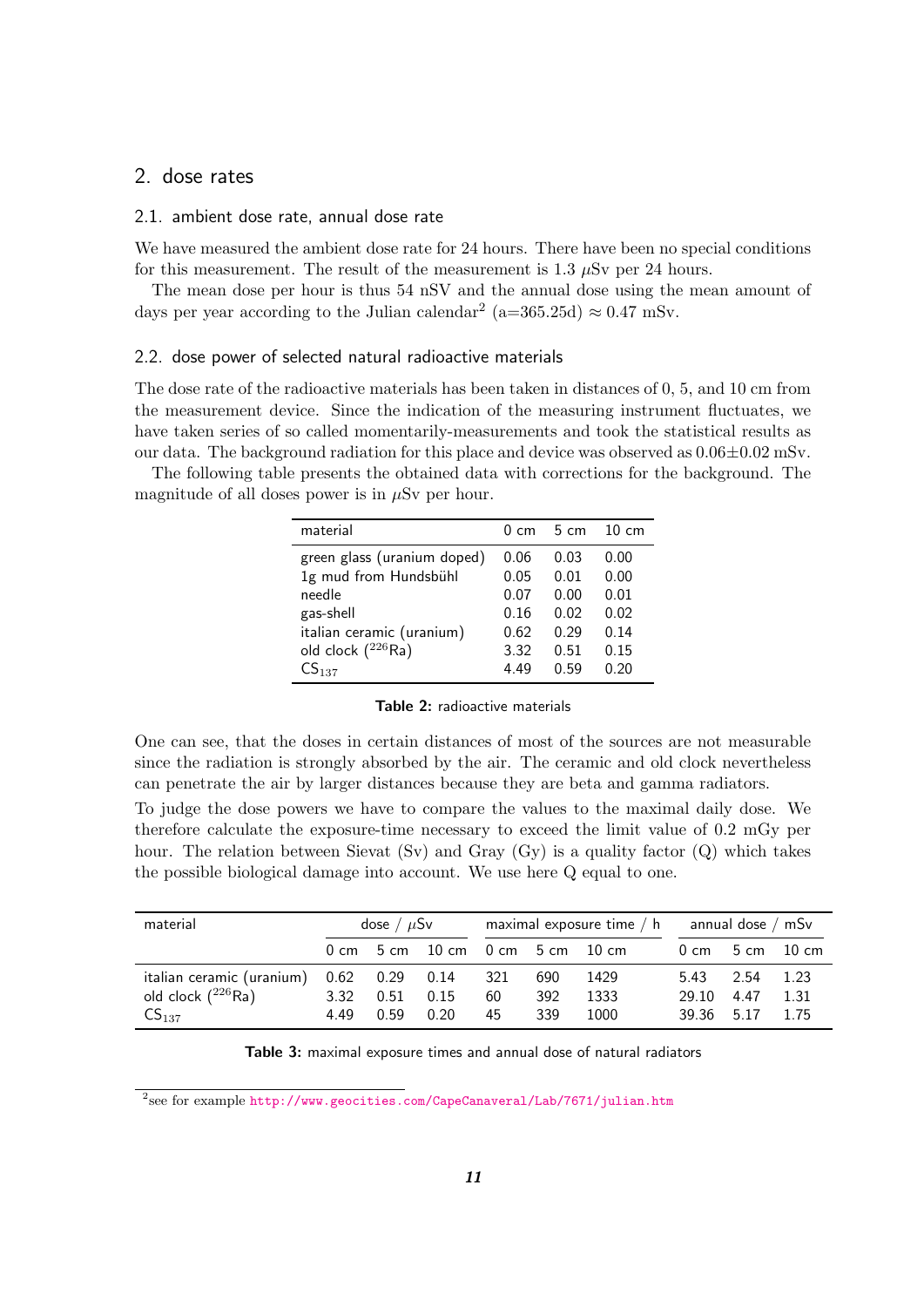Only those materials with comparatively high radiation have been calculated in table [3.](#page-10-3) The other materials would not give useful results, since the value of maximal exposure time to reach the maximal daily doses is of values of several month.

The ceramic is not very harmful since it takes approximately 2 month to reach the maximal daily dose in 10 cm distance. Whereas the clock must be taken as harmful. The dose at zero distance (which applies when worn) is more than the fourth of the limit value. It is therefore not surprising that the substance used in the clocks for the phosphorescence is nowadays no longer allowed.

#### <span id="page-11-0"></span>2.3. Inverse Square Law

Here we have used a very high active CS-137 source with 16.7 MBq. The dose was measured in distances of 5, 10 and 20 cm. The points are fitted with the expected inverse square function. The diagram shows that the points match the fitted graph very well. The inverse square law can therefore be taken as verified.



<span id="page-11-1"></span>**Figure 6:** Inverse Square Law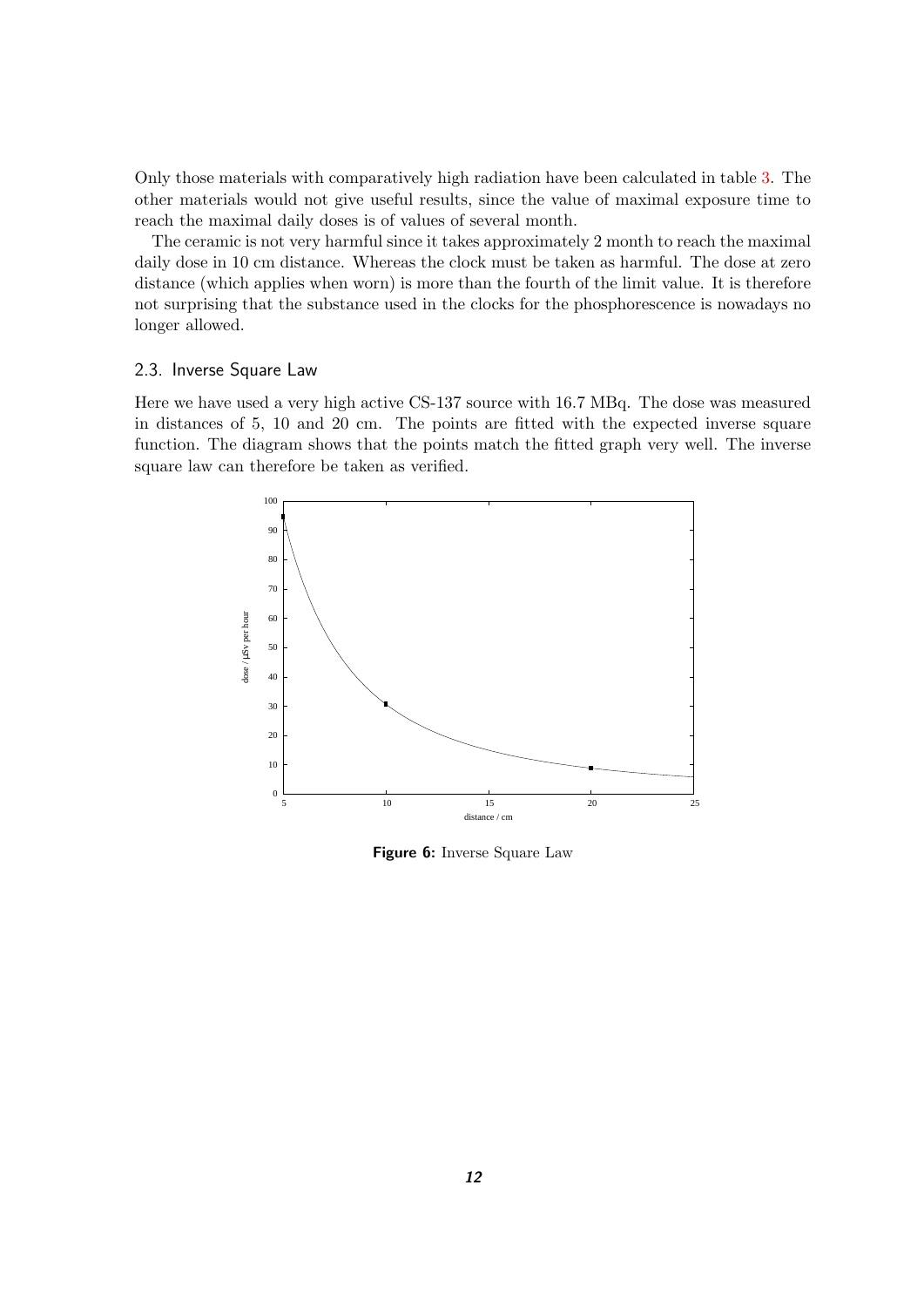## <span id="page-12-0"></span>3. Geiger Mueller Counting tube

### <span id="page-12-1"></span>3.1. properties of Geiger Mueller Counting tube

#### <span id="page-12-2"></span>3.1.1. characteristics

The characteristic was measured in steps of 20 V starting with 680 V up to 1100 V. We did not measure higher voltages to prevent damaging of the tube. The impulses were detected for a time of 1 min. The source of radiation for this measurement was Strontium-90. The characteristic is shown in figure [7.](#page-12-5) The slope in the plateau is 42.7 impulses per 100 V. The



<span id="page-12-5"></span>**Figure 7:** Geiger-Mueller characteristic

starting voltage is around 760 V as it can be seen from the diagram. The operation voltage for the proceeding experiments is set to 900 Volts.

#### <span id="page-12-3"></span>3.1.2. background counting rate

With 900 V a background of 289 impulses was measured in 10 min. This means a background of  $R_0 = 0.48$  Bq.

#### <span id="page-12-4"></span>3.1.3. dead-time

We use the following two Sr-90 sources for the 'two-source method': First with 3.65 kBq, second with 3.25 kBq (both measured on the 17.08.00).

The data measured in 60 seconds is  $R_1 = 17411/60 \approx 290 \frac{1}{s}$ ,  $R_2 = 16136/60 \approx 269 \frac{1}{s}$ ,  $R_{1,2} = 30404/60 \approx 507$  1/s and  $R_0 = 0.48$  1/s. This yield to a dead time of  $\tau = 518$   $\mu$ s.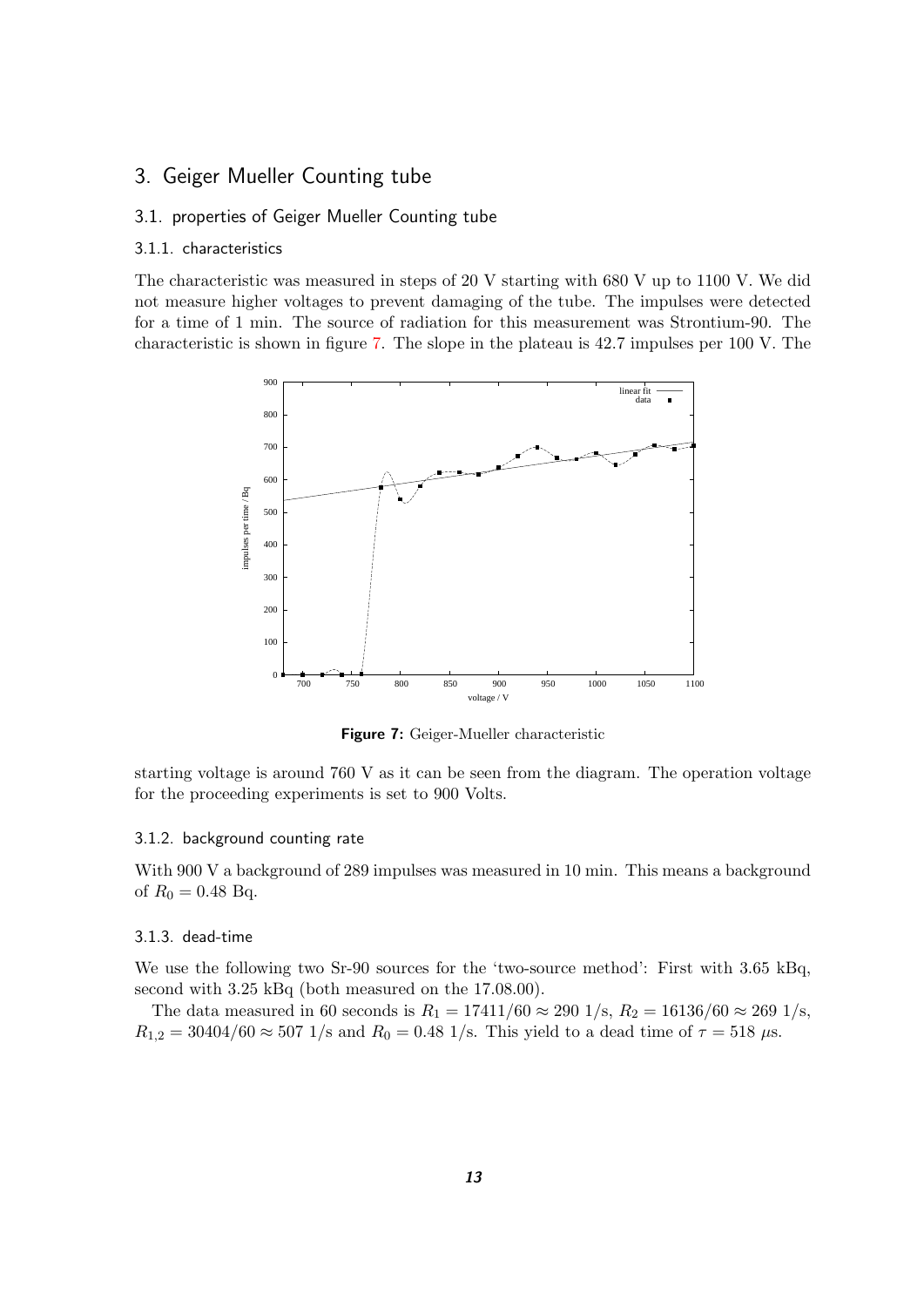#### <span id="page-13-0"></span>3.1.4. statistical purity

The test for statistical purity means to test for a Gaussian distribution (test of normality). Therefore impulses are counted several times with constant conditions of source and Geiger tube. The statistical distribution can thus been recorded. The source is strontium 90.

The Shapiro-Wilk test is a very common test for this problem. We apply a more simple model where the value of the range divided by the standard-deviation is compared to a table of probabilities of error  $\alpha$ . In our case this value is with Range  $R = 141$  and deviation  $\sigma = 31.69:$ 

$$
\frac{R}{\sigma}\approx 4.449
$$

According to table [4](#page-13-1) in [\[8\]](#page-43-9) (for a sample of 100) is our distribution normal even with an probability of error of 10%. We can therefore assert our distribution to be normal.

Graphically this is more obvious if one plots the sum of probabilities with a special probability scale . In this diagram a normal distribution appears as a straight line. This is shown in figure [9.](#page-14-1)

| $\alpha$  | range         |
|-----------|---------------|
| $0.0 \%$  | 1,99 - 14.07  |
| $0.5 \%$  | $4,03 - 6.53$ |
| $1.0 \%$  | $4,10 - 6.36$ |
| 2.5%      | $4,21 - 6.11$ |
| $5.0 \%$  | $4,31 - 5.90$ |
| $10.0 \%$ | $4,45 - 5.68$ |
|           |               |

<span id="page-13-1"></span>**Table 4:** ranges for different probabilities of error



<span id="page-13-2"></span>**Figure 8:** statistical distribution of counts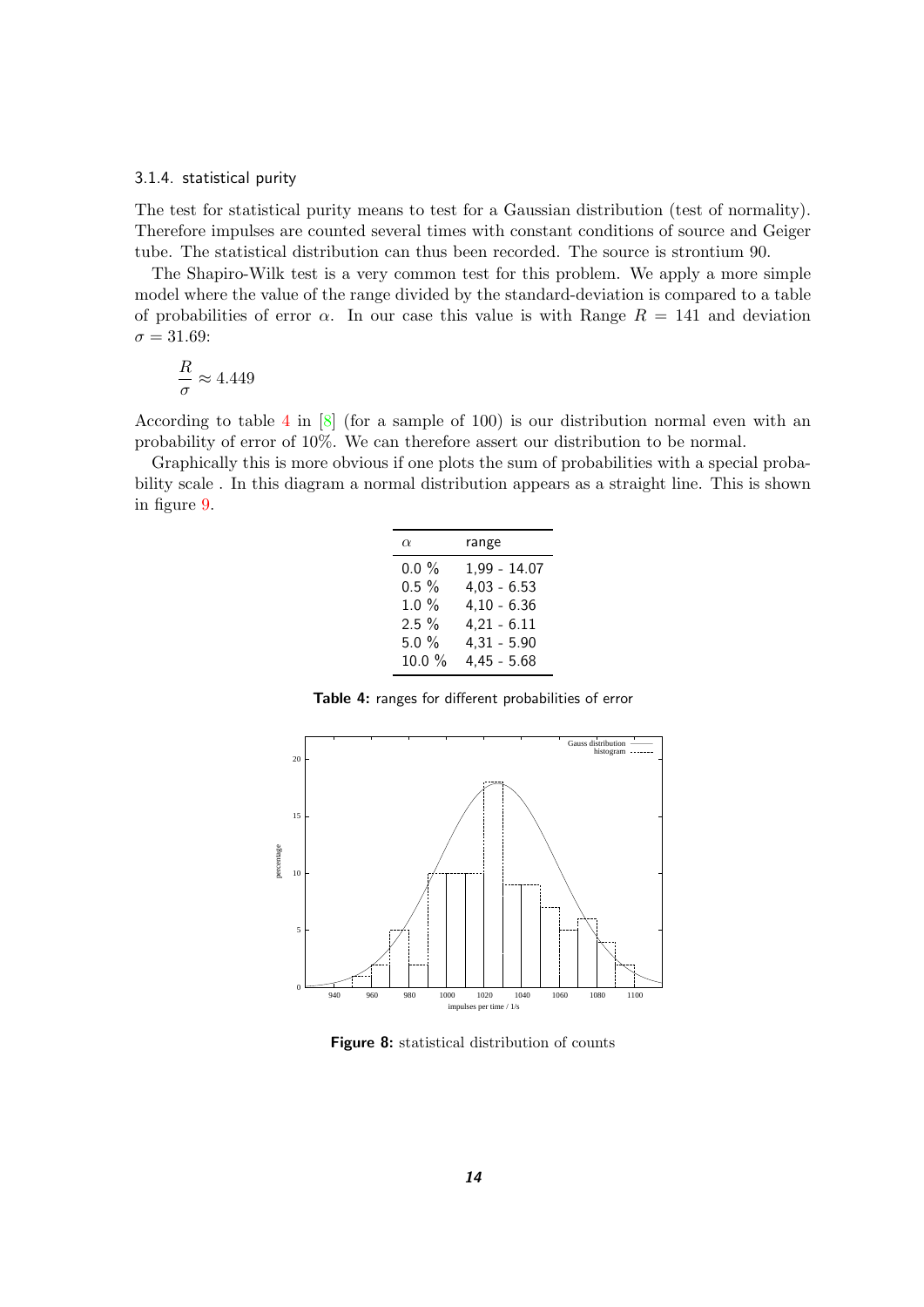

<span id="page-14-1"></span>**Figure 9:** sum distribution in probability scale diagram

#### <span id="page-14-0"></span>3.1.5. counting efficiency

The purpose of this experiment is to observe the efficiency of the GM-tube for different types of radiation. The radiation is selected by choice of six different radiators. The gamma radiation is measured with a plate of aluminium over the source to shield the beta radiation. The efficiency is different depending on the distance from the tube. This is taken into account by two measurements, one in  $\approx 1.5$  cm and another in  $\approx 5$  cm distance between source and GM-tube. The results are shown in table [5.](#page-14-2)

The alpha radiation is very strong absorbed in air. It is therefore not surprising that the efficiency decreases largely. The beta radiation can penetrate larger distances of air. The higher value of Sr-90 is due to the higher energy of the beta particles compared to the other radiators. The efficiency of the gamma radiators is low because the measurement relies on a secondary process.

|          |          |                    |                  | counts |                  | Bq<br>activity |                  | efficiency in $%$ |
|----------|----------|--------------------|------------------|--------|------------------|----------------|------------------|-------------------|
| source   | type     | Bq<br>activity $/$ | $1.5 \text{ cm}$ | 5 cm   | $1.5 \text{ cm}$ | 5 cm           | $1.5 \text{ cm}$ | $5 \text{ cm}$    |
| Pu-238   | $\alpha$ | 816                | 2078             | 43     | 34.63            | 0.72           | 4.24             | 0.09              |
| $Sr-90$  | β        | 3113               | 17327            | 3258   | 288.78           | 54.30          | 9.28             | 1.74              |
| $Co-60$  | β        | 457                | 943              | 150    | 15.72            | 2.50           | 3.44             | 0.55              |
| $TI-204$ | β        | 5413               | 1457             | 258    | 24.28            | 4.30           | 0.45             | 0.08              |
| $Co-60$  | $\gamma$ | 26151              | 2173             | 705    | 36.22            | 11.75          | 0.14             | 0.04              |
| $Cs-137$ | $\sim$   | 34549              | 651              | 220    | 10.85            | 3.67           | 0.03             | 0.01              |

<span id="page-14-2"></span>**Table 5:** efficiency of GM tube for different types of radiation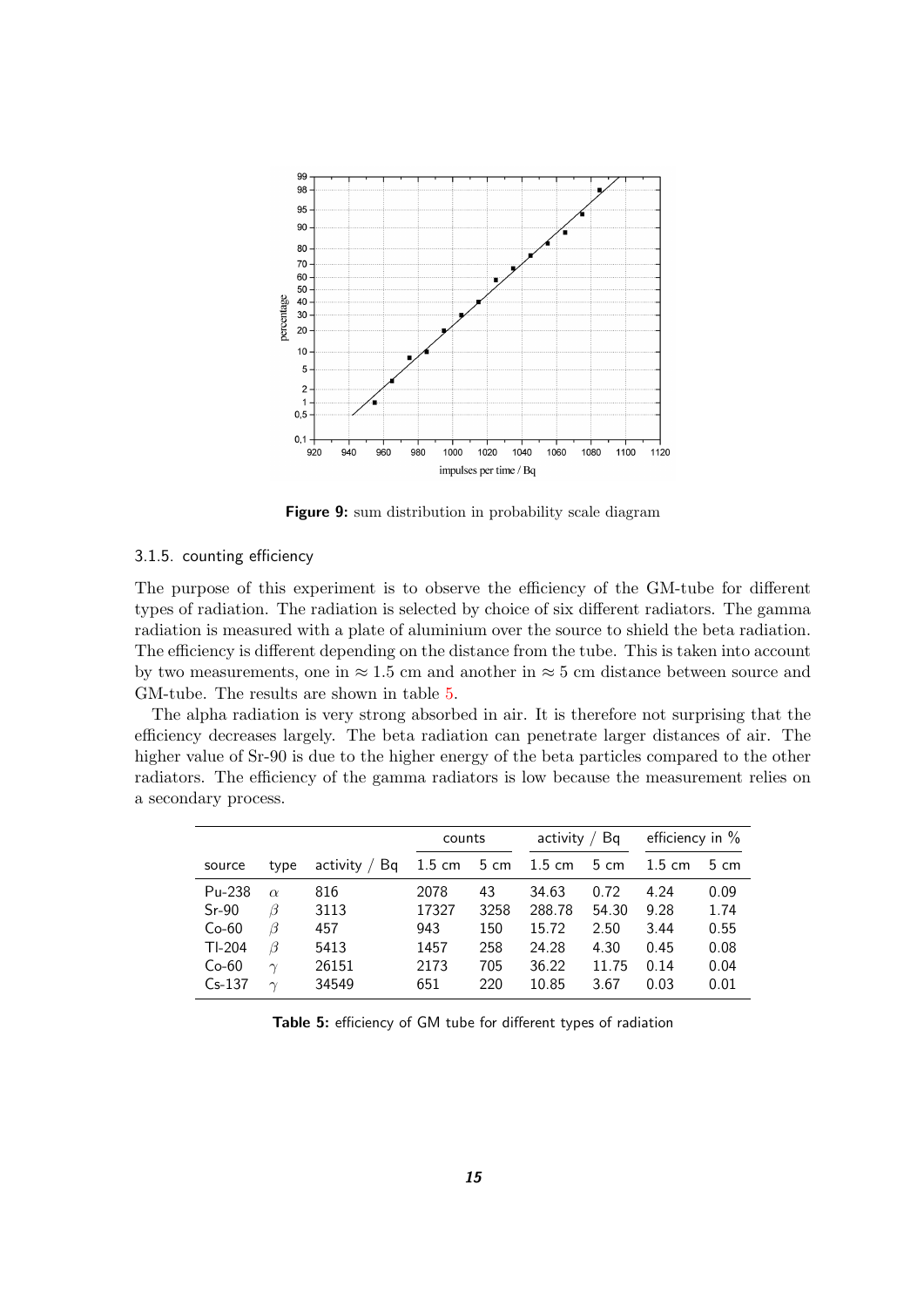#### <span id="page-15-0"></span>3.1.6. efficiency of the sheath

Since gamma radiation can only be measured through electrons produced in the sheath of the tube, this has an important effect on the efficiency of the detection of gamma-rays. This means that too thin walls produce too less electrons, whereas too thick walls absorb the electrons too much. Here we test two different materials (gold, lead).

The test was carried out using a beta and gamma (Cs-137) and a beta radiator (Na-22) and the two materials for the sheathing. The counting rate was taken for one minute each. the efficiency was calculated using the current activities for both sources: Cs-137: 33.846 kBq, Na-22: 9.294 kBq.

|        | impulses            |      |     |       | activity |       | efficiency |  |
|--------|---------------------|------|-----|-------|----------|-------|------------|--|
| sheath | background Cs Na Cs |      |     |       | Na       | ( ⊂⊂  | Nа         |  |
| none   | 46                  | 566. | 577 | 8.67  | 8.85     | 0.036 | 0.095      |  |
| gold   | 40                  | 671  | 597 | 10.52 | 9.28     | 0.031 | 0.100      |  |
| lead   | 28                  | 544  | 587 | 8.60  | 9.32     | 0.025 | 0.100      |  |

<span id="page-15-3"></span>**Table 6:** efficiency of the sheath

We observe, as it should be expected a decrease of the gamma background radiation with gold and lead. The activity of Cs-137 increases with gold, but is lower with lead. This is because of the high attenuation of gamma rays in lead. The Na-22 contrary shows a low increase of activity from gold to lead.

#### <span id="page-15-1"></span>3.2. radiation properties

#### <span id="page-15-2"></span>3.2.1. absorption of beta radiation

In this absorption measurements as well as in the next attenuation measurement for gamma radiation we measure the time until we reach 500 counts. The idea behind this is to have a low error of measurements, which might be significantly higher if we had measured the counts per time, since the measured activity can become quite low in this measurements.

Here we want to observe the properties absorption of beta radiation in different materials. We use Sr-90 as source (recent activity: 3.23 kBq).

From the resulting plots (respectively the fits) we can the determine the half-thickness. This means the thickness of the material necessary to reduce the intensity of the original radiation to one-half of its initial value. It is determined by  $d_{1/2} = \ln 2 \cdot t_{\text{fit}}$ 

From the graph we can expect an exponential decay. We apply therefore a fitfunction

$$
f(x) = Ae^{-x/t}
$$

The resulting plots are shown in figures [10](#page-16-0) and [11.](#page-16-1) We obtain the values  $t_{\text{Al}} = 0.82 \text{ mm}$  and  $t_{\text{PET}} = 2.00 \text{ mm}$ . This yields to values of  $d_{1/2}(\text{Al}) = 0.57 \text{ mm}$  and  $d_{1/2}(\text{PET}) = 1.38 \text{ mm}$  for the half-thicknesses of the materials.

Based on the density of the materials we can recalculate the half thickness into the density thickness. The density of aluminium is 2.70 g/cm<sup>3</sup> [\[10\]](#page-43-10) so that we get  $0.057 \,\mathrm{cm \cdot 2.70 \, g/cm^3} =$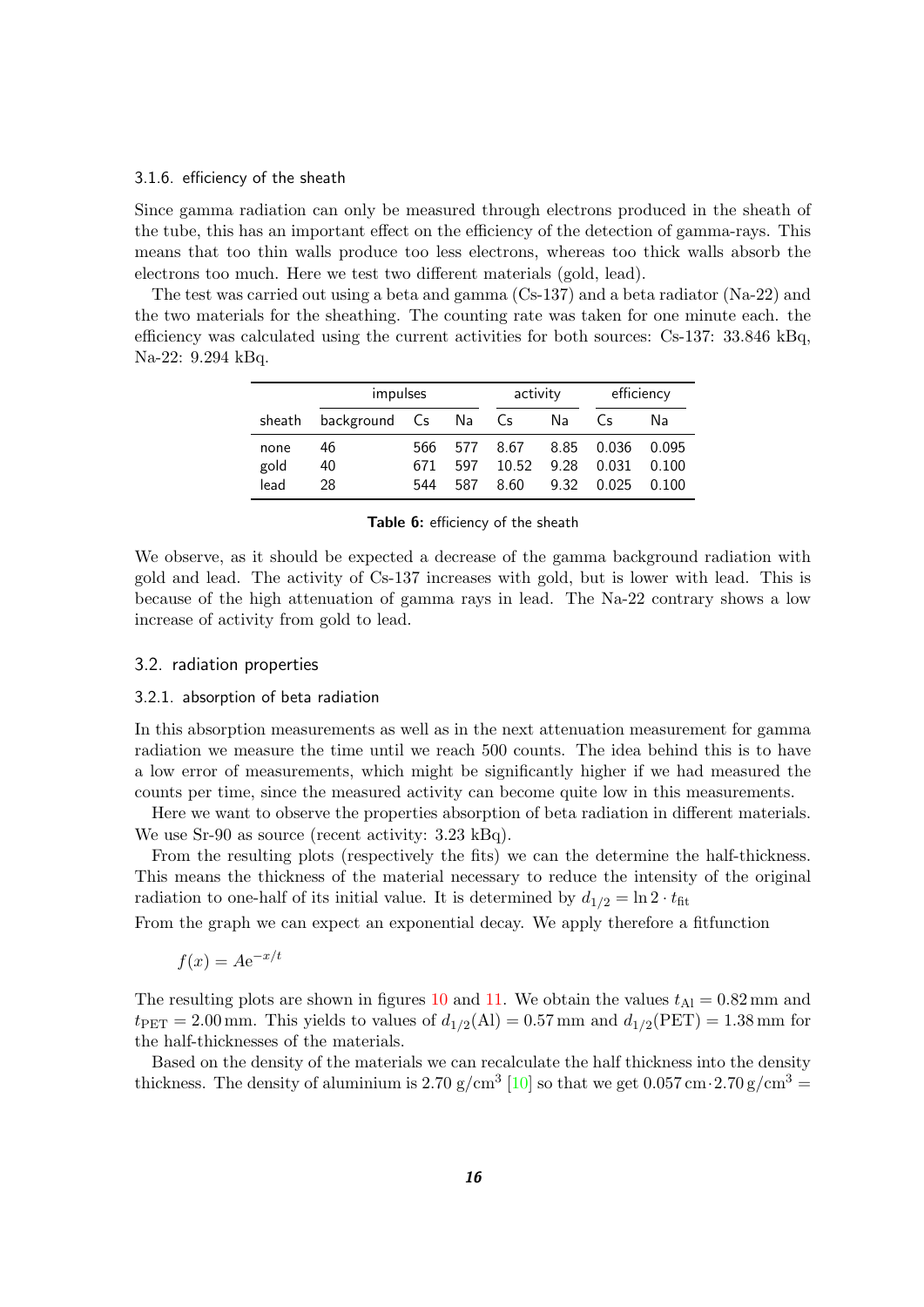$0.1539\,\mathrm{g/cm^2}$ . From this value one can recalculate the maximal energy of the beta radiation. The supplied diagram is used for this determination. The formula of Flammersfeld can unfortunately not be applied because we cannot determine the maximal range of the radiation. The result is a maximal energy of about 2.5 MeV. The correct value in balance with its daughter nuclide is  $2.282 \text{ MeV}$  [\[13\]](#page-43-11). This value is matched quite well considering the high error in reading off the diagram.



<span id="page-16-0"></span>**Figure 10:** absorption of beta radiation in aluminium



<span id="page-16-1"></span>**Figure 11:** absorption of beta radiation in polyethylene (PET)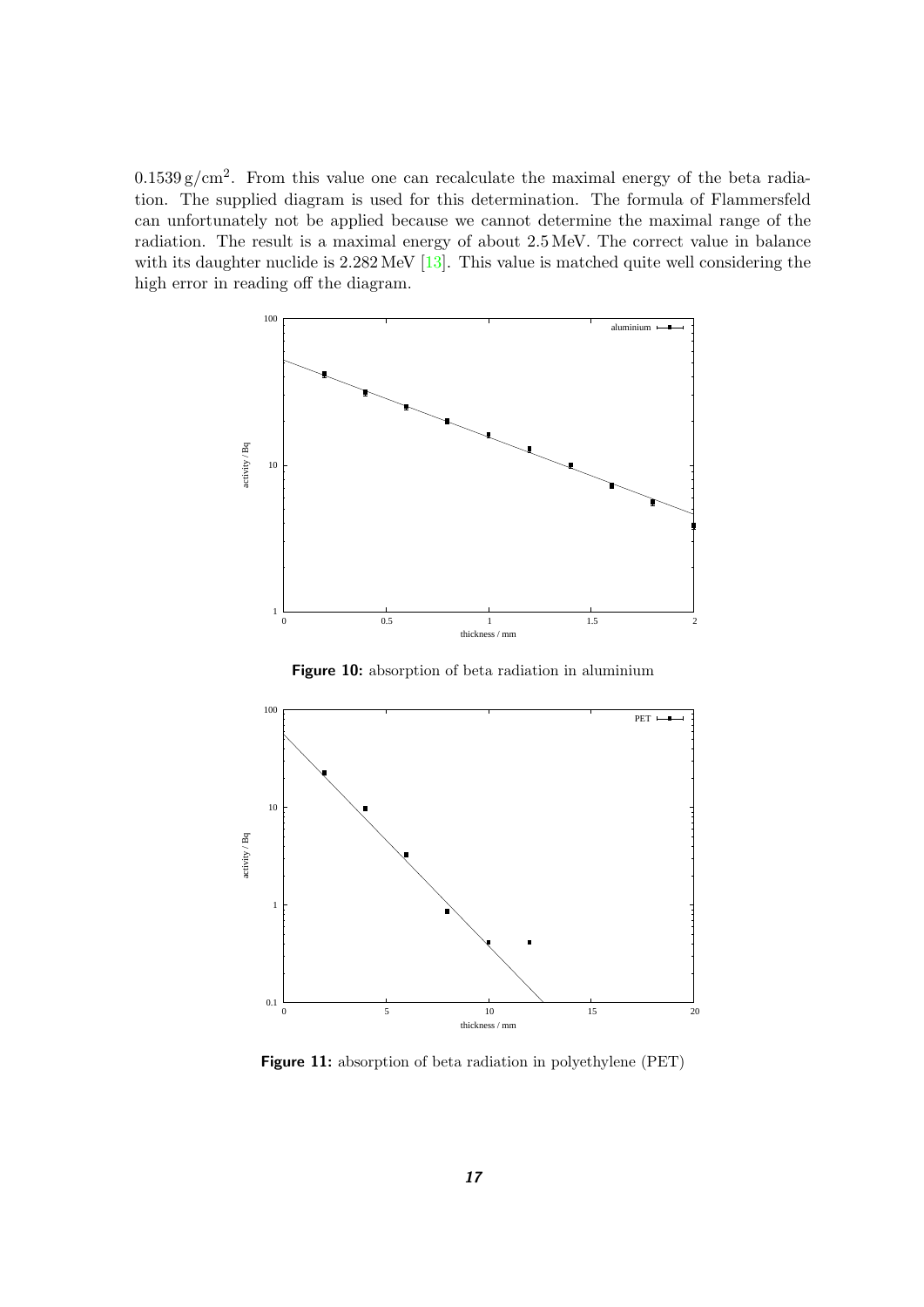#### <span id="page-17-0"></span>3.2.2. attenuation of gamma radiation

The same experiment as before is now carried out with gamma radiators. The main difference is that the radiation cannot be absorbed completely but will only be attenuated. We use lead and iron as absorbing materials and record the activity for two different sources (Co-60, Cs-137). The density of these materials are iron: 7.86  $g/cm^3$ , lead: 11.34  $g/cm^3$  [\[10\]](#page-43-10). The results are summarized in table [7.](#page-17-2) The calculations thereby are done as shown in the previous section. The according plots are in figures [12](#page-17-3) and [12.](#page-17-3)

|          |                 |       |       | source absorber $\varrho$ in g/cm <sup>3</sup> $t_{\text{fit}}$ /mm $d_{1/2}$ /mm $\varrho \cdot d_{1/2}$ in g/cm <sup>2</sup> $E_{\text{max}}$ in MeV |               |
|----------|-----------------|-------|-------|--------------------------------------------------------------------------------------------------------------------------------------------------------|---------------|
| $Co-60$  | iron (Fe) 7.86  | 34.60 | 23.98 | 18.85                                                                                                                                                  | $\approx 2$   |
| $Co-60$  | lead (Pb) 11.34 | 23.44 | 16.24 | 18.43                                                                                                                                                  | $\approx 2$   |
| $Cs-137$ | iron (Fe) 7.86  | 25.28 | 17.52 | 13.77                                                                                                                                                  | $\approx 1.4$ |
| $Cs-137$ | lead (Pb) 11.34 | 12.28 | 8.51  | 9.65                                                                                                                                                   | $\approx 0.9$ |

<span id="page-17-2"></span>

|  | Table 7: gamma half-thicknesses of different materials |  |  |
|--|--------------------------------------------------------|--|--|
|--|--------------------------------------------------------|--|--|

The reference values for the maximum energies are: Co-60: 2.506 MeV and Cs-137: 0.66 MeV [\[13\]](#page-43-11). Unfortunately our values do not match these reference values very well.



<span id="page-17-3"></span>**Figure 12:** gamma attenuation of Co-60 gamma radiation

#### <span id="page-17-1"></span>3.2.3. backreflection of beta radiation

As we have seen in the consideration of the inverse square law is only a small proportion of the radiation, in dependence of the solid angle and the distance, incidented on the measurement device. In case radiation was incidented after reflection from the opposite side the activity would increase. Here we want to determine the properties of backreflected radiation and its dependence on the reflection material.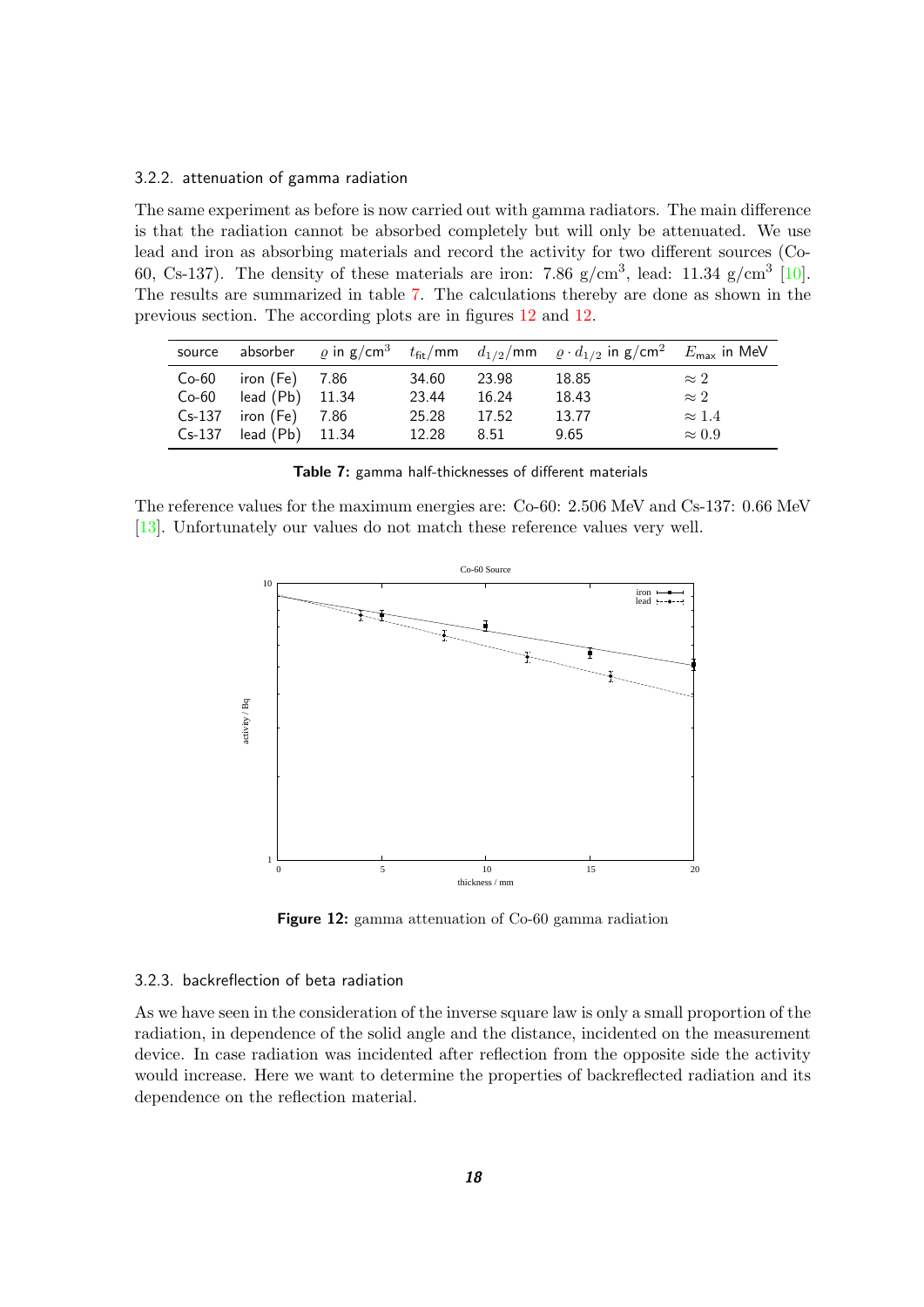

<span id="page-18-1"></span>**Figure 13:** gamma attenuation of Cs-137 gamma radiation

The reason for the backscattering in matter is the deflection of electrons due to coulomb interaction with the core. This only changes the forward direction of a beta particle by a few degrees. Backscattering is thus a effect of multiple scattering.

Due to this properties we should expect a dependence on the thickness of the material, because the interaction range is higher and the atomic number because higher corecharge mean higher interaction. Upon reaching the maximal backreflection the backreflection goes into saturation. This means that matter above the saturation thickness does not contribute to the backreflection anymore.

Both experiments are carried out using a source placed inside a weak absorbing thin foil. The activity was measurement for 30 seconds. Very thin plates of gold are used to increase the thickness of the material. To prevent damage of the source the plates are placed on top of each other with a tweezer. The background recorded for 10 minutes is 0.52 Bq.

As expected we can see in figure [14](#page-19-0) an activity which goes into saturation as the thickness increases. From the shape of the graph the saturation thickness can not be clearly defined. We estimation it to be of a value of 0.05 mm.

| thickness $/$ mm | counts | activity /<br>Bq |
|------------------|--------|------------------|
| 0.00             | 512    | 16.54            |
| 0.02             | 666    | 21.68            |
| 0.04             | 709    | 23.11            |
| 0.06             | 688    | 22.41            |
| 0.08             | 711    | 23.18            |
| 0.10             | 732    | 23.88            |
| 0.12             | 722    | 23.54            |

<span id="page-18-0"></span>**Table 8:** backscattering in gold in dependence on the thickness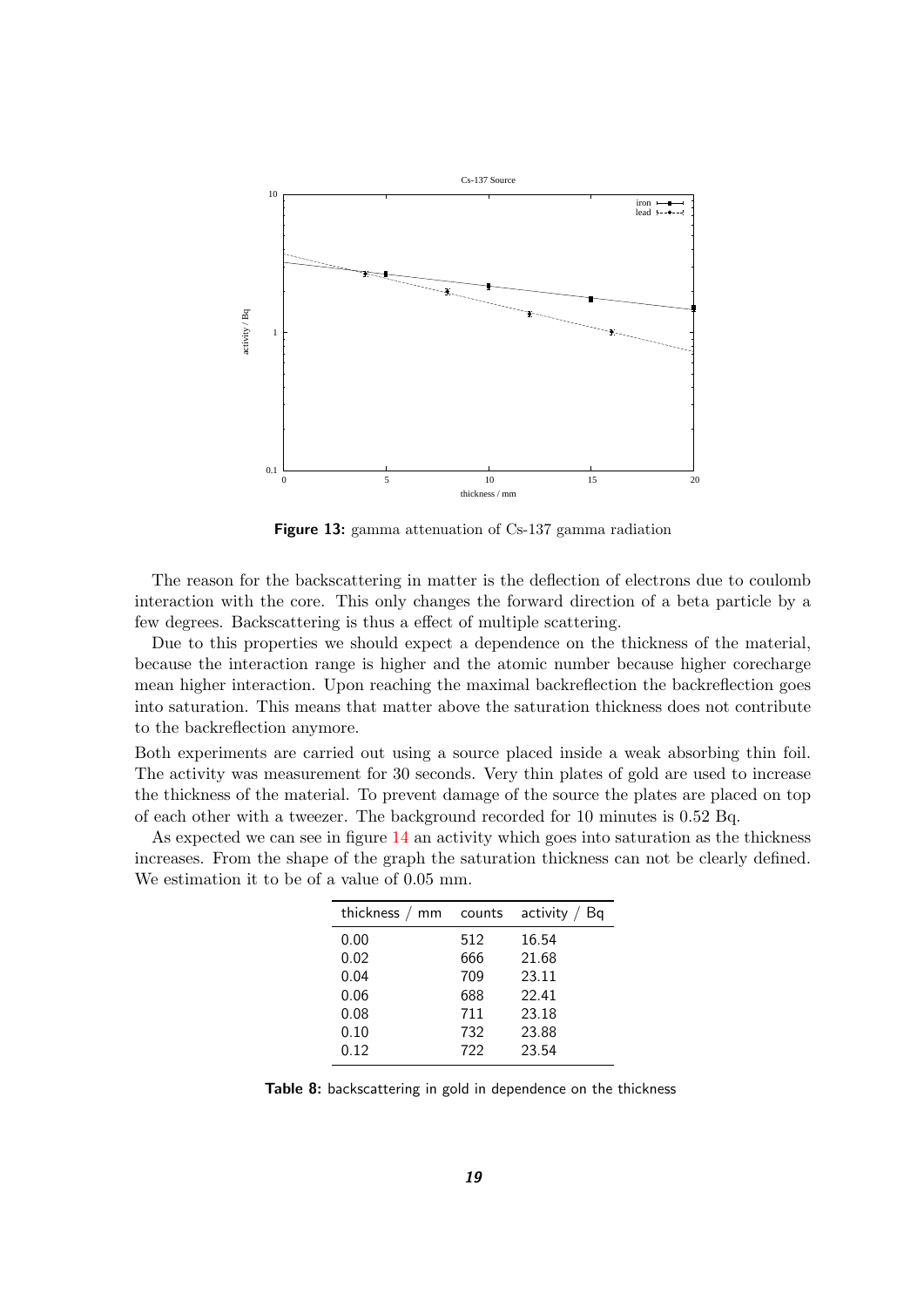| material       | Ζ  | counts | activity<br>Bq | backreflection rate |
|----------------|----|--------|----------------|---------------------|
| none           | 0  | 482    | 15.54          | 1.00                |
| acrylglass     | 2  | 539    | 17.44          | 1.12                |
| glass          | 12 | 582    | 18.88          | 1.21                |
| aluminium (Al) | 13 | 582    | 18.88          | 1.21                |
| iron (Fe)      | 26 | 618    | 20.08          | 1.29                |
| nickel (Ni)    | 28 | 605    | 19.64          | 1.26                |
| copper (Cu)    | 29 | 661    | 21.51          | 1.38                |
| silver (Ag)    | 47 | 708    | 23.08          | 1.48                |
| indium (In)    | 49 | 667    | 21.71          | 1.40                |
| tungsten (W)   | 74 | 713    | 23.24          | 1.50                |
| gold (Au)      | 79 | 767    | 25.04          | 1.61                |
| lead (Pb)      | 82 | 706    | 23.01          | 1.48                |

<span id="page-19-1"></span>**Table 9:** backscattering in dependence on the atomic number



<span id="page-19-0"></span>**Figure 14:** backreflection in dependence of the thickness

The background and measurement method are maintained for the second experiment. Here different materials, which are available in their saturation thickness, are used for the backreflection measurement. The graph in figure [15](#page-20-2) shows the backreflection rate. Its curve shows the expected increase with rising corecharge Z.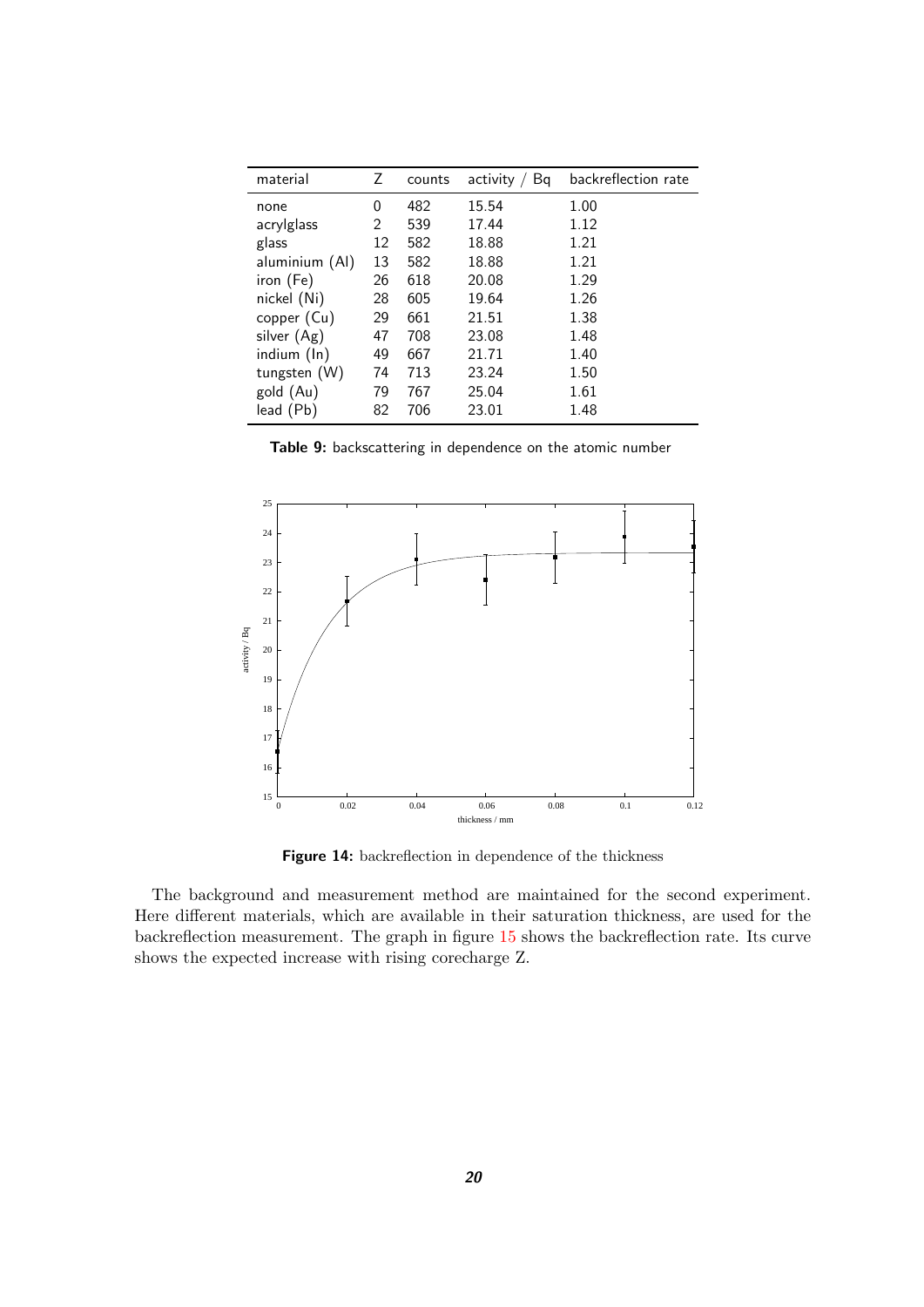

<span id="page-20-2"></span>**Figure 15:** backreflection in dependence of the corecharge of the material

#### <span id="page-20-0"></span>3.3. additional methods

#### <span id="page-20-1"></span>3.3.1. isotope generator

The purpose of this experiment is to determine the halftime of Pa-234 (protactinium). This element has a very short halftime<sup>3</sup> of  $1.175$  min. This very short lifetime and the fact that it is highly toxic make this element very difficult to handle. To make the radiation of this element nevertheless available one can use a isotope generator.

The main idea of an isotope generator is that the deserved nuclide is available through the decay path of a different nuclide (U-238), but kept inside a container in an aqueous solution. The container contains in addition to the water solution a second organic liquid (keton) which is lighter than water and does not dissolve in it. The protactinium though dissolves much better in this liquid than in water. Thereby one can isolate the Pa-234 locally by shaking the container, so that keton and Pa-234 admix and accumulate at the top of the container. The parent (uranium) and daughter (protactinium) nuclide which are in equilibrium are thereby separated so that the Pa-234 can be measured independently.

First we measure the background as 3.2 Bq with the isotope generator unshaken (in equilibrium), since this additional radiation will appear in the background of the actual measurement. This value has not been subtracted from the following data since some points decreases below this background. The measurement was stopped as soon as we could be sure that we will not observe a decrease any more.

From the fit we calculate a halftime of  $T_{1/2} = \ln 2 \cdot 146.75$  s = 101.72 s = 1.69 min. This is significantly higher than the correct value of 1.175 min. The initial increase is due to the fact that the keton has to accumulate on top of the water which takes some time.

<sup>3</sup> value taken from the datasheet of the isotope generator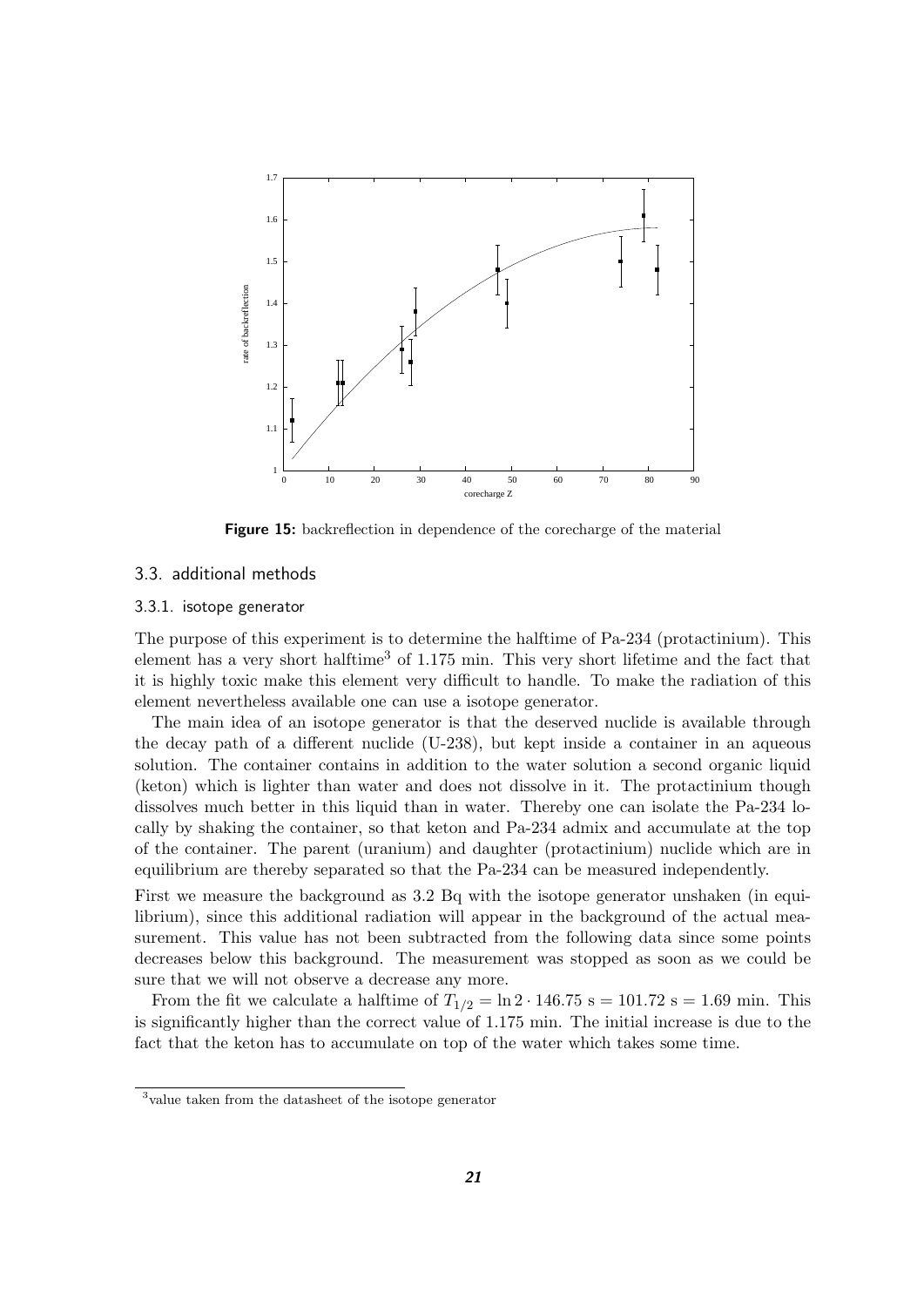

**Figure 16:** decay of Pa-234 (isotope generator)

<span id="page-21-2"></span>

| time $/s$ | impulses | activity $/$ Bq |
|-----------|----------|-----------------|
| 30        | 161      | 5.37            |
| 90        | 230      | 7.67            |
| 150       | 204      | 6.80            |
| 210       | 128      | 4.27            |
| 270       | 125      | 4.17            |
| 330       | 94       | 3.13            |
| 390       | 86       | 2.87            |
| 450       | 91       | 3.03            |
| 510       | 71       | 2.37            |
| 630       | 70       | 2.33            |
| 690       | 67       | 2.23            |
| 750       | 69       | 2.30            |
| 810       | 80       | 2.67            |
| 870       | 63       | 2.10            |
| 930       | 58       | 1.93            |
| 990       | 74       | 2.47            |

<span id="page-21-1"></span>**Table 10:** activity of isotope generator

#### <span id="page-21-0"></span>3.3.2. radiometric determination of potassium

Potassium contains isotopes which are radioactive. This can be used to determine the concentration of a KaCl solution. Since the amount of potassium is proportional to the concentration and thus its radiation proportional to the concentration this can be used to determine the concentration.

First we have to take a calibration curve. Thereby we determine the relation between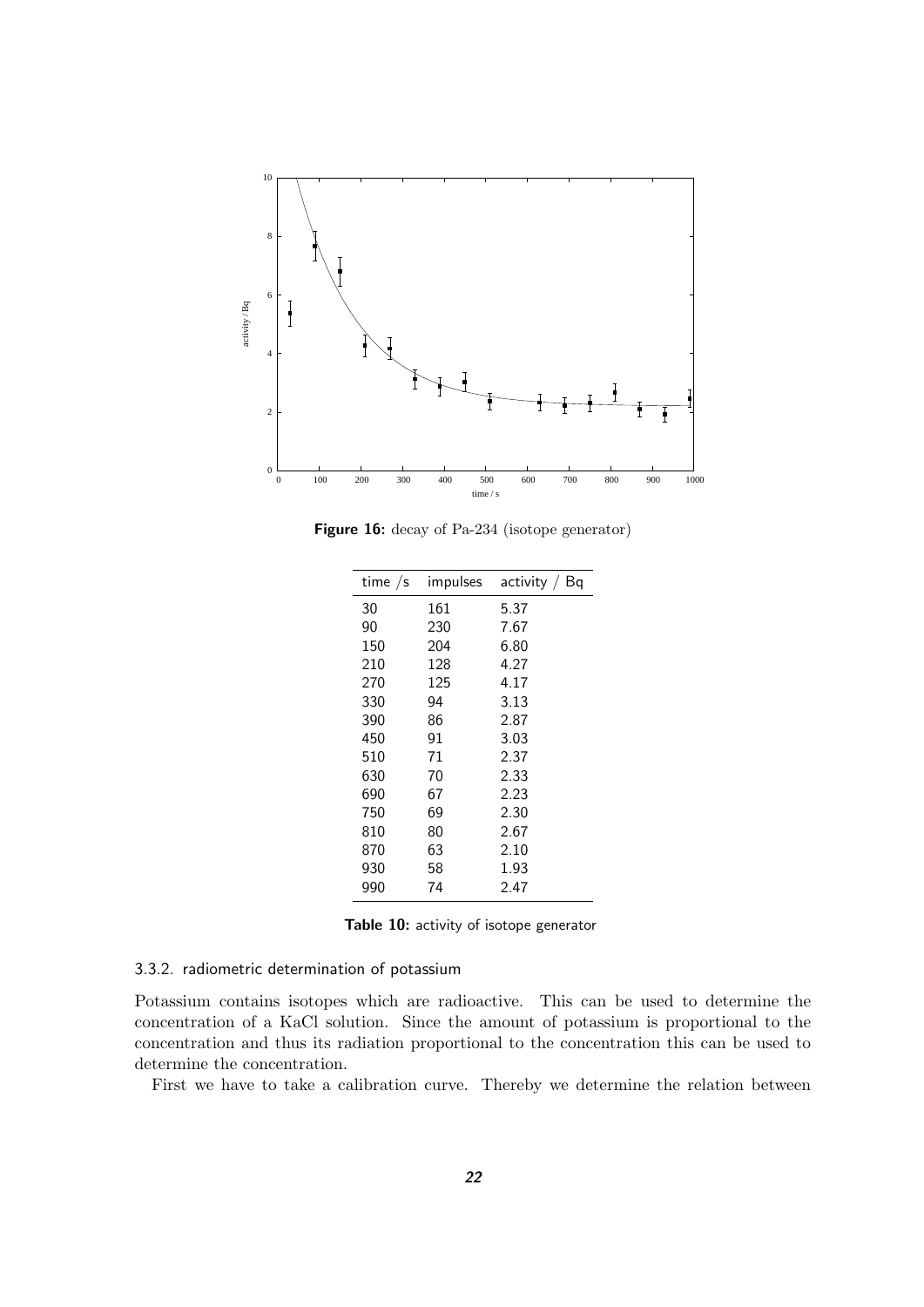activity and concentration. This was done using six different concentrations. For each we have recorded more than ten activities as momentarily measurements. This have quite high fluctuations which result in the high error of the activity. The data and the calibration line is shown in figure [17.](#page-22-0) The calibration line is  $f(x) = 1.4907 + 0.0505 \cdot x$ .

The unknown concentrations have the activities:  $A_1 = 1.76 \pm 0.21$  and  $A_2 = 2.11 \pm 0.34$ . This values yield to concentrations of  $C_1 = 5.29 \pm 4.16\%$  and  $C_2 = 12.16 \pm 6.76\%$ . This values show that the measurement is not very accurate. The high errors result from the high standard deviation of the activities recorded.



<span id="page-22-0"></span>Figure 17: concentration vs. activity of potassium

| concentration |      | activity $\frac{1}{2}$ Bq deviation $\frac{1}{2}$ Bq |
|---------------|------|------------------------------------------------------|
| 0             | 1.42 | 0.20                                                 |
| 4             | 1.54 | 0.24                                                 |
| 8             | 2.02 | 0.20                                                 |
| 12            | 2.36 | 0.24                                                 |
| 16            | 2.34 | 0.22                                                 |
| 20            | 2.28 | 0.23                                                 |
|               |      |                                                      |

<span id="page-22-1"></span>**Table 11:** determination of potassium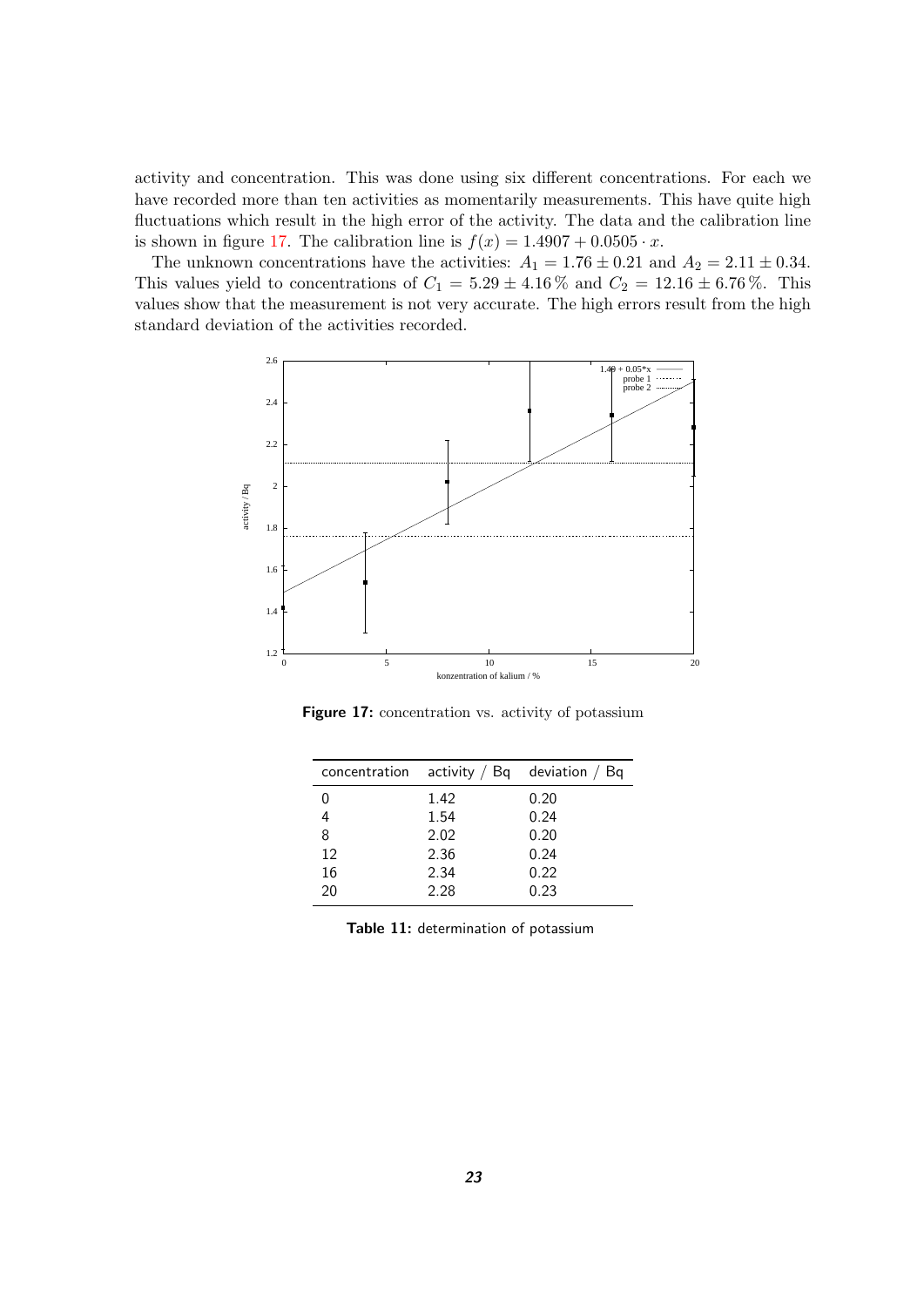### <span id="page-23-0"></span>4. Neutron sources

In our experiment, we use Americium-241/beryllium as the radioisotropic neutron sources. Neutron techniques are of wide applications, because neutrons are highly penetrating in high atomic number materials. When the material is of bulk nature or is contained within metallic or other dense materials, one can use neutron detector techniques.

There are two kinds of neutron detecting techniques: first, passive neutron techniques which rely upon the detection of natural neutron emissions (neutrons originating from the material itself) without relying on any external excitation of the sample; second, active neutron techniques which may be employed when the isotopes in the sample do not emit sufficient spontaneous neutrons to permit precise measurements to be made within a realistic time period, or when a direct measurement of a fissile isotope is required.

#### <span id="page-23-1"></span>4.1. ambient dose rate

During the experiment we use a BF3 gas filled proportional counter to measure the working environment. Near the neutron source, the radiation intensity is  $7.0 \text{ mSv/h}$ , in the work place, the radiation intensity is  $1.7 \mu Sv/h$ .

#### <span id="page-23-2"></span>4.2. Attenuation of neutron radiation

After measuring the ambient dose rate, thick board is added one by one on top of the neutron source. The number of neutrons per minute is recorded as the thickness of the board grows. Four different materials are used: wax, iron, aluminium, glass.

| thickness /piece | impulse<br>activity<br>min | thickness $/$ piece | impulse<br>activity<br>min |
|------------------|----------------------------|---------------------|----------------------------|
| 0                | 4044                       | 0                   | 4044                       |
|                  | 2715                       |                     | 3245                       |
| 2                | 1980                       | 2                   | 2601                       |
| 3                | 1575                       | 3                   | 2185                       |
| 4                | 1253                       | 4                   | 1907                       |
| 5                | 1011                       | 5                   | 1577                       |
| 6                | 872                        | 6                   | 1330                       |
|                  | 740                        |                     | 1118                       |
| 8                | 617                        | 8                   | 1041                       |
| 9                | 558                        | 9                   | 965                        |
| 10               | 546                        | 10                  | 832                        |

The duration measure time is 1min, and working voltage at 2100V.

<span id="page-23-4"></span><span id="page-23-3"></span>**Table 12:** attenuation of neutrons by Wax(20mm) **Table 13:** attenuation of neutrons by iron (20mm)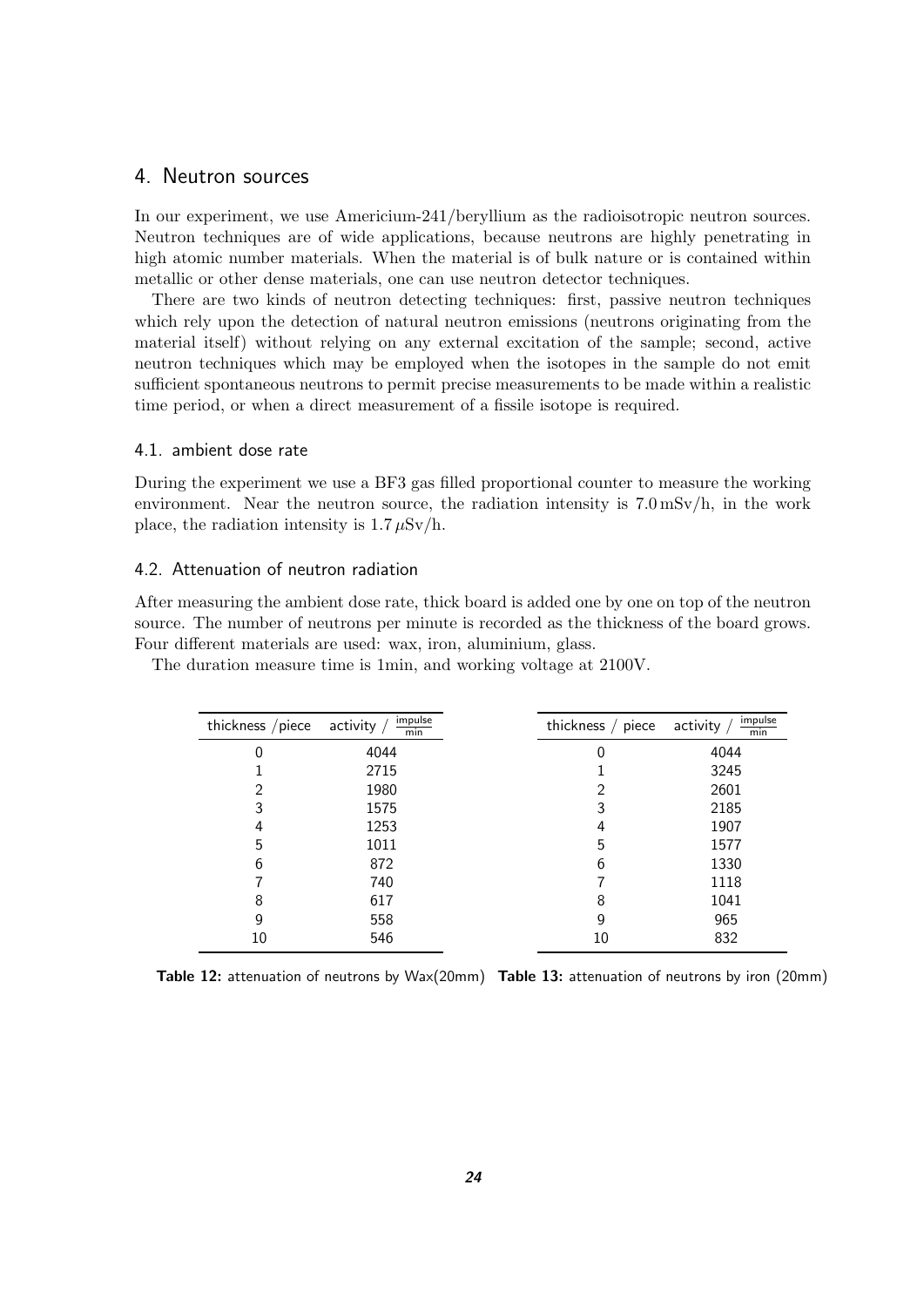| thickness $/$ piece | impulse<br>activity /<br>min | thickness / piece | impulse<br>activity, |
|---------------------|------------------------------|-------------------|----------------------|
| 0                   | 4044                         |                   | min                  |
|                     | 3707                         | 0                 | 4044                 |
| $\overline{2}$      | 3229                         |                   | 3276                 |
|                     |                              | $\overline{2}$    | 2819                 |
| 3                   | 2837                         | 3                 | 2426                 |
| 4                   | 2529                         | 4                 | 1972                 |
| 5                   | 2232                         | 5                 | 1769                 |
| 6                   | 2004                         |                   |                      |
|                     | 1860                         | 6                 | 1483                 |
| 8                   | 1683                         |                   | 1390                 |
| 9                   | 1570                         | 8                 | 1218                 |
| 10                  | 1376                         | 9                 | 1048                 |
|                     |                              | 10                | 980                  |

<span id="page-24-0"></span>**Table 14:** attenuation of neutrons by aluminium **Table 15:** attenuation of neutrons by glass(20mm) (20mm)



<span id="page-24-2"></span>**Figure 18:** attenuation of neutrons by Wax

<span id="page-24-1"></span>

<span id="page-24-3"></span>**Figure 19:** attenuation of neutrons by iron





<span id="page-24-4"></span>**Figure 20:** attenuation of neutrons by aluminium

<span id="page-24-5"></span>**Figure 21:** attenuation of neutrons by glass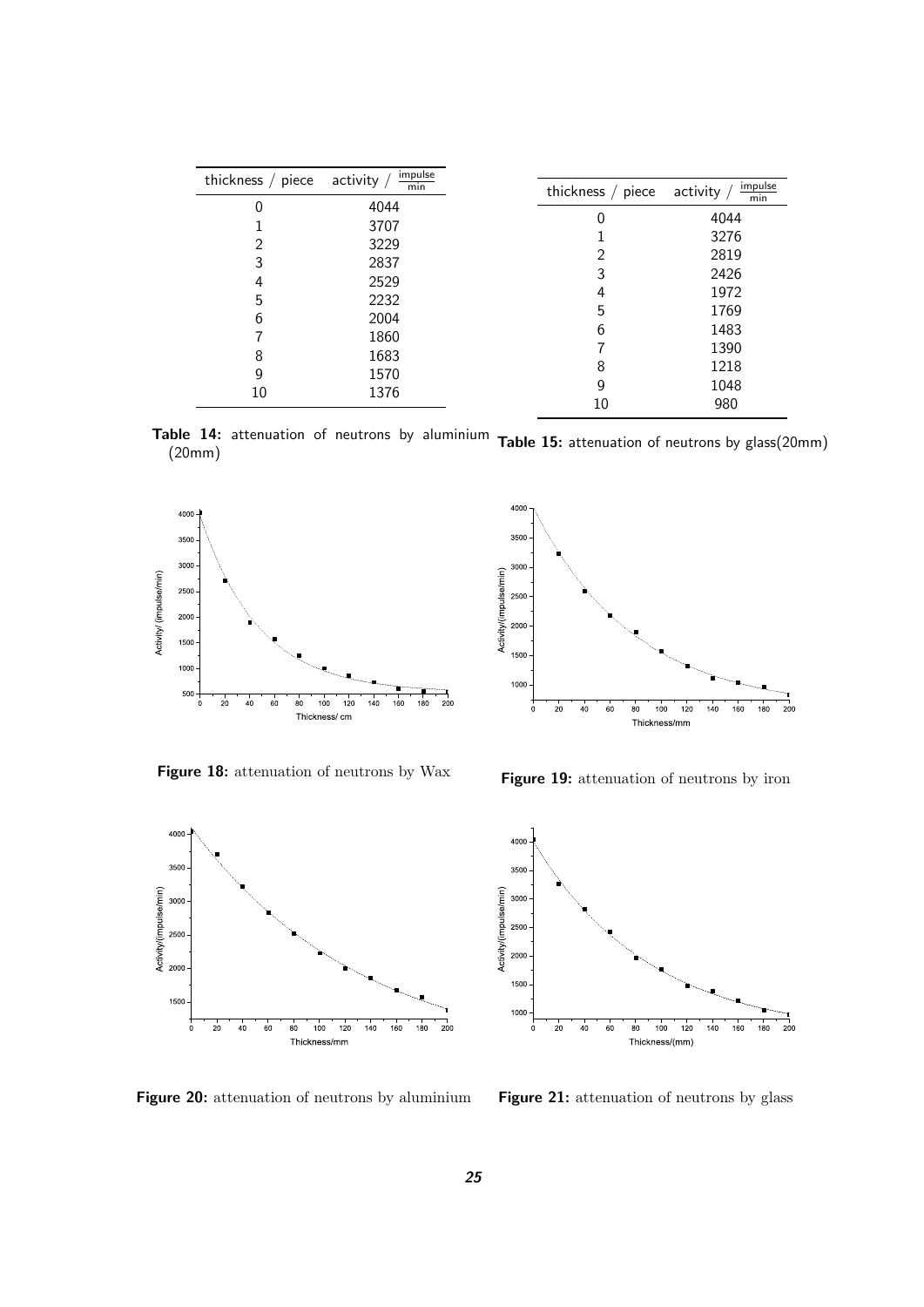Generally, the absorption effect of material depends on the function of exponential decay, so exponential decay function is used here to fit the data of attenuation.

$$
Y = Ae^{-\frac{x}{\lambda}} + B
$$

- Y=number of particles detected
- $A=$ Amplitude of decay
- $\lambda$ =penetrating depth
- $B =$ background

|       | Material $\lambda$ (penetrating depth /mm) |
|-------|--------------------------------------------|
| wax   | 47.4                                       |
| Fe    | 79.2                                       |
| AI    | 134.9                                      |
| glass | 91.3                                       |

<span id="page-25-1"></span>**Table 16:** attenuation of different materials

From the table [16,](#page-25-1) we can see clearly that the absorption of wax is strongest compared with other materials. To explain the phenomenon we have to consider the structure of atom. In the atom, only the nuclear core has effect on the incoming neutron, electrons are too light to have any effect. And the neutron only can be caught by nuclear core with almost the same mass, if the mass difference is too large, the neutron will be reflected, just as the case in classical elastic collision. For wax, it is a H-atom-rich material, so the absorption effect comes mainly from the H atoms.

#### <span id="page-25-0"></span>4.3. Flux density of thermal neutrons

The majority of the neutrons normally present in neutron beams from nuclear research reactors are thermal neutrons. Cold neutrons can be defined as neutrons with energies below 10mev, an energy which corresponds to velocity and wavelength values of 1400  $m/s$ and 30 nm, respectively. Cold neutrons have longer wavelength and lower kinetic energies on the average than thermal neutrons. Neutron detection equipment for use in industrial facilities is generally based upon 3He gas-filled proportional counters, they have superseded the BF3 counters mainly due to health and safety considerations. For the neutron source of Americium-241/Beryllium, there are thermal neutrons and non-thermal neutrons. Since Cadmium absorbs thermal neutrons, the difference between the shielded and unshielded measurement gives out the thermal neutron flux density.

Here wax plate of thickness 40mm is added one by one on the neutron source. The measure time is 1 min, working voltage 1260V.

In graph [22,](#page-26-0) the top line stands for the detected radiation without shielding, middle line stands for the detected radiation with Cadmium shielding, the bottom line stands for the difference between the above two lines, that is the amount of thermal neutrons.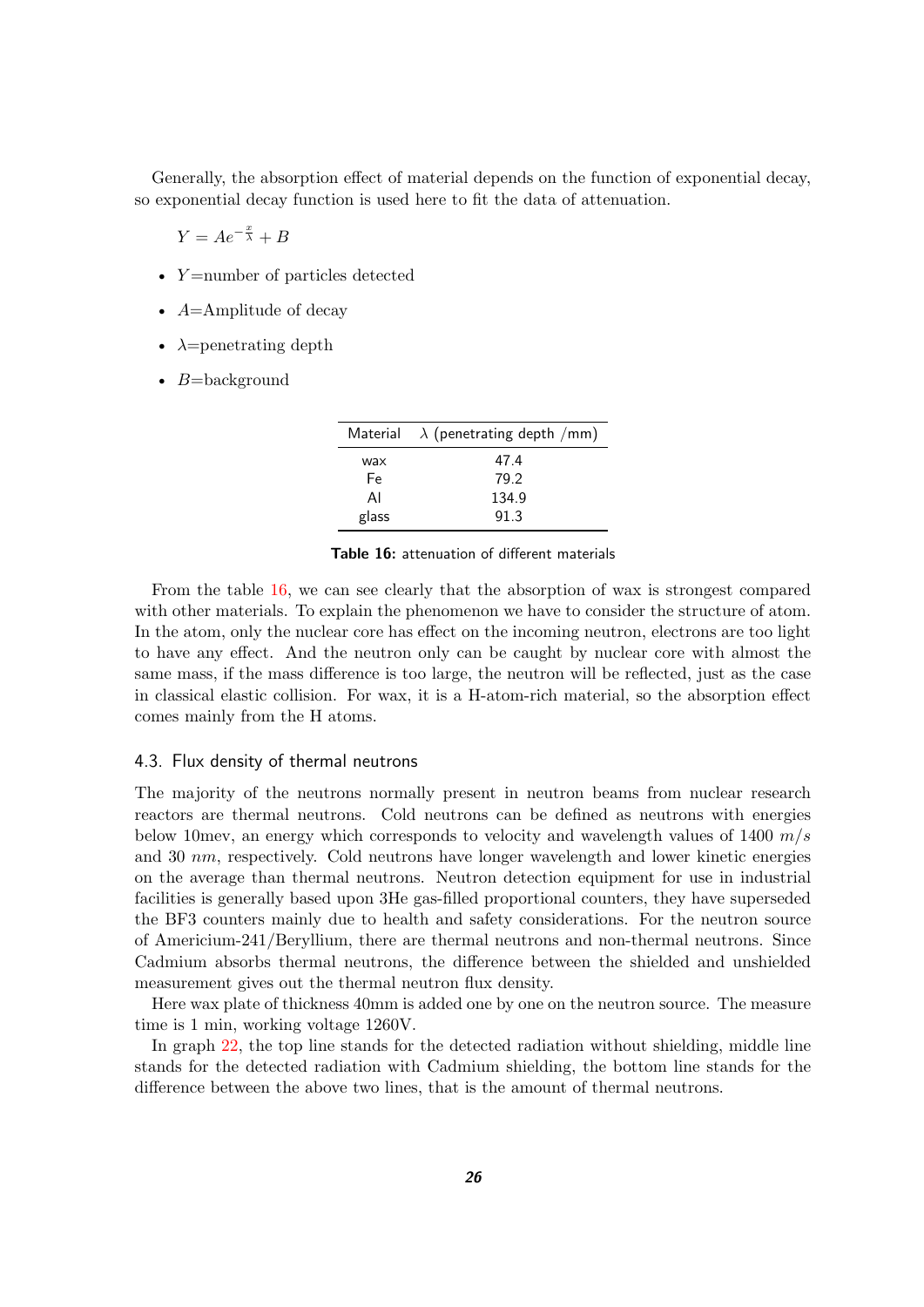| thickness/piece | impulse<br>activity<br>min |              |                 |
|-----------------|----------------------------|--------------|-----------------|
|                 | without Ca shielding       | Ca shielding | thermal neutron |
| 0               | 24847                      | 3465         | 21382           |
|                 | 78994                      | 7527         | 71467           |
| 2               | 81031                      | 5143         | 75888           |
| 3               | 57658                      | 3469         | 54189           |
| 4               | 42194                      | 2809         | 39385           |
| 5               | 33572                      | 2557         | 31015           |
| 6               | 30171                      | 2166         | 28005           |
|                 | 27539                      | 2233         | 25306           |

<span id="page-26-1"></span>**Table 17:** Flux density of thermal neutrons



<span id="page-26-0"></span>**Figure 22:** neutron-flux-density

The counter is put at one side above the source, so now mainly reflected neutrons are detected. The radioactive intensity depends on two effect, reflection and absorption, that is why the activity first grows, reaches the maximum at about 60mm, and then decays.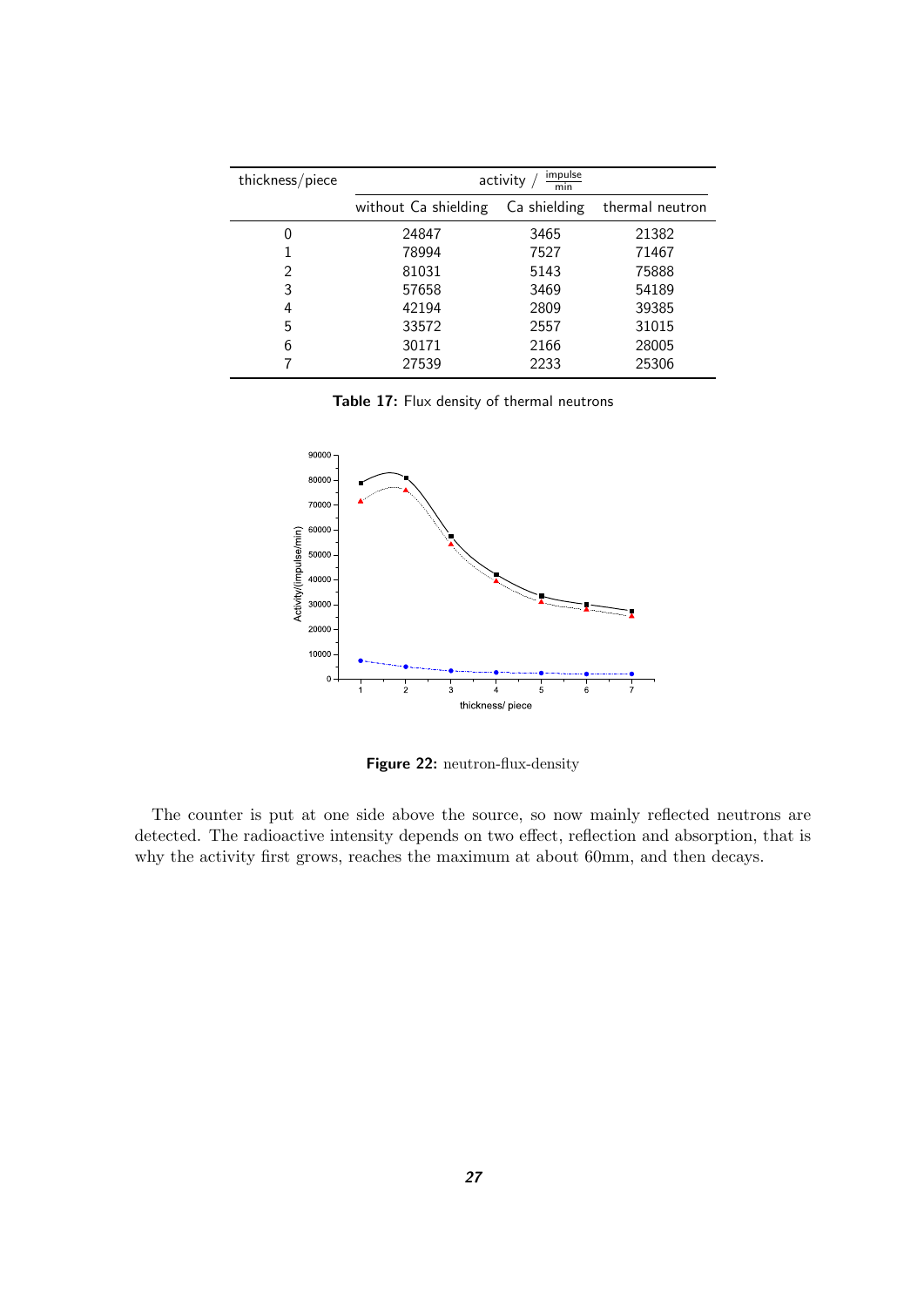#### <span id="page-27-0"></span>4.4. Prompt gamma radiation

Gamma rays are emitted by a target material which is irradiated with neutrons. New nuclei are formed by capturing the neutrons, and have an excitation energy equal to the binding energy of the added neutron. The excitation energy is released by emission of gamma rays. When the counter is shielded, also prompt gamma rays can be emitted by shielding materials. So with Cadmium shielding, the recorded activity of prompt gamma radiation is stronger than unshielded. As can be seen in graph [23.](#page-27-1) In graph [23,](#page-27-1) the upper line stands for the Cadmium shielding prompt gamma radiation, the middle line stands for without shielding prompt gamma radiation, the bottom is the difference between them.

Concentrations of various elements in a sample can be determined from the measured emission rates of characteristic prompt gamma rays produced by neutron capture.  $\gamma$ -ray emission intensity is depended on the intensity of neutrons. As mentioned in [4.3,](#page-25-0) the activity of neutron depends on reflection and absorption, so is the gamma ray radiation intensity.

Wax plates each of thickness 40mm are used to add on neutron source. Geiger-Müller counter is used here. The measure time is 1 min, working voltage 1920V.

| Piece |            | impulse<br>activity<br>min |            |  |
|-------|------------|----------------------------|------------|--|
|       | unshielded | shielded                   | difference |  |
| O     | 3258       | 4337                       | 1079       |  |
| 1     | 3927       | 6833                       | 2906       |  |
| 2     | 4293       | 7037                       | 2744       |  |
| 3     | 4338       | 6103                       | 1765       |  |
| 4     | 4108       | 5506                       | 1398       |  |
| 5     | 3691       | 4713                       | 1022       |  |
| 6     | 3513       | 4467                       | 954        |  |
|       | 3337       | 4103                       | 766        |  |
|       |            |                            |            |  |

<span id="page-27-2"></span>**Table 18:** prompt gamma radiation



<span id="page-27-1"></span>**Figure 23:** prompt gamma radiation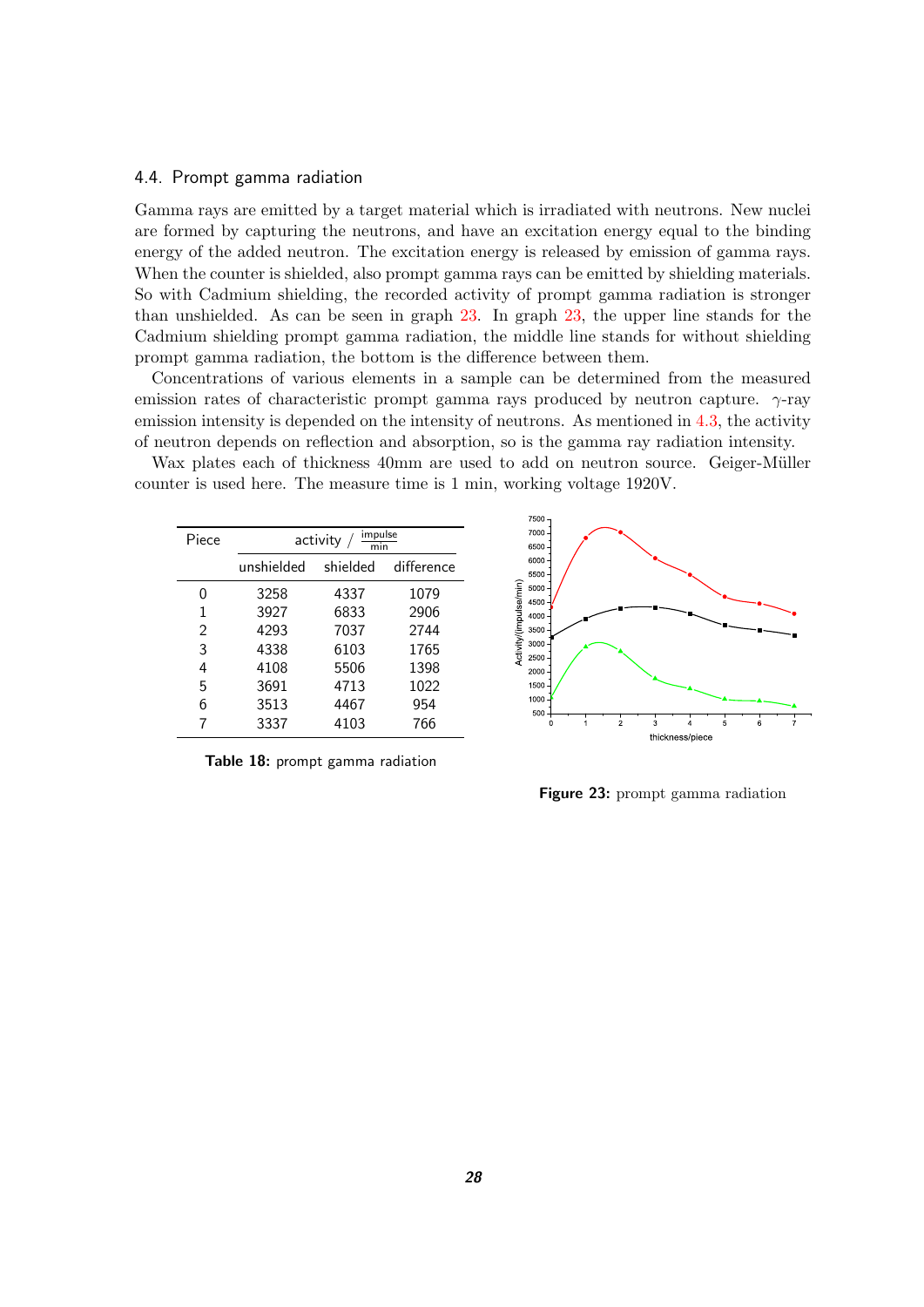#### <span id="page-28-0"></span>4.5. Activation and measurement of short half-lives

As mentioned in the beginning of [4,](#page-23-0) in neutron detecting techniques, there are passive and active neutron techniques. Here the isotopes in the sample do not emit sufficient spontaneous neutrons to permit precise measurements within a realistic time period. So samples are first activated in a capacitor. The capacitor is a mental buck with 6 holes around it, marked as NO1 to NO6. The silver sample is put in NO1 position for 10 Min, and sample rhodium is put in position 6 for 15 Min. Then the samples are put under automatically working Geiger-Müller counter with 10 seconds as the interval. The background is measured before, and is subtracted from the detected activity.

As mentioned in [1.2.1,](#page-5-1) Radioactive materials decay at exponential rates unique to each radioisotope. Here each sample is composed of two kinds of source, one has a long halflife time  $(Aq<sup>1</sup>08, Rh<sup>1</sup>04m)$ , the other has a short half-life time( $Ag<sup>1</sup>10, Rh<sup>1</sup>04$ ). So in the beginning of the whole decay process, radiation of short half-life time source is dominant; near the end, the radiation of long half-life time source is major part. For the two different stages, linear fit is used independently to find the  $\lambda$ .

The radioactive decay law is

$$
N(t) = N_0 e^{-\lambda t} \Rightarrow lnN = lnN_0 - \lambda t
$$



<span id="page-28-1"></span>**Figure 24:** Half-life-time of Rh(whole range)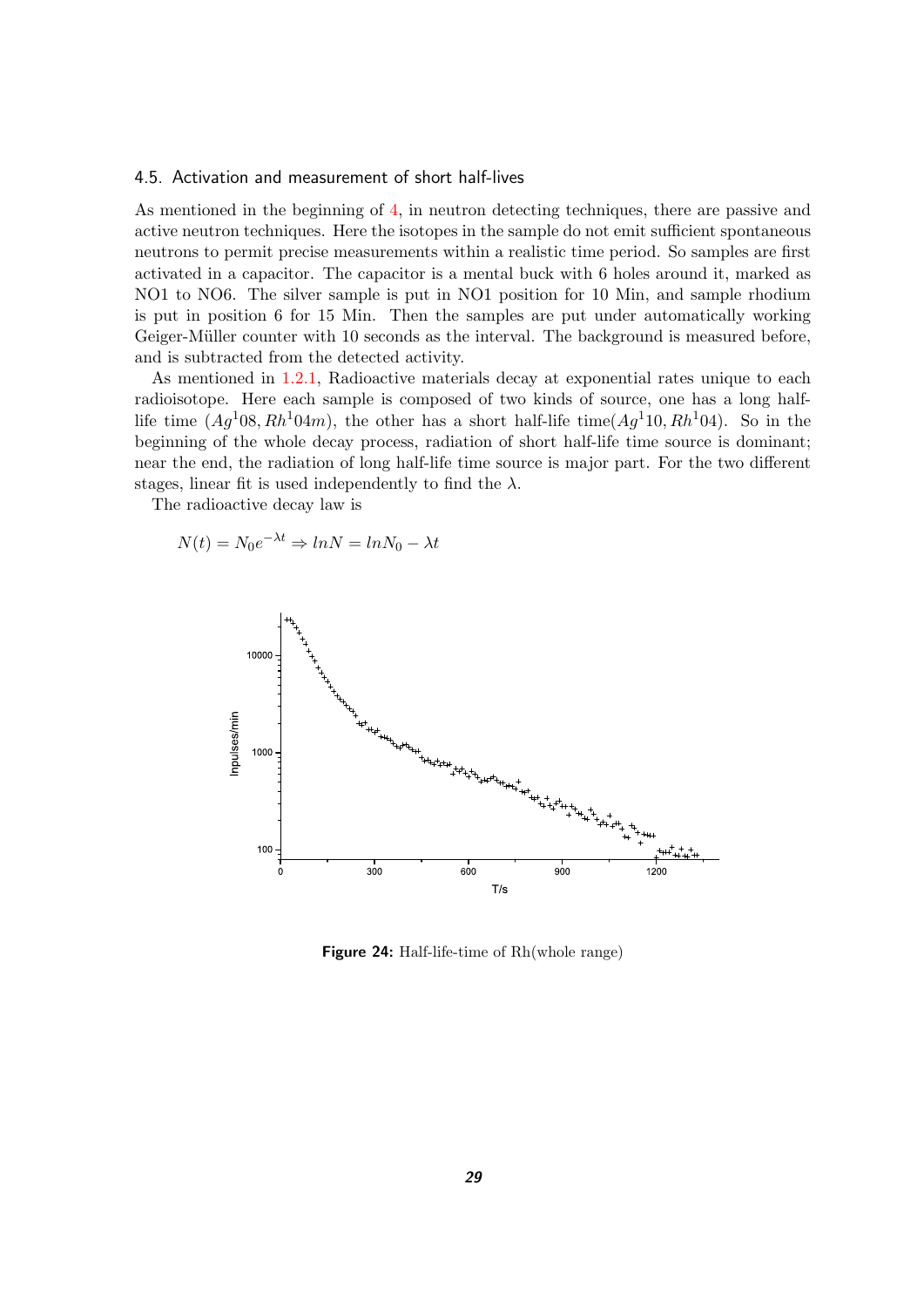

**Figure 25:** short half-life-time Rh-104

<span id="page-29-1"></span>**Figure 26:** long half-life-time Rh-104m

<span id="page-29-0"></span>

<span id="page-29-2"></span>**Figure 27:** Half-life-time of Ag(whole range)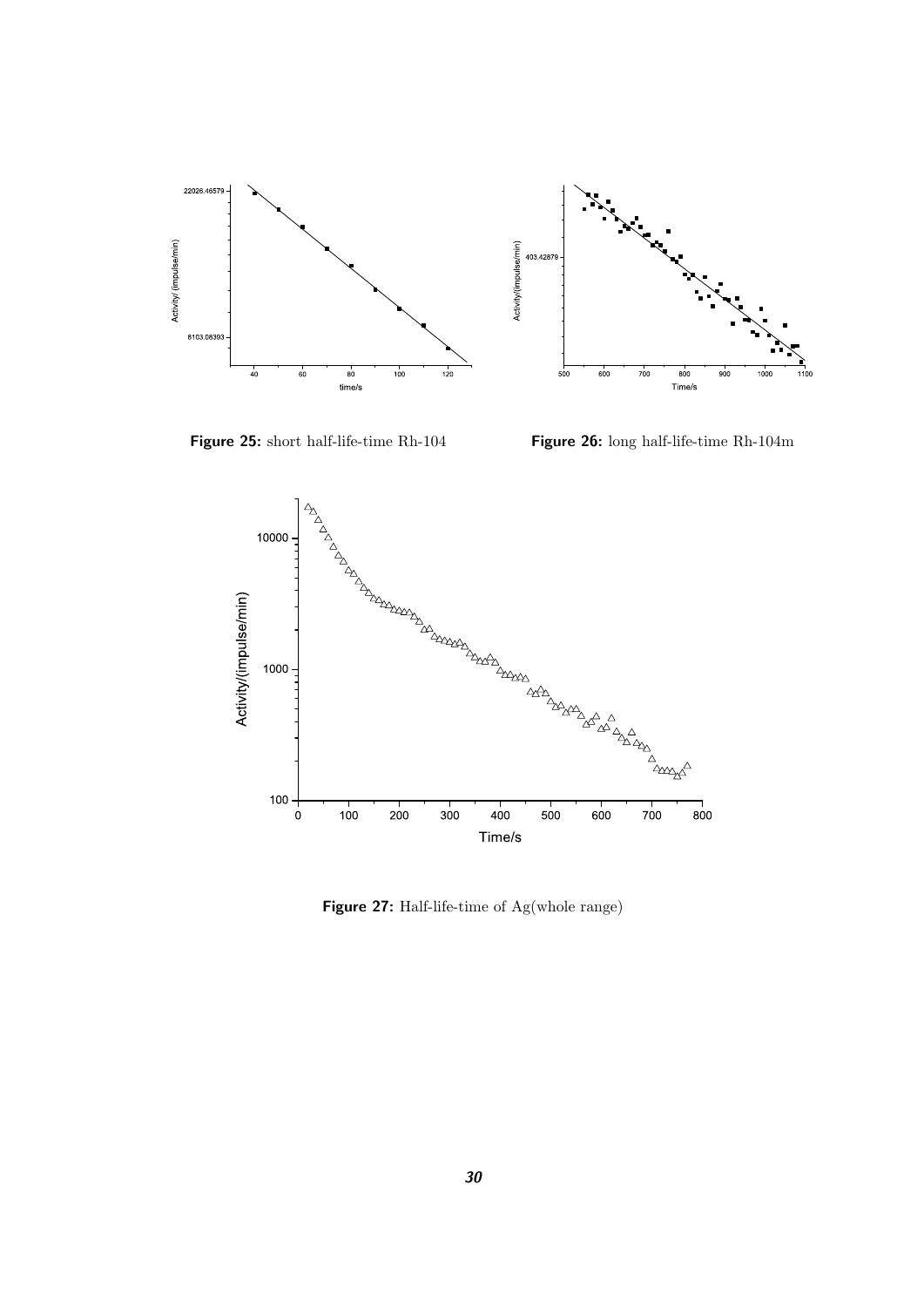

<span id="page-30-1"></span>**Figure 28:** short half-life-time Ag-110

<span id="page-30-2"></span>**Figure 29:** long half-life-time Ag-108

Half-life is the time required for a given amount of some radioactive material to be reduced to one-half of its original activity. From this we can deduce the half-life as

$$
T_{1/2}=\frac{\ln 2}{\lambda}
$$

| source  | fit range/s | $\lambda$ | $T_{1/2}/s$ |
|---------|-------------|-----------|-------------|
| Rb-104  | 40-230      | 0.0134    | 52          |
| Rb-104m | 550-1100    | 0.0226    | 264         |
| Ag-110  | $30 - 100$  | 0.0148    | 47          |
| Ag-108  | 300-610     | 0.0051    | 136         |

<span id="page-30-0"></span>**Table 19:** Half life time of Silver and Rhodium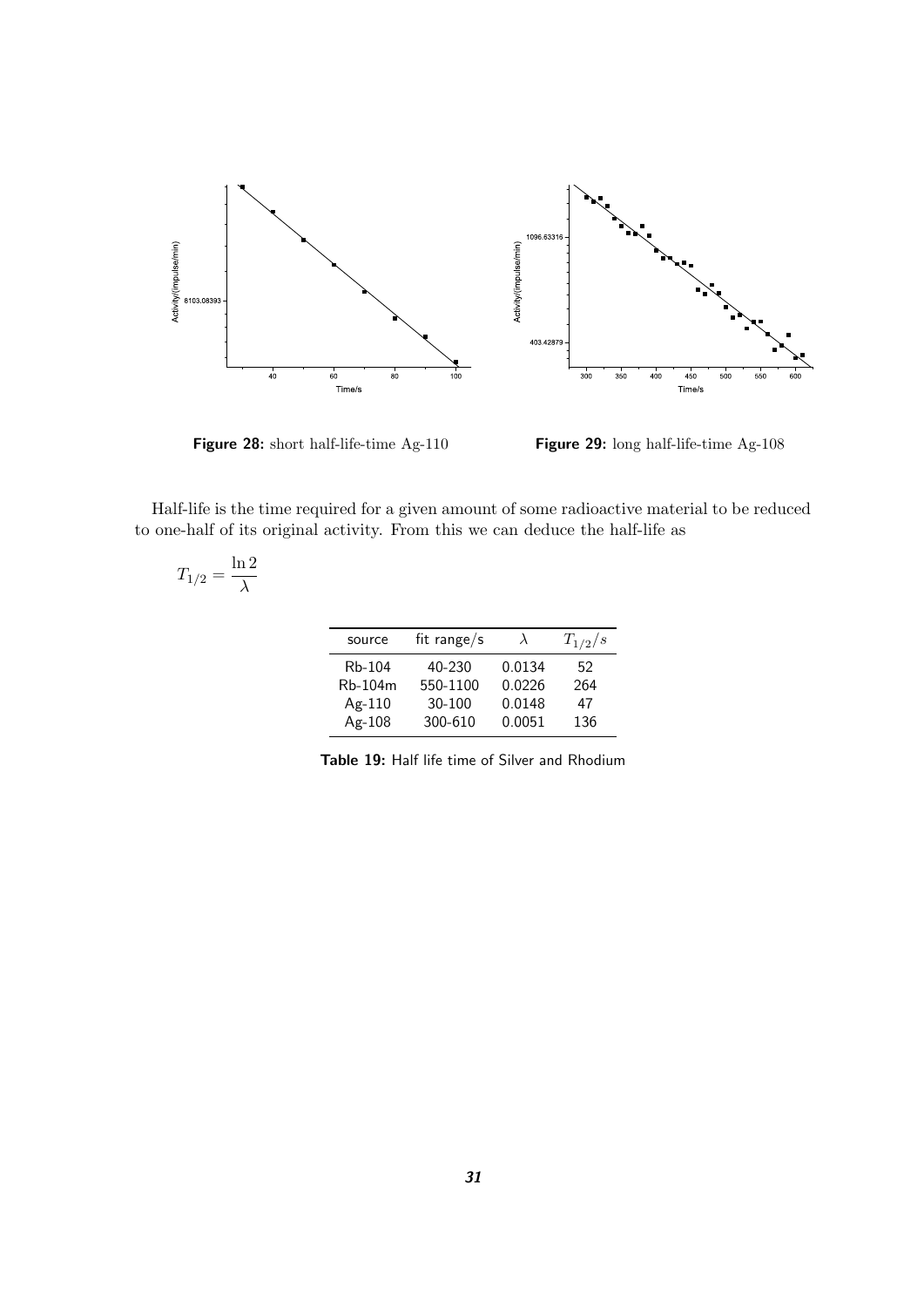#### <span id="page-31-0"></span>4.6. Law of activation and saturation

After external excitation of the sample, it can be activated, and neutron flux density can be measured. Six probes each with  $2g NH<sub>4</sub>VO<sub>3</sub>$  are put around the neutron source, and measured separately after various time age. The background is measured by the detector and is subtracted automatically. From the graph, one can see the sample is saturated after approximately 15Mins.

|    | $\frac{impulse}{min}$<br>time/min activity / |
|----|----------------------------------------------|
| 2  | 11749.67                                     |
| 4  | 18889.67                                     |
| 6  | 24375.67                                     |
| 10 | 29178.67                                     |
| 15 | 32696.66                                     |
| 25 | 32718.67                                     |

<span id="page-31-1"></span>**Table 20:** law of activation and saturation activity



<span id="page-31-2"></span>**Figure 30:** activation and saturation curve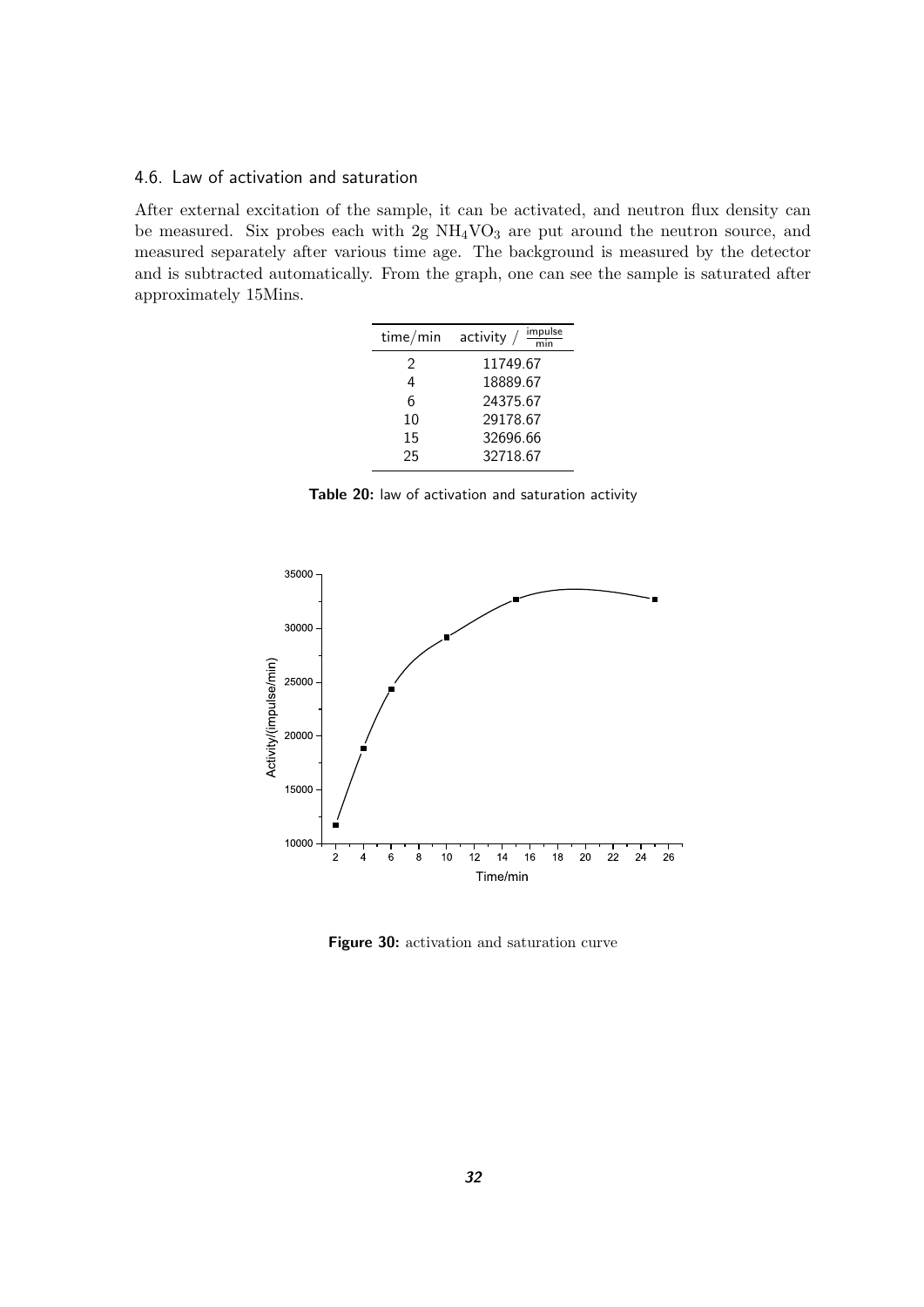## <span id="page-32-0"></span>5. proportional counter

We use Pu346 to get the  $\alpha$  radiation characteristic curve, and Tl204 to get the  $\beta$  radiation characteristic curve. The data is used to determine the starting and operation voltage, usually operation voltage is chosen in the plateaus region, but the voltage should not be too large in case the damage of equipment. In the proportional counting tube,  $\alpha$  and  $\beta$  radiation are in the different voltage range. The background radiation at 1080V is 118/10Min's, that is 0.2Bq. The measure time is 1 min.

| Voltage/V | impulse<br>activity $/$<br>min |
|-----------|--------------------------------|
| 780       | 3                              |
| 840       | 55                             |
| 900       | 757                            |
| 960       | 4840                           |
| 1020      | 8065                           |
| 1080      | 10330                          |
| 1140      | 11982                          |
| 1200      | 12986                          |
| 1260      | 13651                          |
| 1320      | 14133                          |
| 1380      | 14382                          |
| 1440      | 14592                          |
| 1500      | 15075                          |

| Voltage/V | impulse<br>activity $/$<br>min |
|-----------|--------------------------------|
| 1680      | 25                             |
| 1740      | 185                            |
| 1800      | 435                            |
| 1860      | 868                            |
| 1920      | 1427                           |
| 1980      | 2326                           |
| 2040      | 3496                           |
| 2100      | 5306                           |
| 2160      | 6966                           |
| 2220      | 8541                           |
| 2280      | 9428                           |
| 2340      | 10279                          |
| 2400      | 10873                          |
| 2460      | 11358                          |
| 2520      | 11538                          |
| 2580      | 11785                          |
|           |                                |



<span id="page-32-1"></span>**Table 21:** alpha radiation

<span id="page-32-3"></span>**Figure 31:** alpha radiation characteristic curve

<span id="page-32-2"></span>**Table 22:** beta radiation



<span id="page-32-4"></span>**Figure 32:** beta radiation characteristic curve

At the different Alpha and Beta working voltage, we measure different samples and calculate the activity and counting efficiency.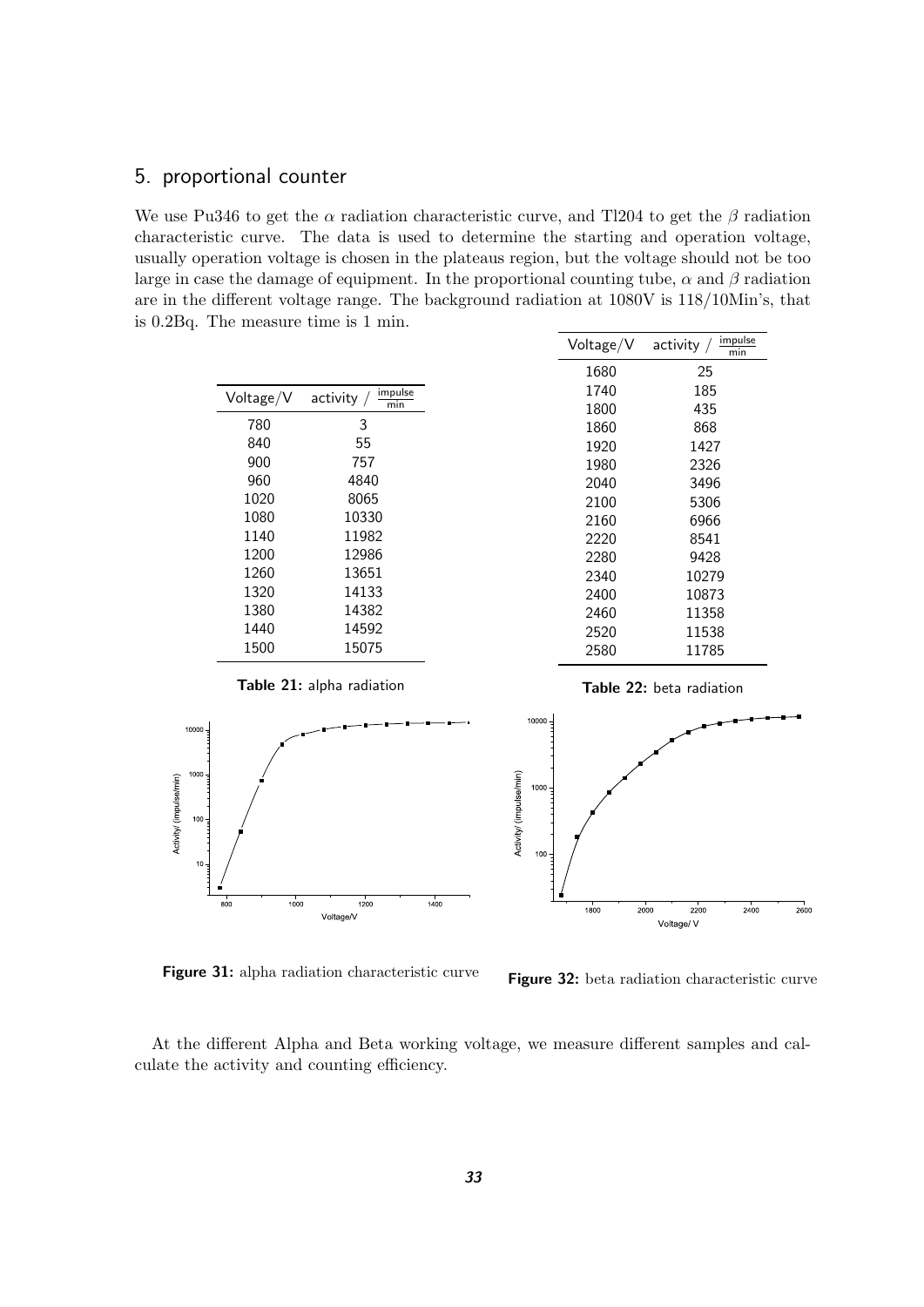|          |      | radiation starting voltage/ $V$ operation voltage/ $V$ |
|----------|------|--------------------------------------------------------|
| $\alpha$ | 800  | 1200                                                   |
|          | 1620 | 2400                                                   |

<span id="page-33-0"></span>**Table 23:** Starting and operation voltage

As mentioned in the theory part [1.2.1,](#page-5-1) we know how to calculate the activity of sources with units given in Bq and Ci, for natural uranium the calculation is different.

$$
A = 1.32 \times 10^6 \frac{m}{MT_{1/2}}
$$

•  $A =$ activity

- $m$ =mass of the radioactive material
- $M =$ mole mass
- $T_{1/2}$  =half life time

| Source                | Percentage/ $\%$ m/mg |      | $T_{1/2} = / y$       | A/Bq   |
|-----------------------|-----------------------|------|-----------------------|--------|
| $U-238$               | 99.2745               | 0.16 | $4.468 \times 10^{9}$ | 1.97   |
| $U-235$               | 0.72                  | 0.16 | $7.038 \times 10^{8}$ | 0.0019 |
| $U - 234$             | 0.0055                | 0.16 | $2.455 \times 10^{5}$ | 2.022  |
| total activity 4.0 Bq |                       |      |                       |        |

<span id="page-33-1"></span>**Table 24:** calculation of natural uranium's activity

| Source                   | Activity  | $half-life/y$         | $A$ -now/ $Bq$ | A- measured/Bq | Efficiency % |
|--------------------------|-----------|-----------------------|----------------|----------------|--------------|
| Pu-238 $\alpha$          | 901 Bg    | 87.7                  | 874.6          | 216.13         | 24.7         |
| TI-204 $\beta$           | 1140 Bq   | 3.78                  | 572.0          | 181.22         | 31.7         |
| Sr-90 $\beta$            | 3250 Bq   | 28.79                 | 3018.5         | 2306.5         | 76.4         |
| C-14 $\beta$             | 9.7 nCi   | 5730                  | 358.0          | 92.73          | 25.9         |
| Am-241 $\alpha$          | 16.4 nCi  | 432.2                 | 588.6          | 159.75         | 27.1         |
| Am-241 $\beta$           | 16.4 nCi  | 432.2                 | 588.6          | 227.9          | 38.7         |
| Co-60 $\beta$            | 755 Bg    | 5.27                  | 460.4          | 121.58         | 26.4         |
| natural uranium $\alpha$ | 0.16mg    | $4.468 \times 10^9$   | 4.0            | 0.47           | 11.7         |
| natural uranium $\beta$  | $0.16$ mg | $4.468 \times 10^{9}$ | 4.0            | 2.18           | 54.6         |

<span id="page-33-2"></span>**Table 25:** counting efficiency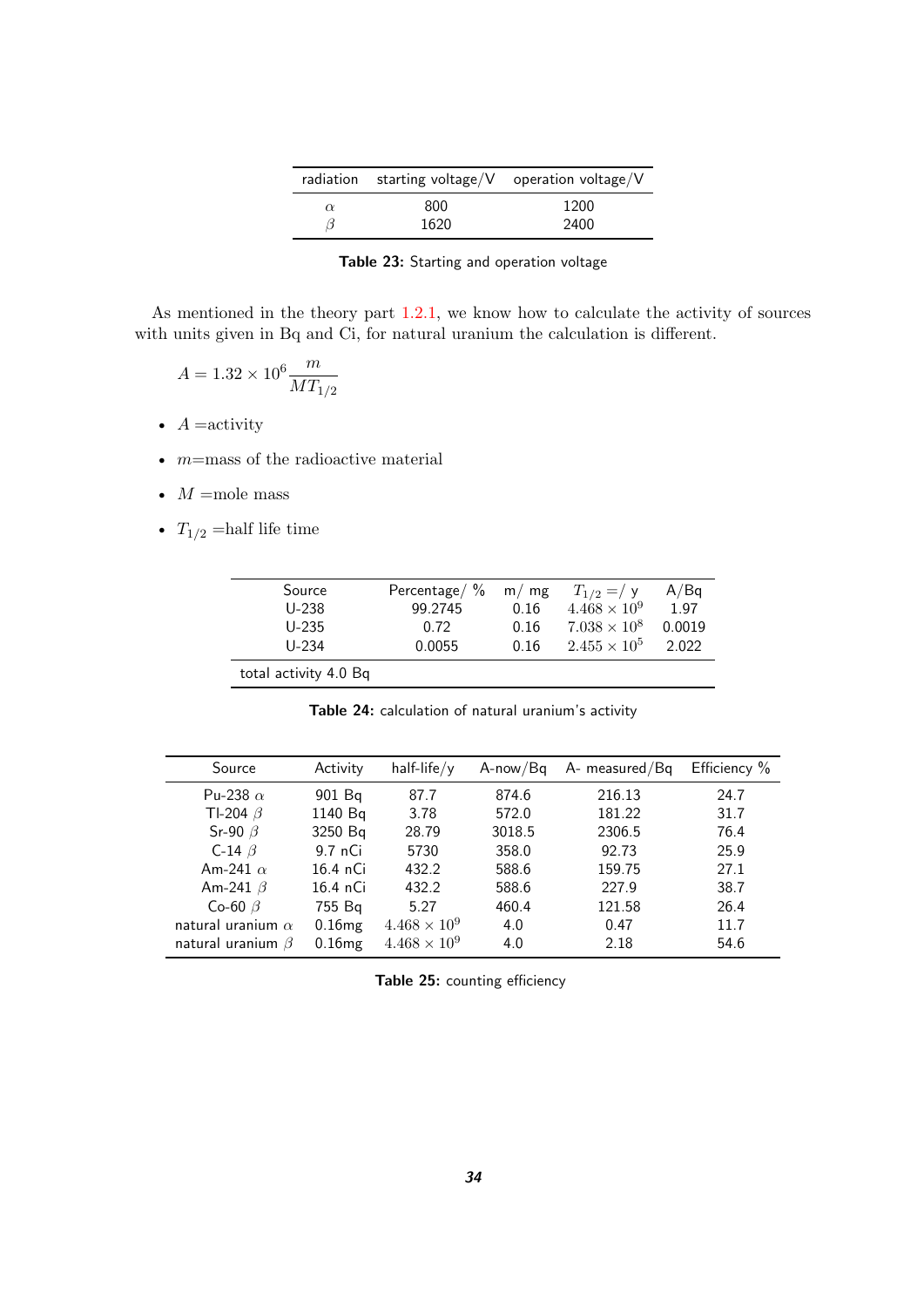## <span id="page-34-0"></span>6. Contamination monitor

#### <span id="page-34-1"></span>6.1. plate sources

Large contaminated plates of different kinds of materials are detected to determine the counting efficiency, and we try to find the relationship between the counting efficiency and nuclear energy. Here we use Xenon-counter(density  $5 \frac{mg}{cm^2}$ ), Butan-counter(density  $0.4 \frac{mg}{cm^2}$ ). Plates are set in distance of 0cm, 5cm, 10cm, each time 10 measurements are recorded, and then mean value is calculated.

The counting efficiency of plate is defined as the measured activity over activity per area, each plate is  $988cm^2$ .

$$
S = \frac{I}{A/F}
$$

- $S=$ counting efficiency
- I=measured activity
- $A=$ source activity
- $F = \text{area of the plate}$

| Source   | Activity         | $half-life/y$         | measured date | A-now/KBq |
|----------|------------------|-----------------------|---------------|-----------|
| $Am-241$ | $2.64$ kBq       | 432.2                 | 02/11/1987    | 2.57      |
| $C-14$   | 101 nCi          | 5730                  | 17/08/1978    | 3.73      |
| $CI-36$  | 3.73 kBq         | $3.1 \times 10^{5}$   | 01/11/1987    | 3.73      |
| $Cs-137$ | 2.98 kBq         | 30.2                  | 10/11/1987    | 2.06      |
| $Sr-90$  | 9.9 nCi          | 28.79                 | 15/08/1978    | 1.99      |
| $U-238$  | $105 \text{ mg}$ | $4.468 \times 10^{9}$ | 08/08/1978    | 2.68      |

<span id="page-34-2"></span>**Table 26:** Information about the source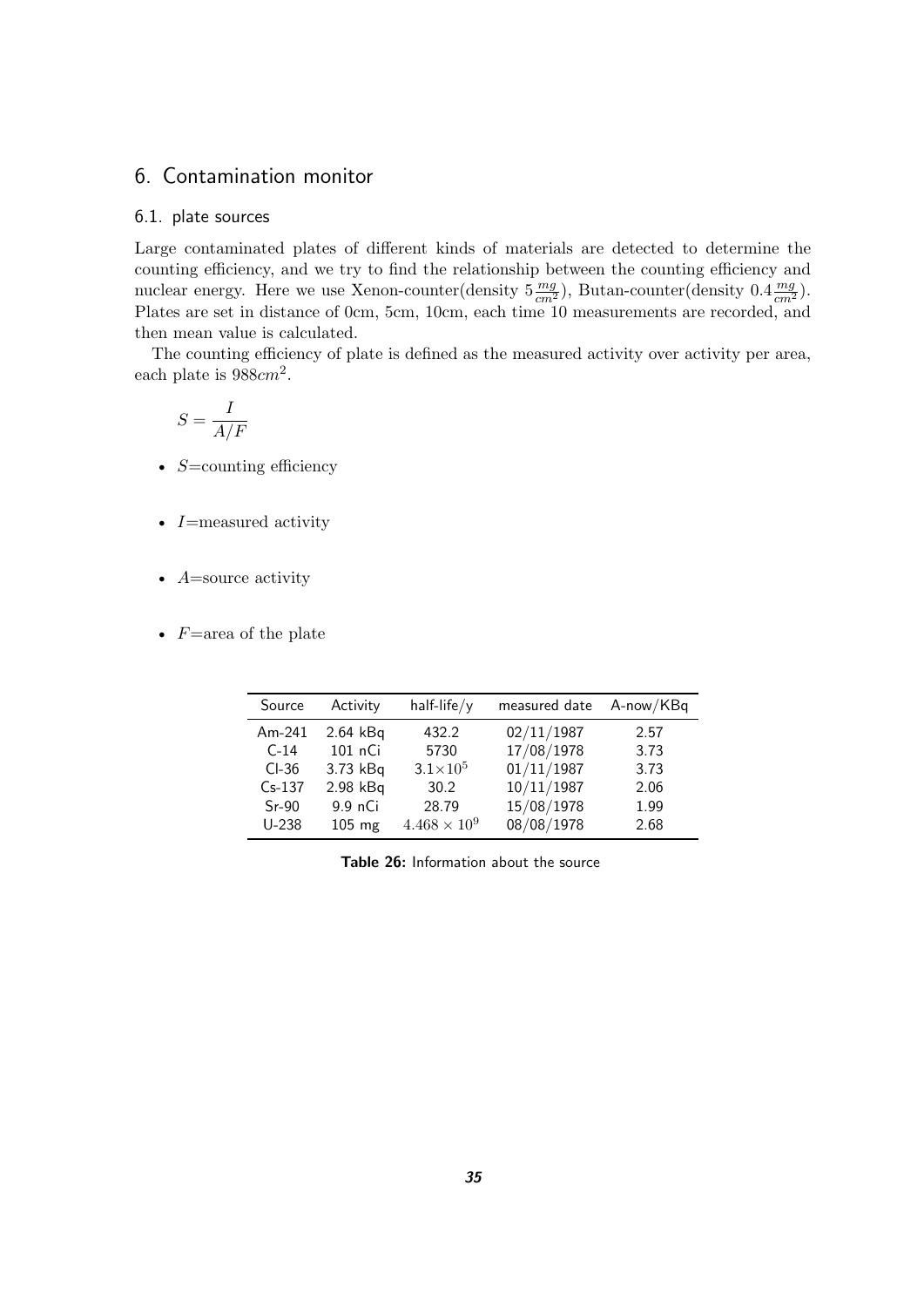| source   | $I / impulse \cdot min^{-1}$ |      |     |  |  |  |
|----------|------------------------------|------|-----|--|--|--|
|          | 0cm                          | 10cm |     |  |  |  |
| Am-241   | 82                           | 28   | 24  |  |  |  |
| $C-14$   | 44                           | 20   | 18  |  |  |  |
| CL36     | 193                          | 105  | 99  |  |  |  |
| $Cs-137$ | 121                          | 107  | 102 |  |  |  |
| U-238    | 121                          | 91   | 68  |  |  |  |

source counting efficiency  $/cm<sup>2</sup>$ 0cm 5cm 10cm Am-241 31.40 10.72 9.19<br>C-14 11.65 5.30 4.77 C-14 11.65 5.30 4.77 Cl-36 51.12 27.81 26.22 Cs-137 48.44 36.93 27.82 Sr-90 60.38 53.39 50.90 Naturuan 44.61 33.55 25.07

<span id="page-35-1"></span>**Table 27:** Measured activity by Xenon-counter

| source           |      | $I / impulse \cdot min^{-1}$ |      |  |  |
|------------------|------|------------------------------|------|--|--|
|                  | 0cm  | 5cm                          | 10cm |  |  |
| Am-241 $\beta$   | 4163 | 256                          | 213  |  |  |
| Am-241 $\alpha$  | 188  |                              |      |  |  |
| C-14 $\beta$     | 4175 | 234                          | 304  |  |  |
| CI-36 $\beta$    | 8672 | 5600                         | 3450 |  |  |
| Cs-137 $\beta$   | 5191 | 2920                         | 192  |  |  |
| Sr-90 $\beta$    | 9620 | 6500                         | 4120 |  |  |
| Naturuan $\beta$ | 5881 | 2740                         | 1910 |  |  |
| Naturan $\alpha$ | 11   |                              |      |  |  |

<span id="page-35-3"></span>**Table 29:** Measured activity by Butan-counter

<span id="page-35-2"></span>**Table 28:** Efficiency by Xenon-counter

| source             | counting efficiency $/cm2$ |       |       |  |
|--------------------|----------------------------|-------|-------|--|
|                    | 0cm                        | 5cm   | 10cm  |  |
| Am-241 $\beta$     | 26.57                      | 1.63  | 1.36  |  |
| Am-241 $\alpha$    | 1.2                        |       |       |  |
| C-14 $\beta$       | 18.43                      | 1.03  | 1.34  |  |
| CI-36 $\beta$      | 38.29                      | 24.72 | 15.23 |  |
| Cs-137 $\beta$     | 41.50                      | 23.24 | 1.53  |  |
| Sr-90 $\beta$      | 80.00                      | 54.06 | 34.26 |  |
| Natururan $\beta$  | 36.14                      | 16.84 | 11.74 |  |
| Natururan $\alpha$ | 0.7                        |       |       |  |

<span id="page-35-4"></span>**Table 30:** Efficiency by Butan-counter

From above one can see that: as the distance between contaminated plate and detector increases, the counting efficiency decrease. As the detector goes higher and higher, it counts only part of the source activity.

L,

| Source           | Energy of ray/ Kev |  |  |
|------------------|--------------------|--|--|
| Am-241           | 59                 |  |  |
| $C-14$           | 158                |  |  |
| C <sub>136</sub> | 710                |  |  |
| $Cs-137$         | 520                |  |  |
| $Sr-90$          | 2270               |  |  |
| Naturuan         | 2300               |  |  |

<span id="page-35-5"></span>**Table 31:** rays' energy of different sources

#### <span id="page-35-0"></span>6.2. point sources

Now come to point sample, they are put at different positions to see the position's effect in detecting.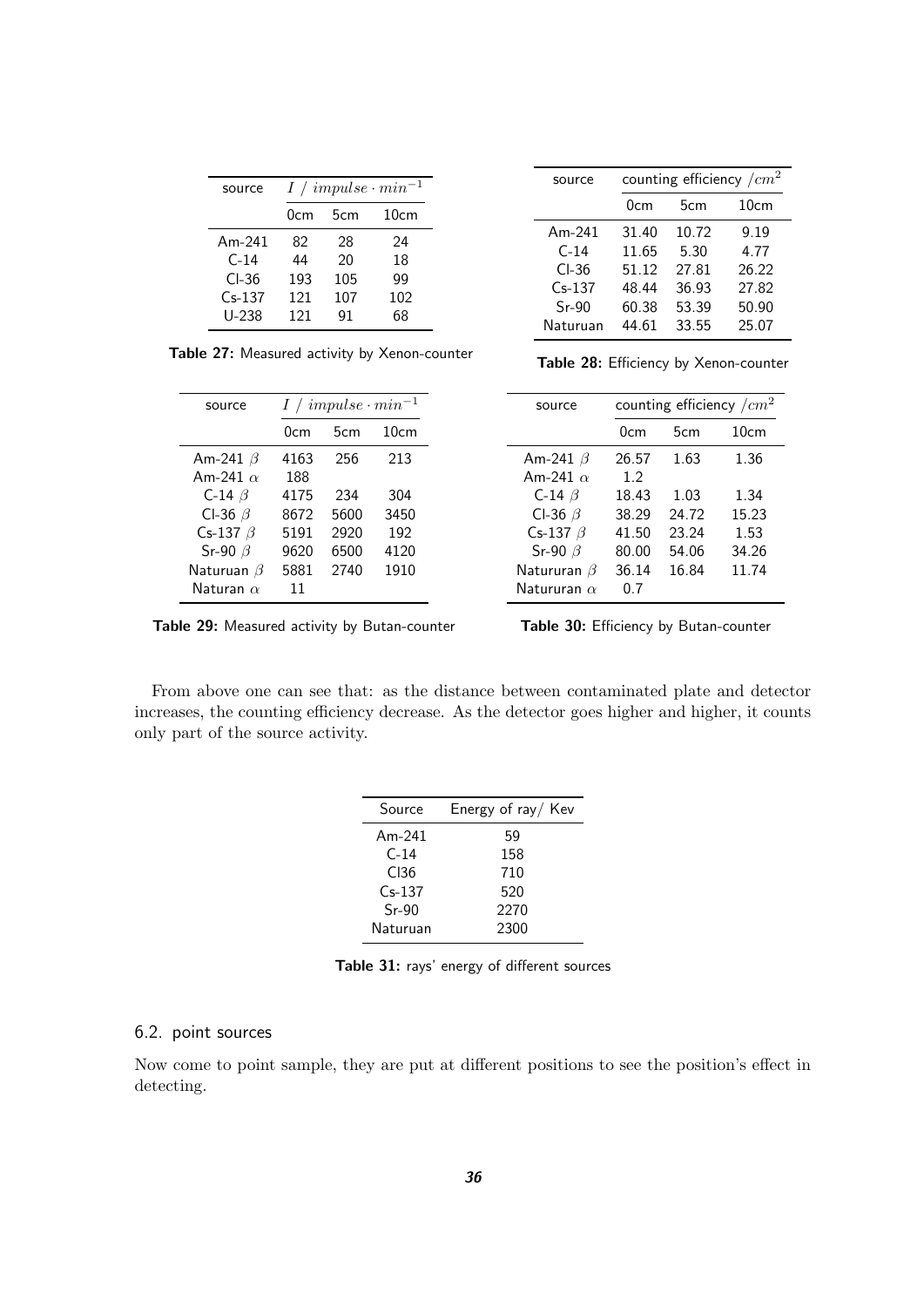

<span id="page-36-1"></span>**Figure 33:** relationship between large plate counting efficiency and the source ray energy



<span id="page-36-2"></span>**Figure 34:** Positions of point source

| place 1 2 3 4 5 6 7 8 9 10 11                        |  |  |  |  |  |  |
|------------------------------------------------------|--|--|--|--|--|--|
| activity/Bq 87 106 94 102 110 109 110 103 95 108 101 |  |  |  |  |  |  |

<span id="page-36-0"></span>**Table 32:** position effect on detecting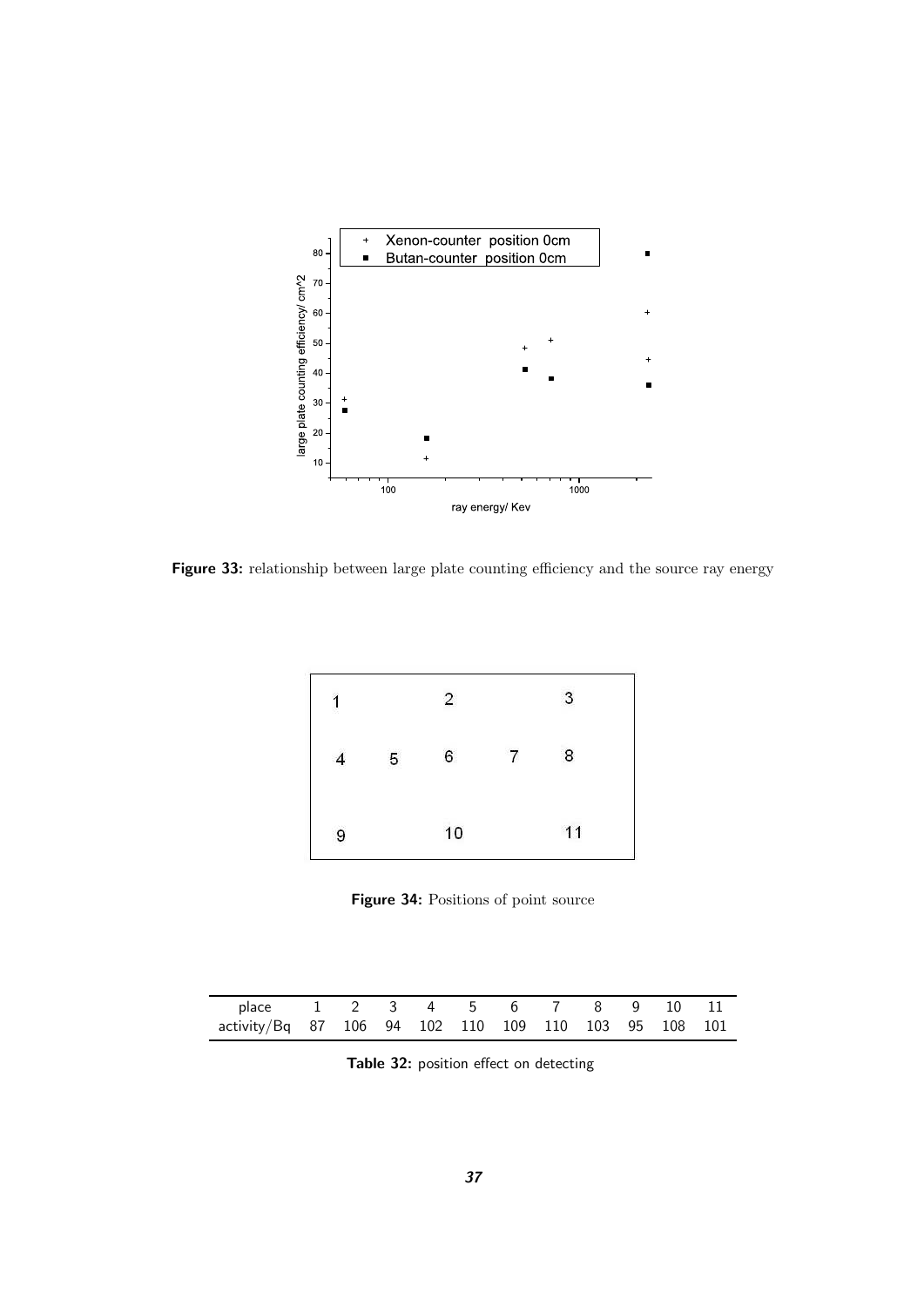The phenomenon can be described in the following way: in No2,5,6,7,10, the detected activity is higher, on the edge, the detected activity is lower, in the corner, it is obvious low. Because the detecting center is in 6, we take it as center point drawing circles with different radians, as the length of radian increases, it is more far away from detector, so detected activity is low.

#### <span id="page-37-0"></span>6.3. measurement of contamination

The activity of a Uran contaminated metal plate is to be measured. First a contamination monitor is used to determine the contaminated region. And then, this region is wiped by a filter paper. By measure the activity of the filter paper, the activity of plate is determined.

At first the background is measured, 4 impulse/10min, that is  $A_b=0.0067$  Bq. Second, the counter is calibrated by a well-known material Naturuan.

Activity of naturuan is 0.16mg, that is A=4.0Bq, the measured activity is  $A_m=282$ imp/10min, that is 0.47Bq, and the calibration coefficient k is

$$
k = \frac{A}{A_m - A_b} = \frac{4.0}{0.47 - 0.0067} = 8.63
$$

The activity of the filter paper is measured 118 imp/min, that is 1.97Bq, and then caculated back to get the real activity.

$$
A = k \cdot (A_m - A_b) = 8.63 \times (1.97 - 0.0067)Bq = 16.9Bq
$$

Now the activity of contaminated plate  $A^*$  is to be estimated. Assume the measured activity is only 10% of the whole activity, called p. The plate is  $F=100$   $cm^2$ .

$$
A^* = \frac{A}{p \cdot F} = \frac{16.9}{0.1 \times 100} = 1.7Bq/cm^2
$$

For Uran, in normal circumstance, the maximum radiation intensity is  $1\frac{Bq}{cm^2}$ , in dangerous area the intensity is 10  $\frac{Bq}{cm^2}$ , and in controlled area is 100  $\frac{Bq}{cm^2}$ , the lab environment is still safe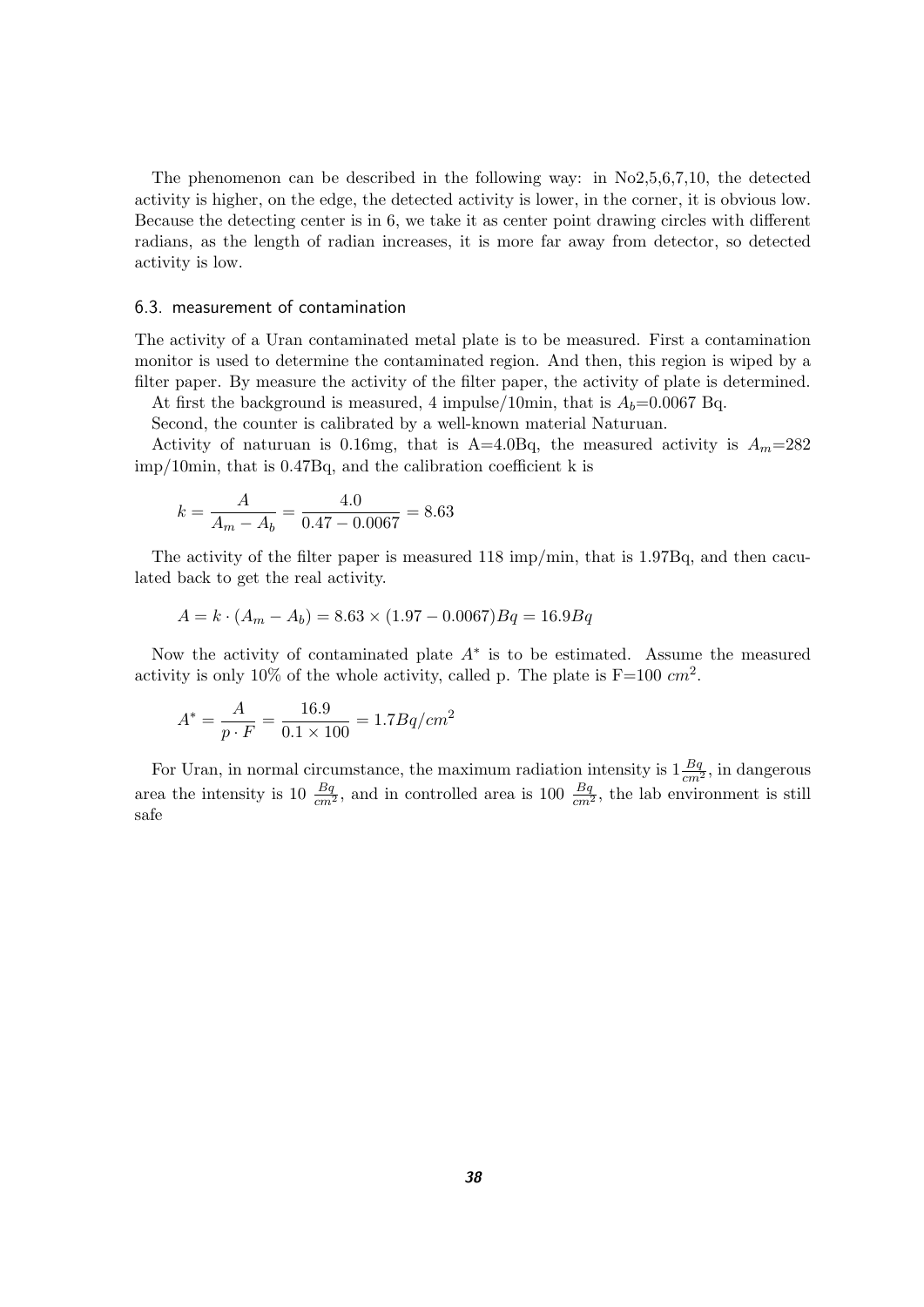## <span id="page-38-0"></span>A. Appendix

## <span id="page-38-1"></span>A.1. radioactive decay paths

The data was taken from the 'Korea Atomic Energy Research Institute Table of Nuclides' [\[9\]](#page-43-12) and the 'LBNL Isotopes Project' at LUNDS Universitet [\[11\]](#page-43-13). The decay path figures were taken from the website of 'ChemGlobe' [\[10\]](#page-43-10).

| $^{14}C \longrightarrow ^{ \beta^-}_{5730y}$ $^{14}N$                                                                                                                                                                                                |
|------------------------------------------------------------------------------------------------------------------------------------------------------------------------------------------------------------------------------------------------------|
| $^{22}Na \longrightarrow ^{6^+} {^{22}Ne}$                                                                                                                                                                                                           |
| $36Ar(98.10\%)$<br>$\begin{array}{c}\n\sqrt{\beta^+} \ \hline\n\text{301000y} \ \text{36}S(1.90\%)\n\end{array}$                                                                                                                                     |
| ${}^{60}Co^* \xrightarrow[10.467 min]{}^{60}Co \xrightarrow[5271v]{}^{60}Ni$                                                                                                                                                                         |
| $^{90}Sr \longrightarrow \frac{\beta^-}{28.79y} \rightarrow ^{90}Y \longrightarrow \frac{\beta^-,\gamma}{64.00h,3.19h} \rightarrow ^{90}Zr$                                                                                                          |
| $^{137}Cs \longrightarrow ^{0-}_{30.07u}$ $^{137}Ba^* \longrightarrow ^{0} {137}Ba$                                                                                                                                                                  |
| $^{204}Pb(97.10\%) \longrightarrow {\alpha \over 1.4 \cdot 10^{17}v}$ $^{200}Hg$<br>$\begin{array}{r} \n\stackrel{\beta^-}{\longrightarrow} \\ 204 \text{ Tl} \xrightarrow{\beta^+} \\ 3.78y \xrightarrow{\beta^+} \\ 204 Hg (2.90\%) \n\end{array}$ |
| <sup>238</sup> Pu $\frac{\alpha}{87.7y}$ $\rightarrow$ <sup>234</sup> U $\frac{\alpha}{245500y}$ $\rightarrow$ <sup>230</sup> Th $\rightarrow$                                                                                                       |
| $^{241}Am \longrightarrow \frac{\alpha}{432.2y}$ $^{237}Np \longrightarrow \frac{\alpha}{2144000y}$ $^{233}Pa \longrightarrow \dots$                                                                                                                 |

| element                | name                    |
|------------------------|-------------------------|
| С                      | carbon                  |
| N                      | nitrogen                |
| Na                     | sodium                  |
| Ne                     | neon                    |
| Cl                     | clorine                 |
| Ar                     | argon                   |
| S.                     | sulfer                  |
| Co                     | cobalt                  |
| Ni                     | nickel                  |
| $S_{r}$                | strontium               |
| Y                      | yttrium                 |
| Zr                     | zirconium               |
| $\overline{\text{Cs}}$ | cesium                  |
| Ba                     | $\operatorname{barium}$ |
| Tl                     | thallium                |
| P <sub>b</sub>         | lead                    |
| Hg                     | mercury                 |
| Pu                     | plutonium               |
| U                      | uranium                 |
| Th                     | thorium                 |
| Am                     | americanium             |
| Np                     | neptunium               |
| Pa.                    | protactinium            |

<span id="page-38-2"></span>**Table 33:** Table of used Elements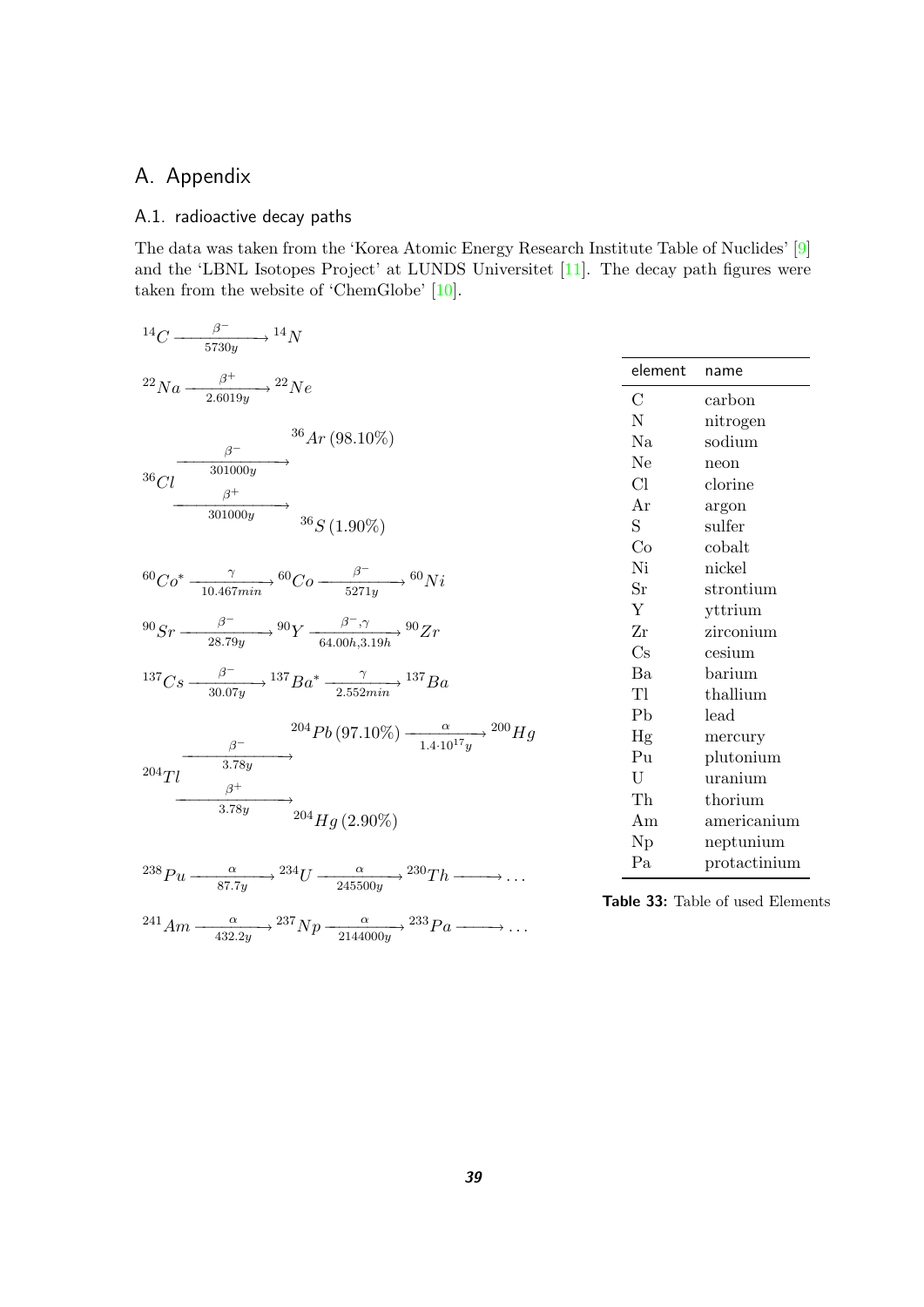

<span id="page-39-0"></span>**Figure 35:** decay path of Am-241 [\[10\]](#page-43-10)



<span id="page-39-1"></span>**Figure 36:** decay path of Pu-238 [\[10\]](#page-43-10)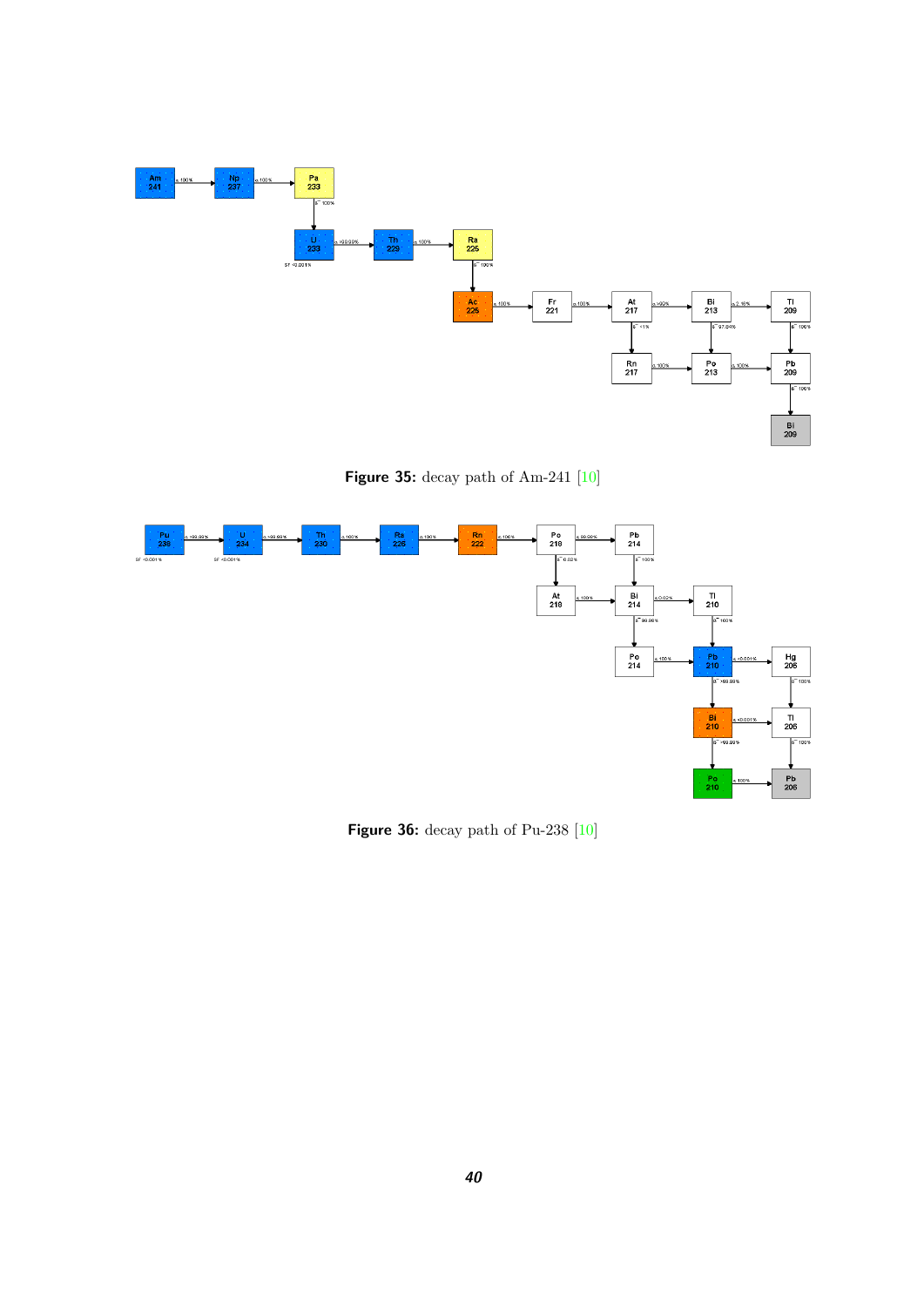## <span id="page-40-0"></span>A.2. activity of radioactive materials

The date of measurement was set to the 2<sup>nd</sup> of December 2003. The value  $\Delta t$  represents the time difference in years between this date and the reference date. The recent activity is calculated according to the decay-law:

$$
A_{\rm now} = A_0 \ 2^{-(\Delta t/T_{1/2})}
$$

(3)

| source   | ID           | date     | activity   | type            | half-live          | $\Delta t$ / years | recent activity / Bq |
|----------|--------------|----------|------------|-----------------|--------------------|--------------------|----------------------|
|          |              |          |            |                 |                    |                    |                      |
| Na-22    | FY849        | 01.05.98 | 41.2 kBq   | $\beta^+$       | 2.6019y            | 5.59               | 9294                 |
| $Co-60$  | <b>HL430</b> | 01.09.00 | 40.1 kBg   | $\gamma, \beta$ | 5.271v             | 3.25               | 26151                |
| $Co-60$  | GW347        | 10.11.99 | 779 Bq     | $\gamma, \beta$ | 5.271v             | 4.06               | 457                  |
| $Sr-90$  | <b>HL432</b> | 17.08.00 | 3.37 kBg   | $\beta$         | 28.79 <sub>v</sub> | 3.29               | 3113                 |
| $Sr-90$  | unknown      | 17.08.00 | $3.65$ kBq | $\beta$         | 28.79 <sub>v</sub> | 3.29               | 3372                 |
| $Sr-90$  | unknown      | 17.08.00 | $3.25$ kBq | $\beta$         | 28.79y             | 3.29               | 3002                 |
| $Sr-90$  | <b>HL435</b> | 17.08.00 | 3.50 kBq   | $\beta$         | 28.79y             | 3.29               | 3233                 |
| $Cs-137$ | <b>FV658</b> | 01.05.98 | 39.3 kBa   | $\gamma, \beta$ | 30.07v             | 5.59               | 34549                |
| $Cs-137$ | <b>FV659</b> | 01.05.98 | 38.5 kBq   | $\gamma, \beta$ | 30.07v             | 5.59               | 33846                |
| $Tl-204$ | GW335        | 10.11.99 | $1.14$ kBq | $\beta$         | 3.78v              | 4.06               | 5413                 |
| Pu-238   | GW333        | 10.11.99 | 843 Bg     | $\alpha$        | 87.7 <sub>v</sub>  | 4.06               | 816                  |

<span id="page-40-1"></span>**Table 34:** recent activity of radioactive materials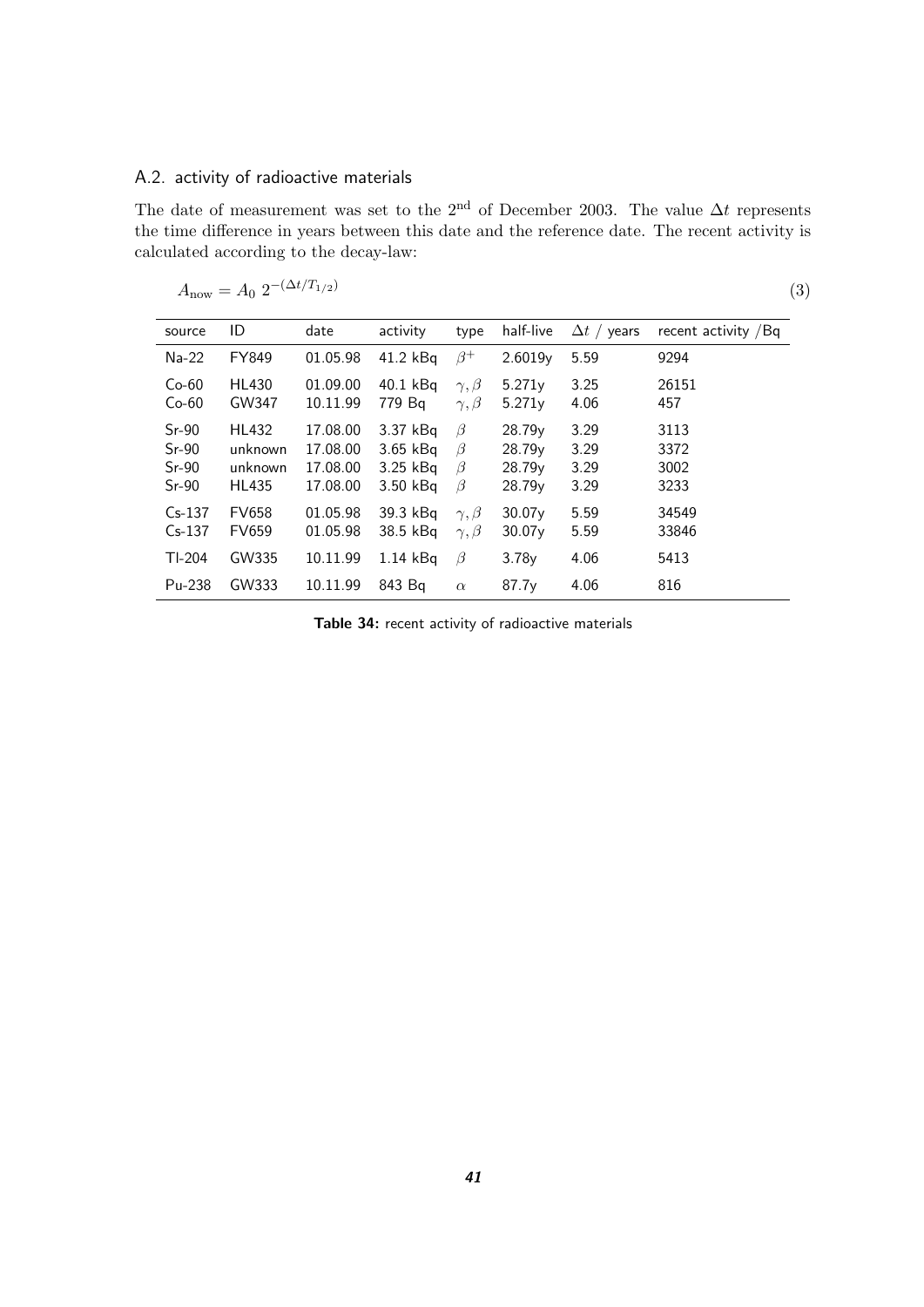## List of Tables

| 1.  |                                                                                               | $\overline{7}$ |
|-----|-----------------------------------------------------------------------------------------------|----------------|
| 2.  |                                                                                               | 11             |
| 3.  | maximal exposure times and annual dose of natural radiators $\dots \dots \dots$               | 11             |
| 4.  |                                                                                               | 14             |
| 5.  | efficiency of GM tube for different types of radiation $\ldots \ldots \ldots \ldots$          | 15             |
| 6.  |                                                                                               | 16             |
| 7.  |                                                                                               | 18             |
| 8.  | backscattering in gold in dependence on the thickness $\dots \dots \dots \dots$               | 19             |
| 9.  | backscattering in dependence on the atomic number $\ldots \ldots \ldots \ldots$               | 20             |
| 10. |                                                                                               | 22             |
| 11. |                                                                                               | 23             |
| 12. |                                                                                               | 24             |
| 13. |                                                                                               | 24             |
| 14. |                                                                                               | 25             |
| 15. |                                                                                               | 25             |
| 16. |                                                                                               | 26             |
| 17. |                                                                                               | 27             |
| 18. |                                                                                               | 28             |
| 19. |                                                                                               | 31             |
| 20. | law of activation and saturation activity $\ldots \ldots \ldots \ldots \ldots \ldots \ldots$  | 32             |
| 21. |                                                                                               | 33             |
| 22. |                                                                                               | 33             |
| 23. |                                                                                               | 34             |
| 24. | calculation of natural uranium's activity $\ldots \ldots \ldots \ldots \ldots \ldots \ldots$  | 34             |
| 25. |                                                                                               | 34             |
| 26. | Information about the source $\ldots \ldots \ldots \ldots \ldots \ldots \ldots \ldots \ldots$ | 35             |
| 27. |                                                                                               | 36             |
| 28. |                                                                                               | 36             |
| 29. |                                                                                               | 36             |
| 30. |                                                                                               | 36             |
| 31. |                                                                                               | 36             |
| 32. |                                                                                               | 37             |
| 33. |                                                                                               | 39             |
| 34. |                                                                                               | 41             |

# List of Figures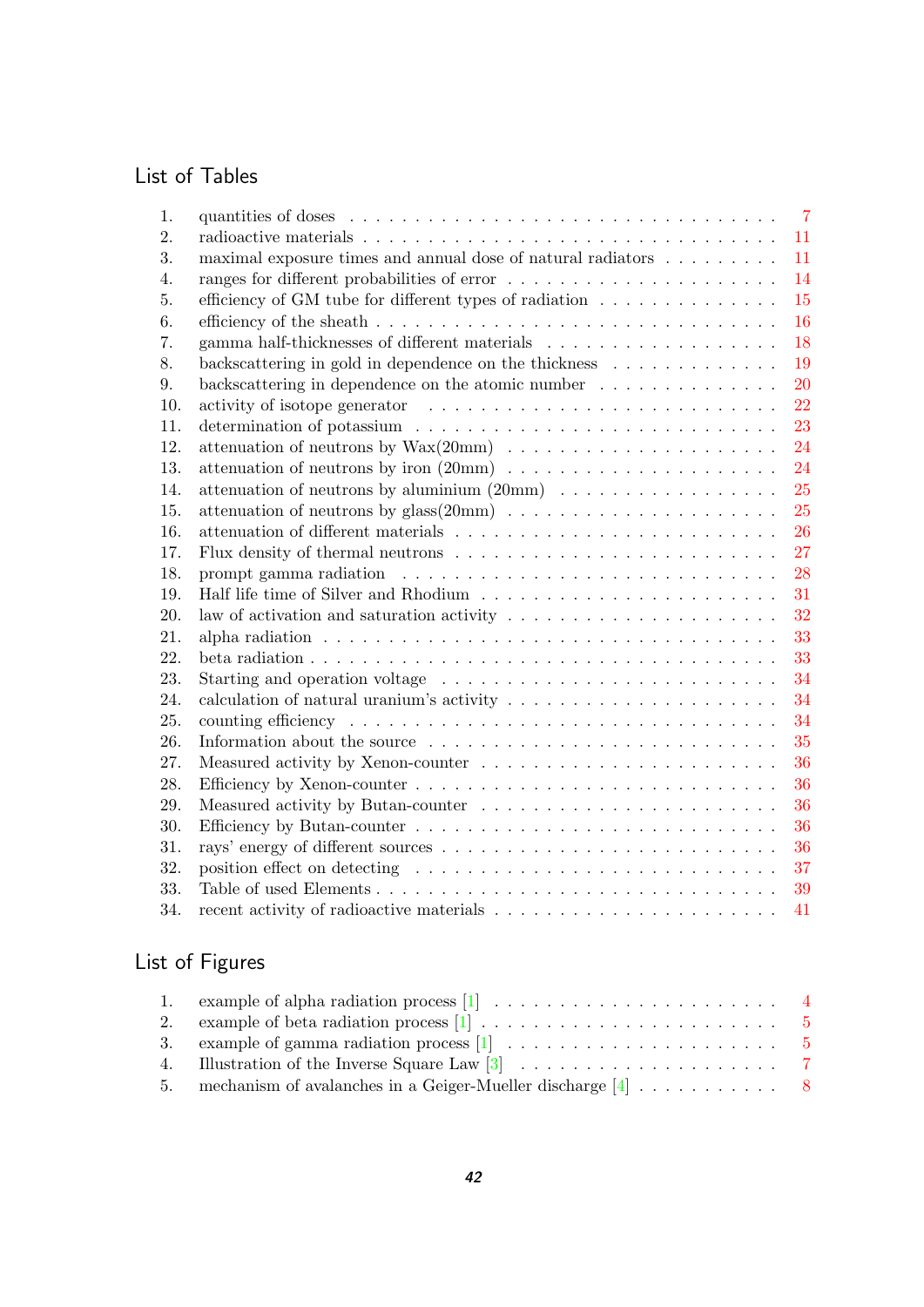| 6.  |                                                                                                   | 12 |
|-----|---------------------------------------------------------------------------------------------------|----|
| 7.  |                                                                                                   | 13 |
| 8.  |                                                                                                   | 14 |
| 9.  | sum distribution in probability scale diagram $\ldots \ldots \ldots \ldots \ldots$                | 15 |
| 10. | absorption of beta radiation in aluminium $\ldots \ldots \ldots \ldots \ldots \ldots$             | 17 |
| 11. | absorption of beta radiation in polyethylene (PET) $\ldots \ldots \ldots \ldots \ldots$           | 17 |
| 12. | gamma attenuation of Co-60 gamma radiation $\ldots \ldots \ldots \ldots \ldots \ldots$            | 18 |
| 13. | gamma attenuation of Cs-137 gamma radiation $\ldots \ldots \ldots \ldots \ldots \ldots$           | 19 |
| 14. | backreflection in dependence of the thickness $\dots \dots \dots \dots \dots \dots \dots$         | 20 |
| 15. | backreflection in dependence of the core<br>charge of the material $\ldots \ldots \ldots$         | 21 |
| 16. | decay of Pa-234 (isotope generator) $\dots \dots \dots \dots \dots \dots \dots \dots \dots \dots$ | 22 |
| 17. |                                                                                                   | 23 |
| 18. |                                                                                                   | 25 |
| 19. |                                                                                                   | 25 |
| 20. | attenuation of neutrons by aluminium $\dots \dots \dots \dots \dots \dots \dots \dots \dots$      | 25 |
| 21. |                                                                                                   | 25 |
| 22. |                                                                                                   | 27 |
| 23. |                                                                                                   | 28 |
| 24. |                                                                                                   | 29 |
| 25. |                                                                                                   | 30 |
| 26. |                                                                                                   | 30 |
| 27. | Half-life-time of Ag(whole range) $\dots \dots \dots \dots \dots \dots \dots \dots \dots \dots$   | 30 |
| 28. |                                                                                                   | 31 |
| 29. |                                                                                                   | 31 |
| 30. |                                                                                                   | 32 |
| 31. |                                                                                                   | 33 |
| 32. |                                                                                                   | 33 |
| 33. | relationship between large plate counting efficiency and the source ray energy                    | 37 |
| 34. |                                                                                                   | 37 |
| 35. |                                                                                                   | 40 |
| 36. |                                                                                                   | 40 |